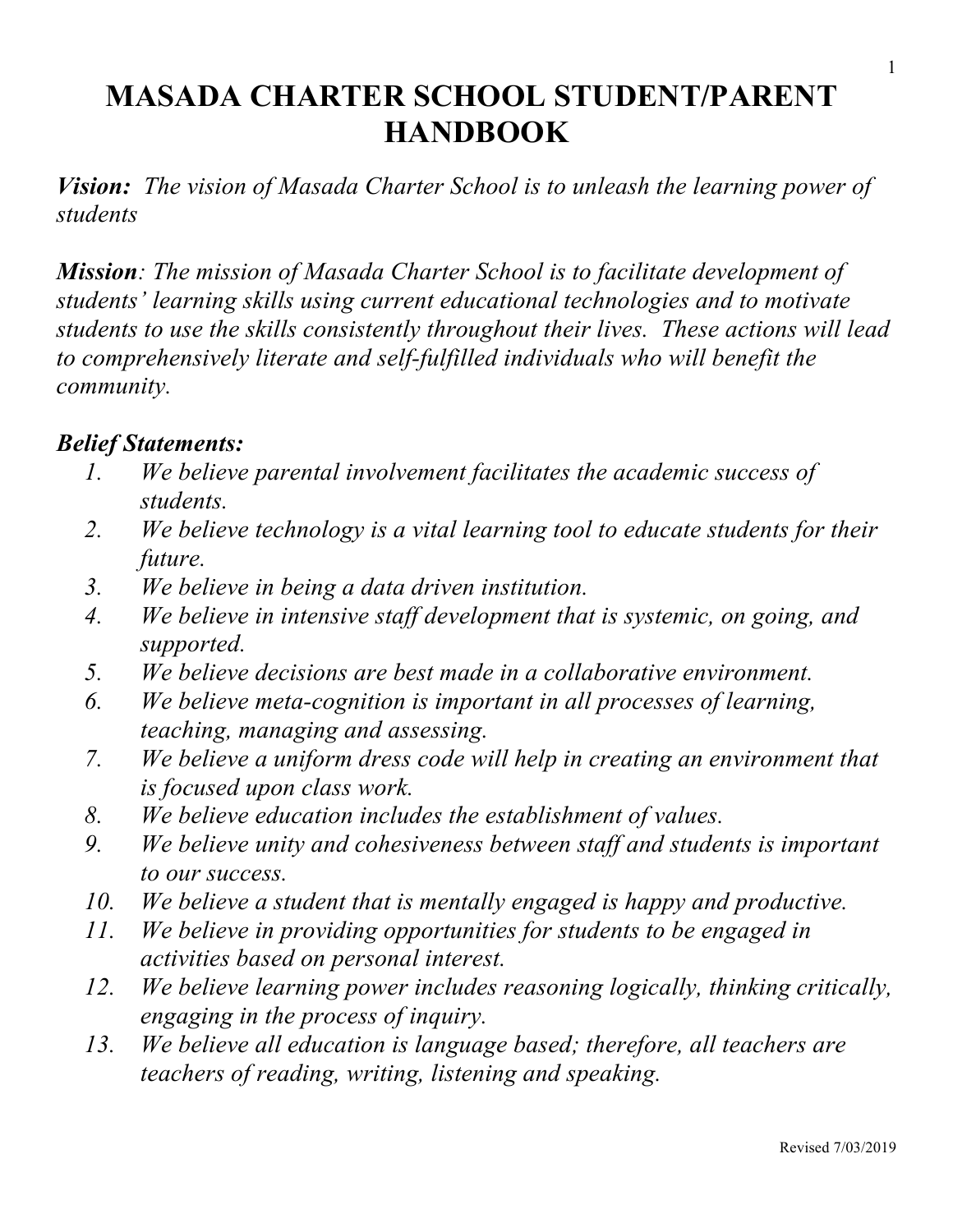- *14. We believe in providing programs that develop intellectual discipline and excellence.*
- *15. We believe the teaching of curriculum includes foundational concepts and modes of thinking in each subject area and that these concepts must be made known to students, teachers, and the community.*
- *16. We believe modeling is important in the process of teaching and learning.*
- *17. We believe in using discipline measures that maintain the dignity and selfrespect of all parties involved.*

**Our Guiding Principles:** Masada Charter School has 5 guiding principles that create a challenging and enriching learning environment for all students.

- Every student can learn and it is our responsibility to facilitate a process that identifies his individual learning style and creates the intrinsic motivation needed to empower the student to strive to do his/her personal best.
- Learning best takes place in a "small school" environment where educators, students, and parents share a common set of values and beliefs that provide a consistent focus.
- Academic excellence and personal growth can best be achieved through the combined efforts and direct involvement of students, educators, parents, and the community in the learning process.
- ◆ Best practices for delivering instruction are constantly evolving. The staff at Masada Charter School are committed to modeling life-long learning by actively pursuing and implementing more effective means of instruction as those means are identified and proven valid.
- The quest for academic excellence fosters a lifestyle where students develop the inner resources and individual responsibility needed to live purposeful lives, meet the challenges of today and tomorrow, and contribute positively to family, work, and society.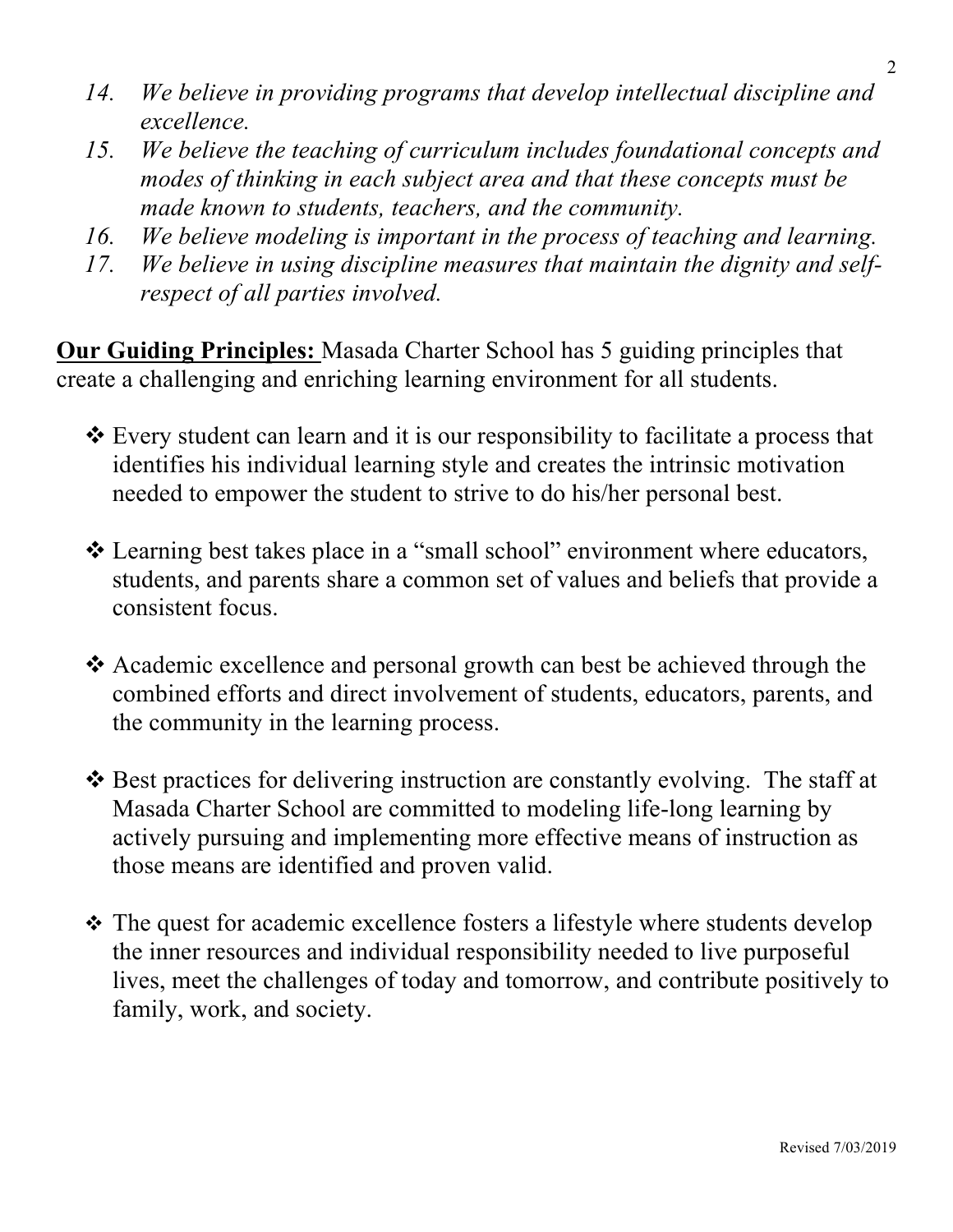## **SCHOOL ORGANIZATION AND STRUCTURE**

Masada Charter School is chartered by the Arizona State Board for Charter Schools, to "unleash the learning power of students".

#### **MASADA'S GOVERNING BOARD**

The Governing Board consists of seven members appointed by the Corporate Board of Masada Charter School. The Corporate Board has the option to re-appoint new members every two years. Each member has committed himself to service which supports and achieves the mission, guiding principles, and goals of Masada Charter School.

| Title                           |
|---------------------------------|
| President                       |
| <b>Vice President</b>           |
| <b>Education Representative</b> |
| Parent Member                   |
| Parent Member                   |
| Parent Member                   |
| Parent Member                   |
|                                 |

Responsibilities

- Policy Approval
- Operation Oversight
- Budget Approval
- Approval of Curriculum, Guiding Principles, and Goals
- Appoints committees
- Approval of Personnel Employment and Dismissal Recommendations
- Sponsor & Partner Relations
- Evaluation & Compensation of Administrative Team
- Fall-Back for Designated Collaborative Team Decision-Making
- Guidance for Administrative Team in Appointing Committees
- Academic Probation and Student Expulsion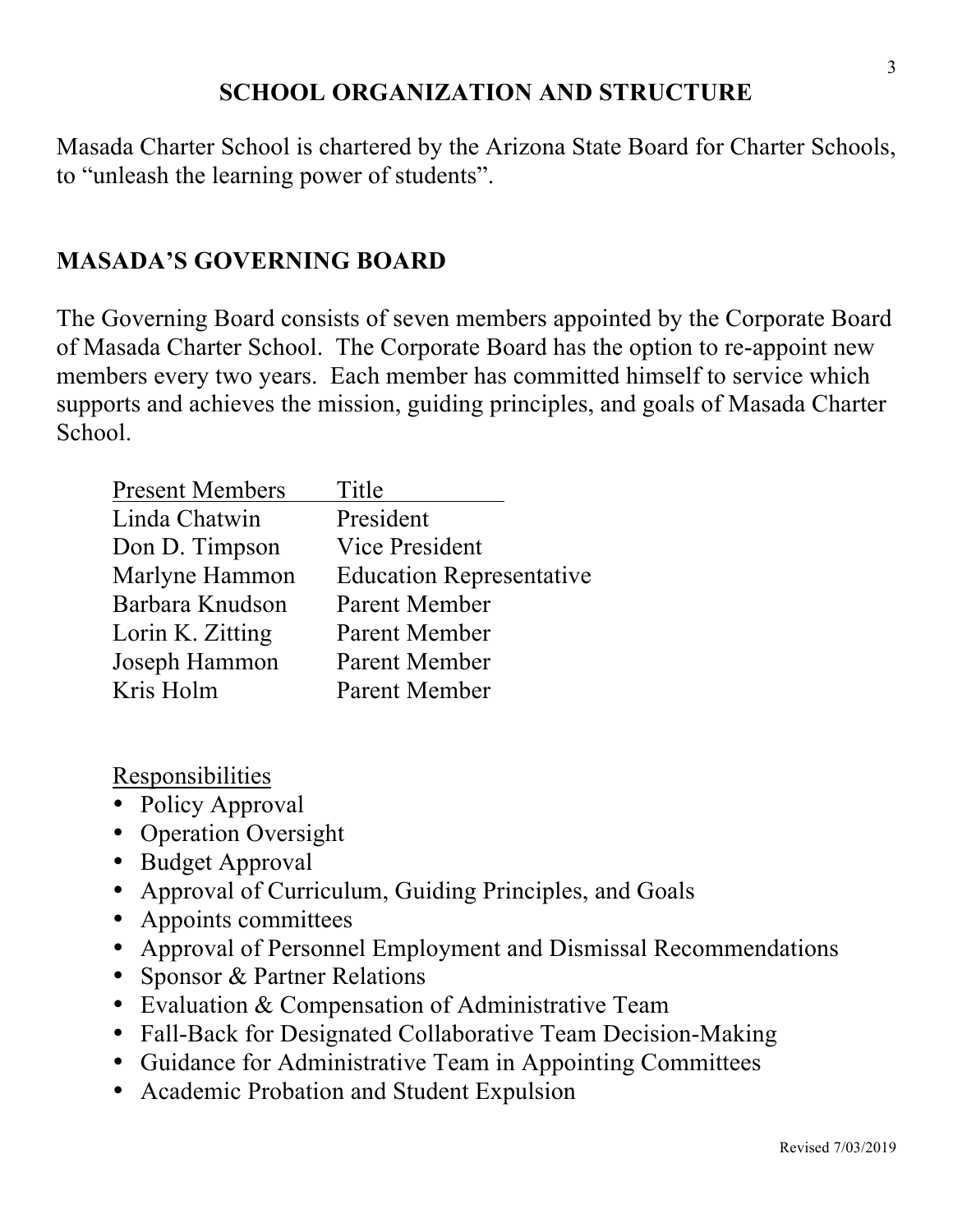## **MASADA'S ADMINISTRATIVE TEAM**

The Administrative Team consists of four members. All members are committed to accomplishing the mission, implementing the guiding principles, and achieving the goals of Masada Charter School.

| <b>Present Members</b> | Title                                  |
|------------------------|----------------------------------------|
| LeAnne Timpson         | Administrator                          |
| Mary Timpson           | Director of Curriculum and Instruction |
| Michael B. Cawley      | Director of Technology                 |
| Polly Dockstader       | Jr. High Principal                     |
| Jessikah Timpson       | Administrator of SPED                  |

#### Responsibilities

- Drafting of Policies and Procedures to present to Board
- Implementation of Board Policies and Procedures
- Assignment of Staff Duties
- Approval of Professional Development Opportunities
- Student/Staff Discipline
- Stipend Pay
- Teacher Guidance, Support, and Evaluation
- Operations and Management of School
- Collaborative Team Decision Making
- Day-to-Day Problem Solving
- Budgeting/Purchasing
- Supervision, Implementation, & Management of Technology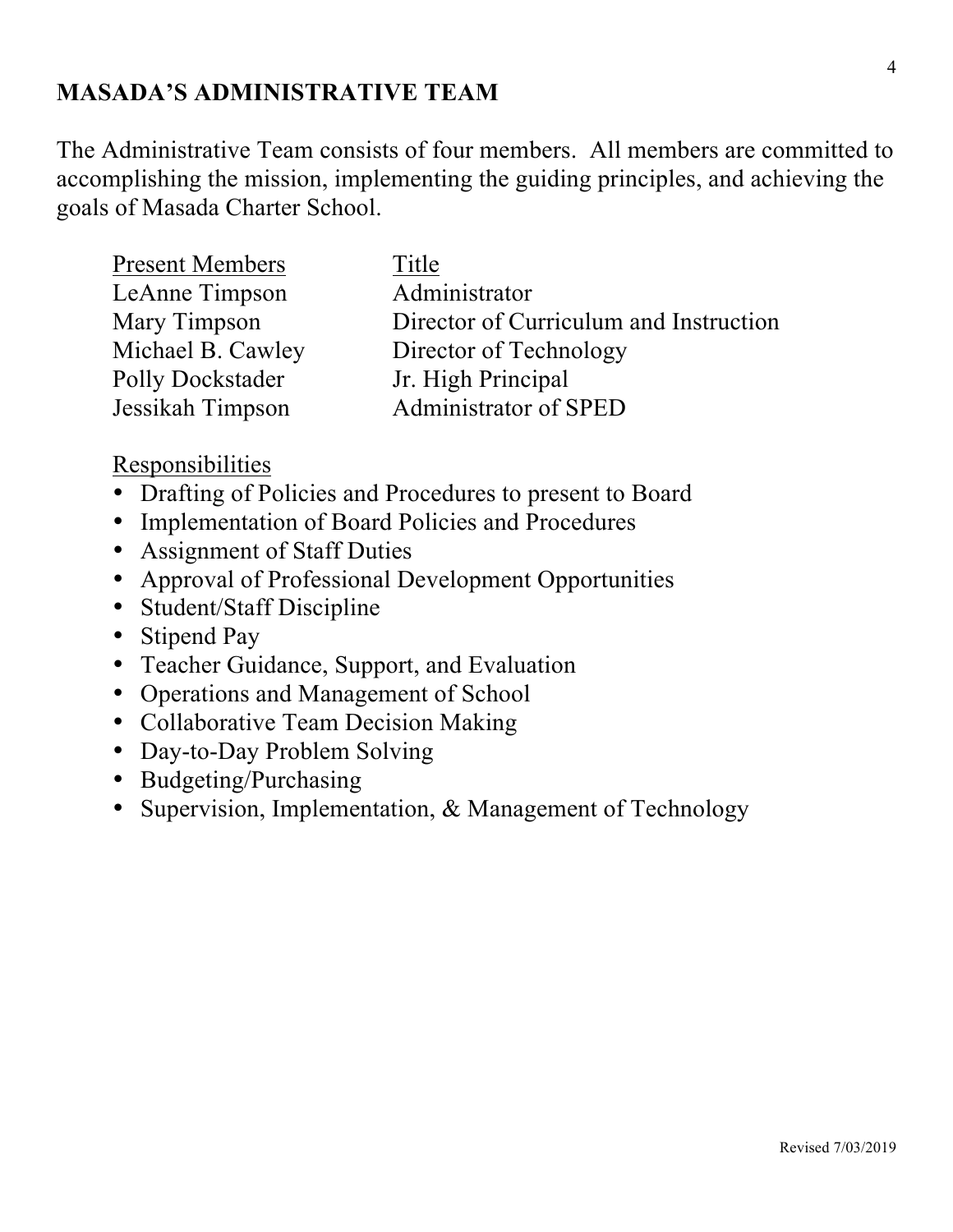## **PARENT COMMITTEE Parent Resources In Service of Masada (P.R.I.S.M.)**

A committee of parent members whose purpose is to manage the operation of Masada's parent involvement program and who are appointed by the school Administrator will assist with extra curricular activities, organize fundraising events, manage donated funds, and assist with management of parent volunteer program.

| <b>Present Members</b> | Title                    |
|------------------------|--------------------------|
| Alma Jessop            | Committee Chair          |
| Susan Williams         | Treasurer                |
| Elizabeth Dockstader   | Masada Rep               |
| Marla Zitting          | Parent Rep               |
| Rachel Kelsch          | Parent Rep/Inventory Rep |
| <b>Sharon Zitting</b>  | Parent Rep               |
| Melissa Rain           | Parent Rep               |
| <b>Maylene Roberts</b> | Parent Rep               |
| Julie Black            | Parent Rep               |
| <b>Tammy Timpson</b>   | Parent Rep               |
| <b>Holly Horsley</b>   | Parent Rep               |
| Kristin Hammon         | Parent Rep               |
| Deana Hammon           | Parent Rep               |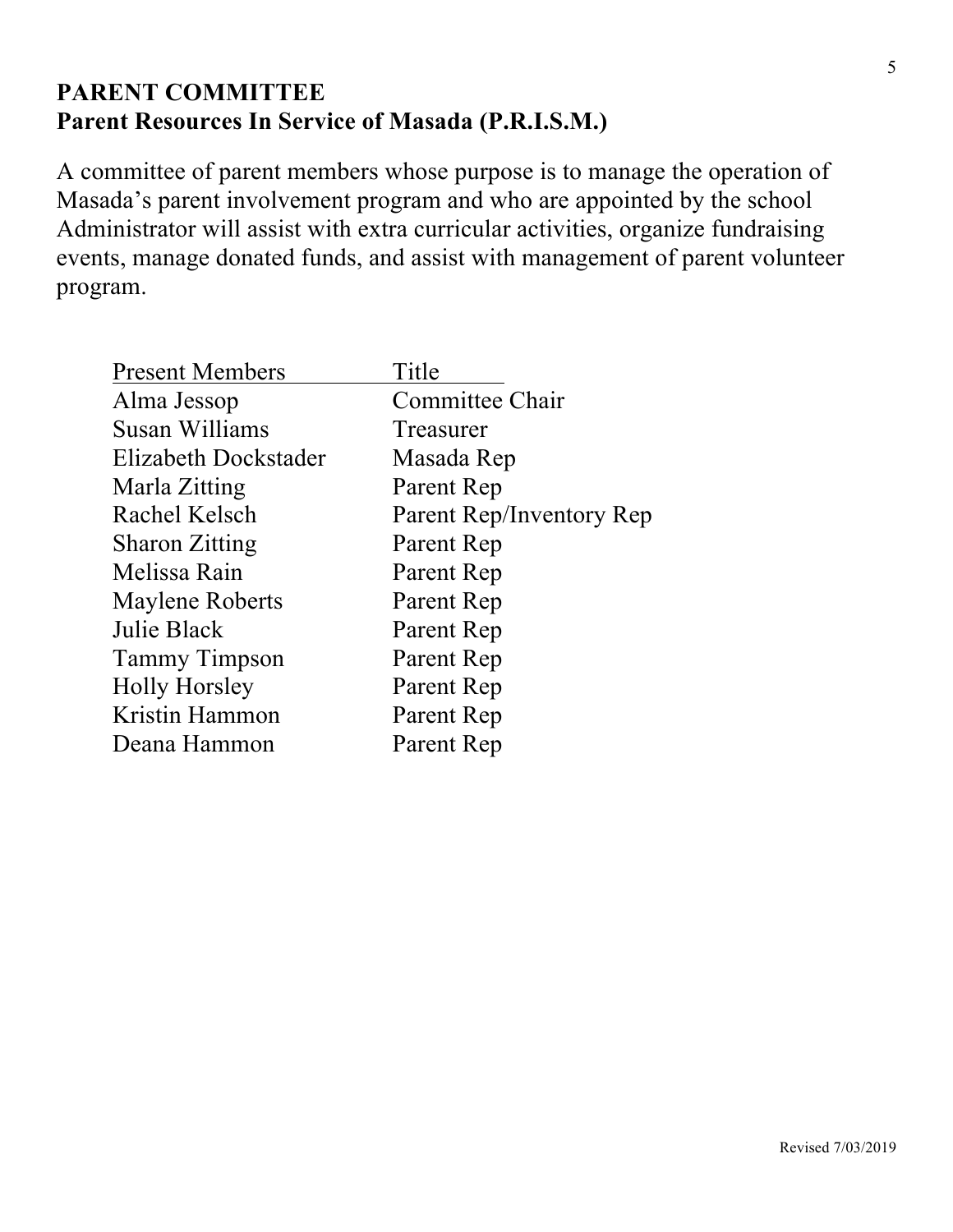## **What Is A Charter School?**

#### *1. What is a charter school?*

A charter school is a public school that is founded and operated by individuals with the purpose of providing parents with educational choices and improving student achievement. The founders sign fifteen year contracts with the AZ department of Education or AZ State Board for Charter Schools, and these entities are responsible for holding charter schools accountable for abiding by the state's rules and regulations.

*2. Are charter schools part of a school district?* Charter schools are not part of a school district; thus, they do not report to any district office. Instead, charter schools report directly to their supervising agency, AZ Department of Education or AZ State Board for Charter Schools.

#### *3. What policies must charter schools follow?*

As part of the public school system, charter schools agree to follow the policies established by the AZ Department of Education, including: providing a free education to all enrolled children and not charging tuition; following a state-approved school calendar, including holding classes for the required number of days and observing the state-selected holidays; enforcing the state-mandated absence policy; implementing the AZ state standards within the curriculum; administering the state standardized tests; providing services to special education children according to the Individual Education Plans; fingerprinting and receiving fingerprint clearance cards for each employee; following the Open Meetings Law for Governing Board meetings; and completing yearly audits.

*4. What, if any, additional policies must charter schools follow?*

Charter schools also agree to follow the terms outlined explicitly in their contracts, including: selecting a specific educational focus and implementing this philosophy within the curriculum; establishing a maximum enrollment number and not exceeding this number of students; reporting directly to the supervising entity on a yearly basis or more often as required; and facing administrative accountability from the supervising entity if areas of concern are identified. Charter schools that do not adhere to the regulations of the AZ Department of Education and the agreement of their contracts may be issued a verbal or written warning, placed on probation, or lose their operating license and closed.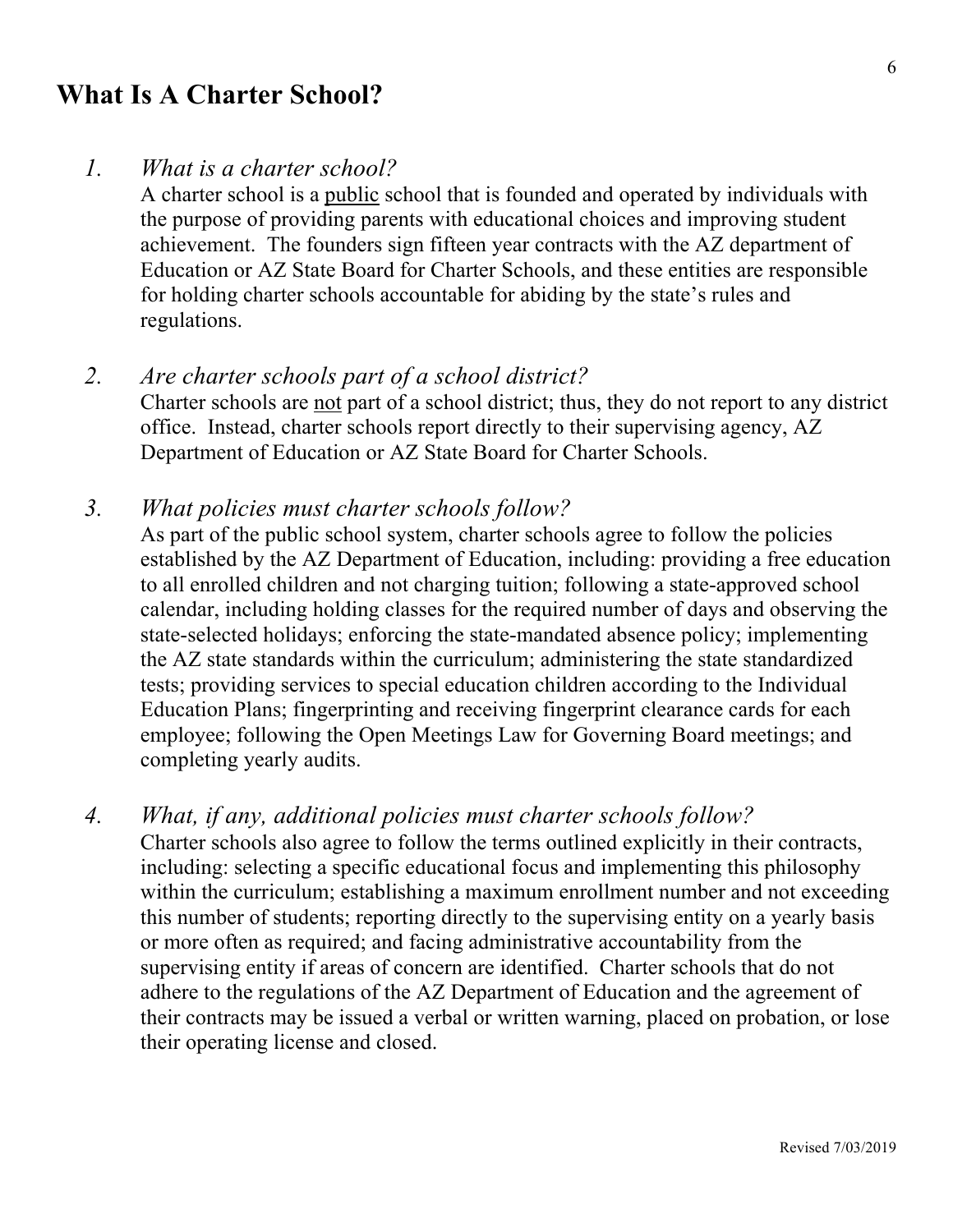- *5. How do parents learn about qualifications of teachers?*  Charter Schools are required to provide parents and the public the opportunity to review the qualifications and experience of each teacher working for the school. Masada has a portfolio of teacher resumes available for preview at the front desk in the main office. Parents are welcome to review this portfolio.
- *6. Are charter schools and district schools funded in the same way?* Funding for charter and district schools are similar in three basic ways: charter and district schools receive funding based on their enrollment numbers and rate of student attendance; charter and district schools receive money from Proposition 301; and charter and district schools are eligible to apply for grants, depending upon the qualifications of the grants.

Masada Charter School receives state funding based on student enrollment and attendance. When a child attends school, Masada School receives money for that child. When a child does not attend school, Masada School does not receive money for that child. The school also receives Proposition 301 money and has been awarded money through grants.

*7. Is funding different for charter schools and district schools?* Funding for charter and district schools is also different: district schools are eligible for money from bonds and levies, and charter schools do not have access to this money; district schools receive money from property taxes, and charter schools do not receive any of this money; and district schools qualify for the Students F.I.R.S.T. program, which provides funding for school facilities, and charter schools are not eligible for this program.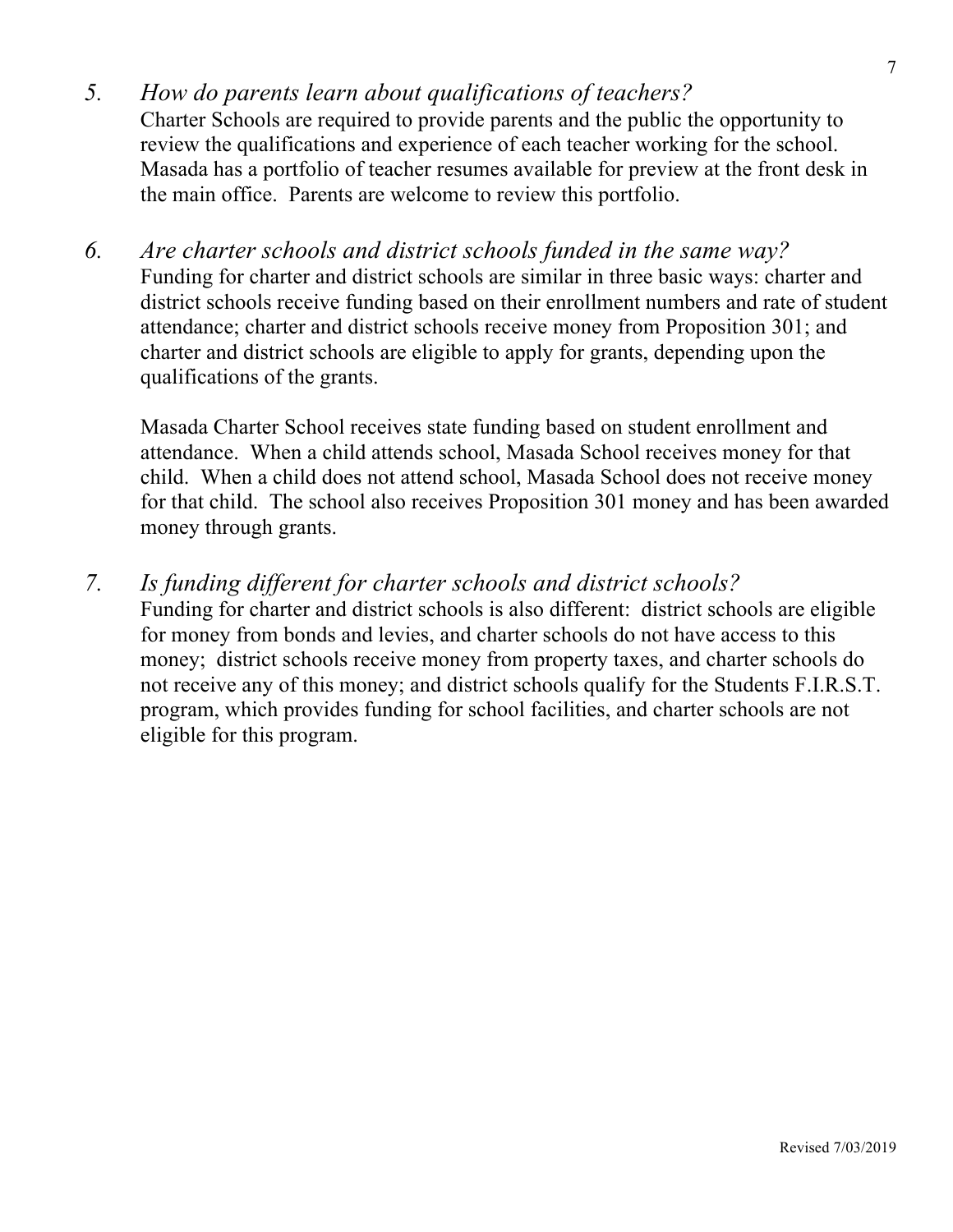#### **SCHOOL OPERATIONS**

#### **School Day For Elementary Students**

Grades 1 through 6 will begin class at 8:55 A.M and end at 4:00 P.M Mondays through Thursday. Lunch will be from 12:00 to 1:00 P.M. On Fridays, students will attend school from 8:55 A.M. to 12:30 P.M. There will be two kindergarten sessions. The morning session will run from 9:00 a.m. to 12:00 a.m. and the afternoon session will run from 1:00 p.m. to 4:00 p.m. Monday through Thursday. There will be no school for kindergarten students on Friday unless there are special circumstances. If these circumstances occur, Kindergarten students will be required to attend on Friday.

#### **School Day for Junior High Students**

Grades 7 through 9 will begin class at 8:55 A.M and end at 4:00 P.M. Mondays through Thursday. Lunch will be from 12:00 to 1:00 P.M. On Fridays, students will attend school from 8:55 A.M. to 12:30 P.M.

Teachers are required to supervise students at all times during school hours. School hours are considered to be 15 minutes before class starts and 15 minutes after class ends. Because teachers will be working after school to prepare lessons and execute other responsibilities, all students are expected to leave school grounds no later than 4:30 unless permission to stay has been granted by both the parent and the teacher. This is for the safety of all Masada students because the staff at Masada knows that students who are not under the supervision of parents or teachers may meet with danger.

#### **Playground**

Students may bring bicycles or scooters to school only if they are wearing helmets and they must park their bicycles and scooters during the school day in the bike racks. Students who ride bicycles and/or scooters to school without a helmet may have the bike or scooter confiscated. Confiscated equipment will be returned to parents upon request. Masada will arrange special days for students to bring roller blades. Students must have helmets and kneepads in order to participate in the roller blade and bicycle activities. The safety of students is a priority with us. After school hours and on weekends, children must have adult supervision to play on Masada's playground.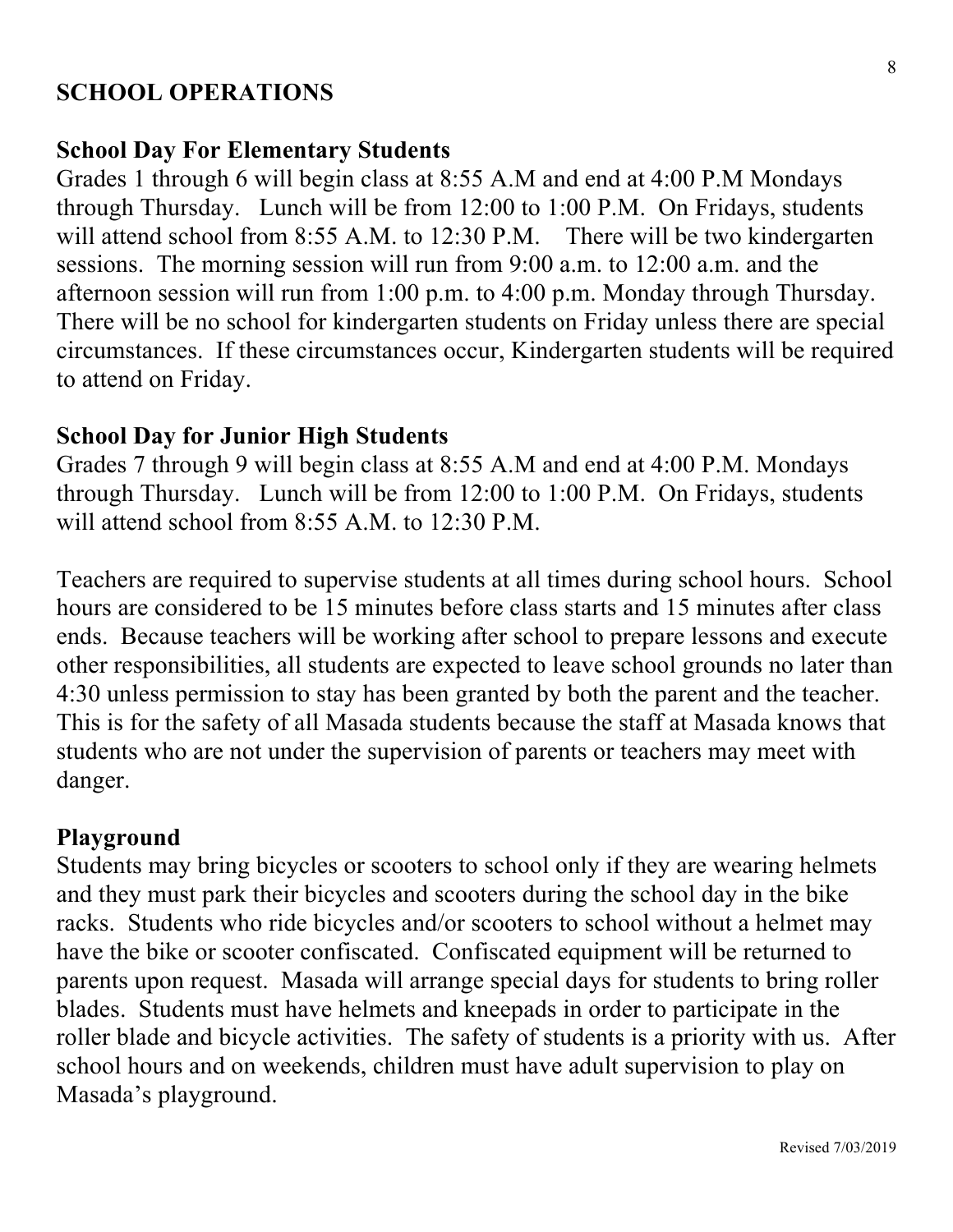#### **School Office Hours**

Office hours will be from 8:30 a.m. to 5:00 p.m. Monday through Friday except on designated holidays.

#### **Child Find Services**

Masada will collaborate with the local school district (CCUSD) to provide child find services. These clinics will be held twice a year, in the fall and in the spring. Parents will be notified of these clinics through flyers and posters that will announce dates and times.

#### **Health Services**

Health Services are provided in order to identify students whose health problems may now, or in the future, affect their education. Masada will work with the local health clinic to provide special or emergency health services. All kindergarten students are required to have a complete physical through a health care provider before the opening of school.

The school secretary provides basic health services for students. Parents are requested to notify her if a student has a health problem. She will address illnesses and accidents that occur at school. Because we desire to prevent the spread of illness at Masada, children who are seriously ill should not stay at school. Should a child become ill during the day, a parent is responsible to pick the child up. Any student with a temperature of 100.0 degrees or higher may not attend school. Children may return to school when they have been fever free for twenty-four hours.

#### **Medication**

Secretaries will administer over-the-counter and prescription medication in the school setting in accordance with the Arizona State Pharmacy Guidelines:

- There must be a written order from the physician stating the name of the medication, the dosage, the time, and the reason it is to be administered.
- There must also be written permission from the parent for the medication to be administered at school.
- The medication must be in the original prescription container labeled by the pharmacist, or in the original container with all the labels and warnings intact.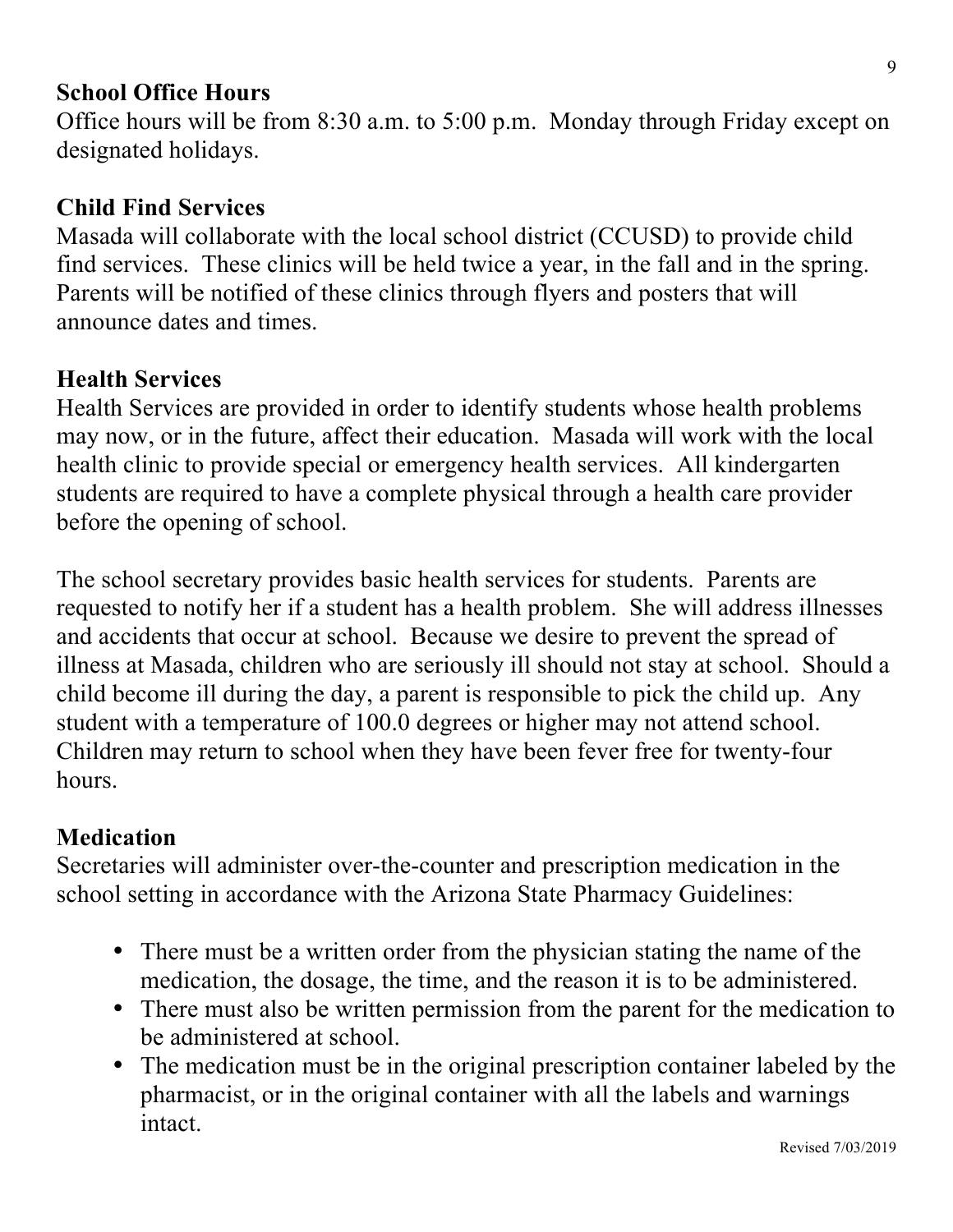- Only medications to treat an existing ailment are stored at school.
- When a physician feels it is necessary for the student to carry and selfadminister his/her own inhaler, the physician will provide written recommendations to be attached to the signed parent permission note. The parent must provide written permission for the student to self- administer and carry the inhaler.
- The school reserves the right to circumscribe or disallow the selfadministration of medication on school premises.
- Acetaminophen (Tylenol) will be dispensed to students who have written permission from a parent to receive medication at school as needed for a maximum of three consecutive days.
- Non-prescription medications, including Tylenol, will not be dispensed to students during the first and last hours of the school day. Aspirin will not be given at school unless prescribed by a physician.

## **Chicken Pox**

If a student breaks out with chicken pox, he/she must remain home for a minimum of seven days after the first pox appear. The pox must be completely scabbed over before the student returns to school. Upon return to school, the student must check in with the school secretary before he/she is admitted to class.

#### **Head Lice**

As a preventative measure, students will be checked periodically for lice. A student cannot attend school if they are diagnosed with lice. A note from a health provider must be submitted to the Masada office before the student(s) can be re-admitted to school.

#### **Immunizations**

Due to a rise in the occurrence of contagious diseases, Masada highly encourages parents to keep children's immunizations up to date. If parents are adverse to immunizations, they will be required to submit to the secretary a **permission slip signed by a Health Practitioner** exempting children from immunizations. In the event of an outbreak of an infectious disease, all students exempt from immunizations must stay home until notified by the school that it is okay to return to school.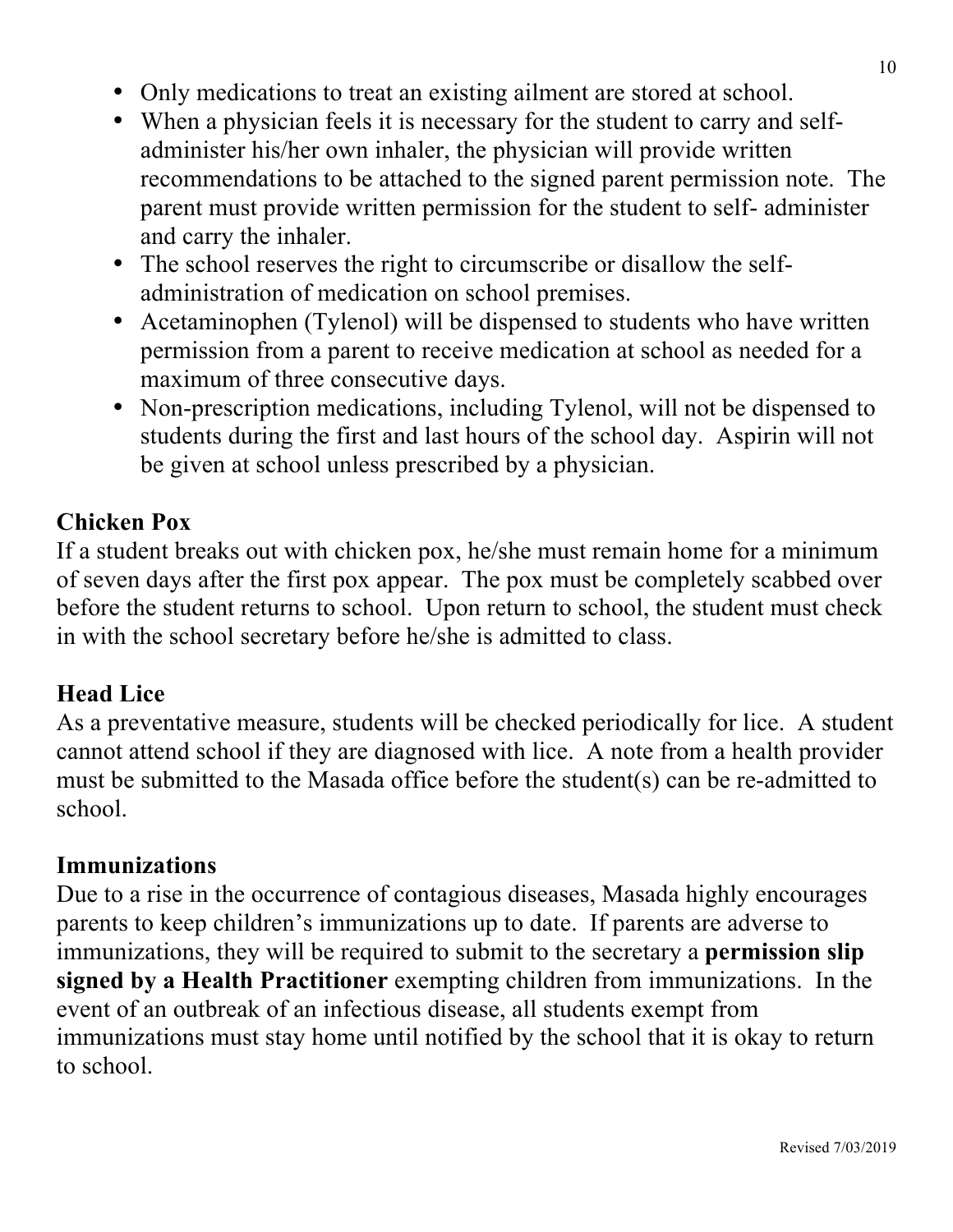## **Hearing/Vision Screening**

Masada follows the recommended guidelines of the Arizona Department of Health. Tests are administered according to Arizona mandates and in cooperation with the local health clinic.

## **Special Activities**

Special activities will be organized and provided for students. The activities will vary and may include sports, fine arts, speech, community service, field trips, and other areas of interest. Masada encourages parents to contribute to the learning community special talents or resources that they may have to help provide these kinds of opportunities for students.

## **Transportation**

Because of the limited funds made available to Charter Schools for transportation, parents are responsible to transport their child to and from school. Masada will arrange or provide transportation for extended learning trips.

## **Personal Student Supplies**

Masada provides many consumable supplies for students. However, teachers may periodically ask that each student be responsible for bringing special items to enhance the learning process. Students are expected to keep valuables and toys at home. Because the school is not responsible for lost items, parents may desire to clearly mark the belongings of all children. Misplaced clothing or other items will be taken to the school office and placed in a "lost and found". Students must keep beepers and cell phones at home. Pocketknives and sharp objects are considered weapons and are not allowed at Masada. If a child brings these objects to school, they will be confiscated. All items in the last and found will be taken to the Bargain Center 2 X a year.

## **Homework**

Revised 7/03/2019 Masada does not view homework as an activity separate from other activities in the classroom. Rather than assigning homework for the sake of having homework, teachers will be asking students to do assignments in projects that will require varying levels of time and energy. Time will be provided each day to address these assignments; however, students are required to complete these assignments by the specified due date. Therefore, as in real life, the student's ability to manage time and produce a quality product by a deadline will be reflected in the amount of time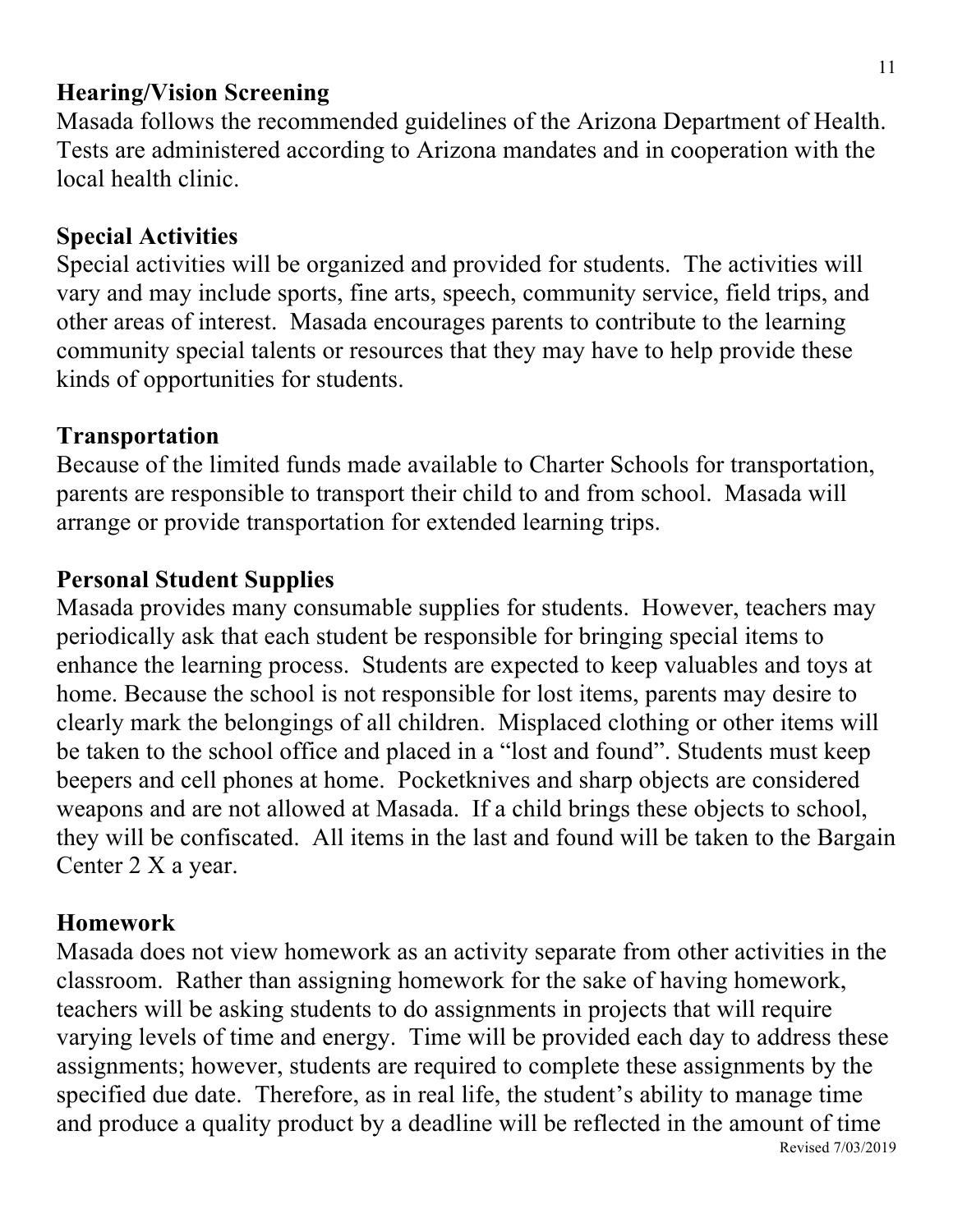spent working at home. Parents can expect to see regular homework assignments in subject areas that build upon the mastery of previous skills such as math.

## **Lunch Policy**

Because we do not provide school lunch, Masada teachers are free to leave the school grounds during lunch. This leaves the playground unsupervised, which is a safety issue for children returning early. Therefore, students are restricted from the playground at lunch time. However, it is our desire to assist parents in any special circumstances. If the circumstance arises where a child needs to bring a sack lunch, please call the office and we will work out an arrangement for the child to be supervised during lunch.

## **Student Placement Policy**

*All new students enrolling in Masada,* including kindergarten, will receive appropriate evaluations *(i.e.* academic, social, emotional*)* to determine placement recommendations. After the assessment, Masada School will schedule a placement conference with the student's parents to determine grade placement.

## **Student Attendance Policy**

Absence from school means a break in the learning process. All students are expected to attend school every day school is in session. Students attending Masada School will attend regularly and punctually. Exceptions will be granted for health reasons.

## **Elementary Tardy Policy**

Masada believes that punctuality is an important habit to establish while a child is young in order to enable him/her to experience success in life. Therefore, it is the policy of Masada School to call home upon the absence of a parent excuse note to inform parents each time a child is tardy. If a parent does not issue an excuse by phone or by note, the tardy will be considered an unexcused tardy. After three unexcused tardies, the student will be required to meet with Administration for a problem solving session.

Revised 7/03/2019 Any time a student arrives at school after the official start time the student is required to sign in at the front desk. Parents picking up students early from school are required to report to the front desk and sign their student out. If a student is late, he/she must have a note in order to be allowed into class. This note must come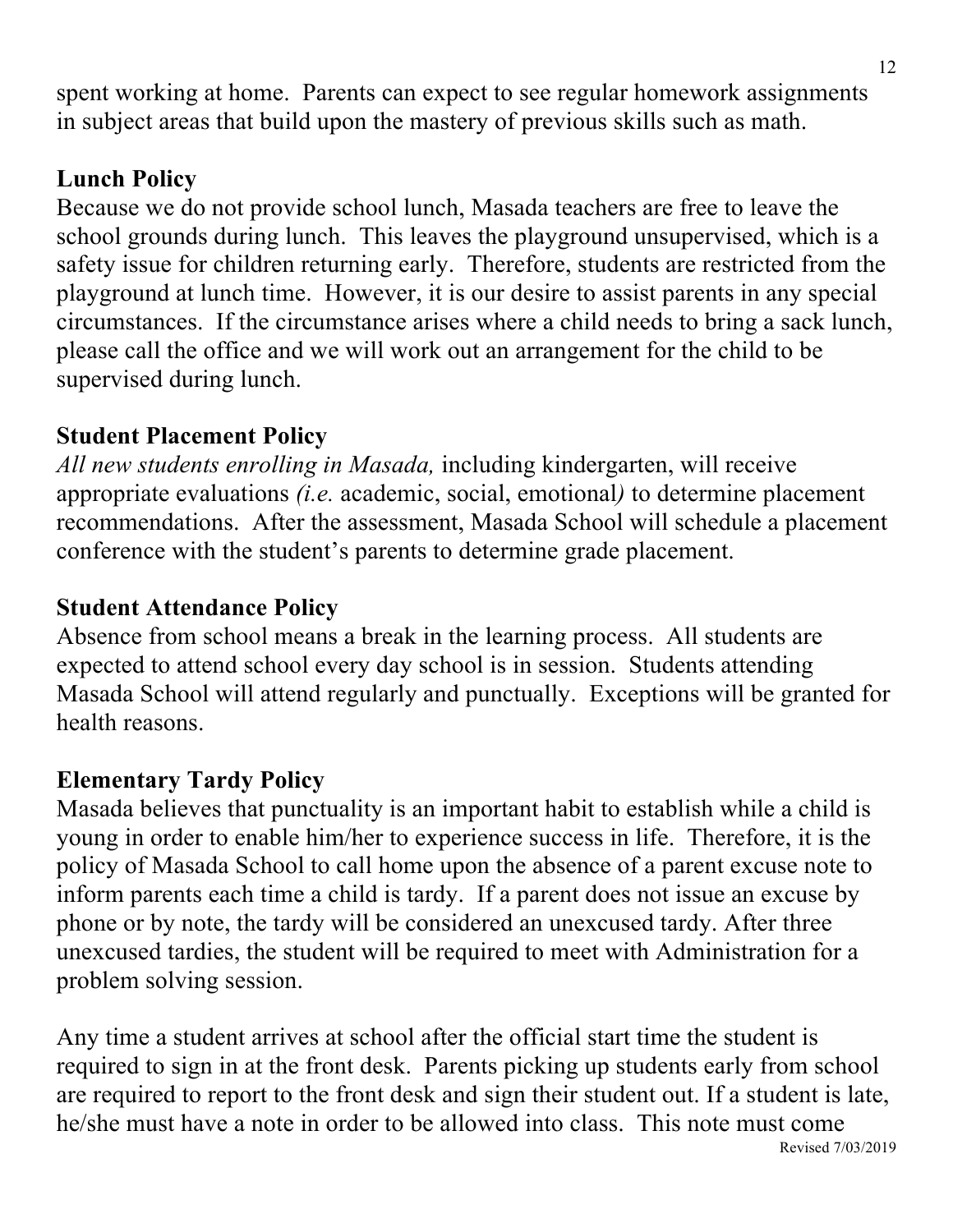from a parent, teacher, or the office. Without a note, the students are referred to the office. If a student misses more than half the class, even with a note, he/she is also referred to the office with his/her note.

## **Profanity Procedure**

Masada has a *no tolerance* policy in regards to the **F-word** or any form of it. Students verbalizing it, writing it, or signing it are referred to the administration for suspension. Other profanity will be addressed as a classroom issue.

#### **Stealing**

Masada has a *no tolerance* policy in regards to stealing. Stealing is considered taking or attempting to take money or property belonging to another person or the school with intent to keep it. Any no-tolerance behavior will result in a one-day suspension from school.

#### **Weapons Procedure**

Any weapon carried on school grounds should be confiscated immediately. Any sharp-edged devices including pocketknives or fire lighting devices are considered weapons.

#### **Confiscation Procedure**

A teacher may confiscate any item that interferes with or distracts from the learning environment. These items may include Discmans, iPods, non-uniform clothing, food, and toys. Weapons, technology items, and clothing items are turned into the administration. Parents, not students, may retrieve these items.

#### **Visitor Policy**

It is the policy of Masada to provide a safe environment for students. In keeping with this policy, Masada requests that all visitors stop and sign in at the main office before proceeding to a child's classroom.

#### **Civil Rights Policy:**

In accordance with United States Federal Law and U.S. Department of Agriculture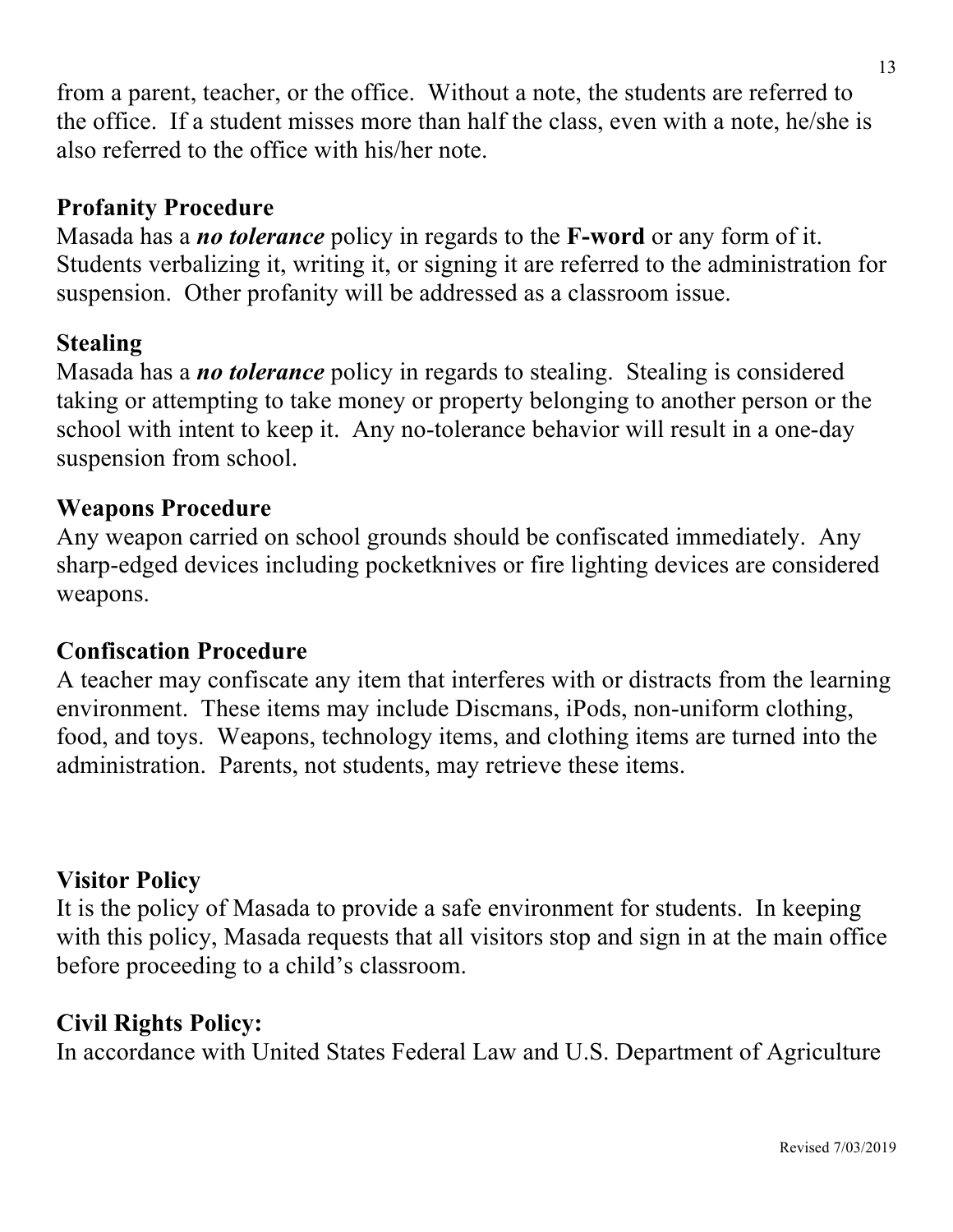Policy, Masada Charter School is subject to Civil Rights laws and is prohibited from discriminating on the basis of race, color, national origin, age, disability, religion, sex, familial status, sexual orientation, and reprisal (not all prohibited bases apply to all programs). All hiring policies and student policies meet the expectations of this law.

*To file a complaint of discrimination, write the USDA at:* Assistant Secretary for Civil Rights Office of the Assistant Secretary for Civil Rights 1400 Independence Avenue, S.W., Stop 9140 Washington, DC 20250-9410 Or call toll-free at (866) 632-9992 (English), (800) 877-8339 (TDD), (866) 377-8642 (English Federal-relay), or (800) 845-6136 (Spanish Federal-relay). USDA is an equal opportunity provider and employer.

## **Drug-free and Smoke-free Workplace**

Any property or location at which work, activities and/or business of the school is conducted is declared to be a drug-free and a smoke-free workplace. This means:

- No smoking or tobacco products are allowed in the school buildings or on the school grounds.
- All employees are absolutely prohibited from unlawfully manufacturing, distributing, dispensing, possessing, or using controlled substances in the workplace. Controlled substances include narcotics, cannabis, stimulants, depressants, and hallucinogens.

As a condition of employment, each employee shall abide by the school's drug and tobacco-free workplace. Additionally, the employee will notify the school in writing of any conviction for violation of a criminal drug statute occurring in the workplace within five days after such a conviction. Masada reserves the right to do random or selective drug testing of employees before hiring or upon cause.

Alcohol is considered to be a drug and will not be allowed on school premises. Any employee violating these policies is subject to disciplinary action.

Definition of Drug Free School Zone: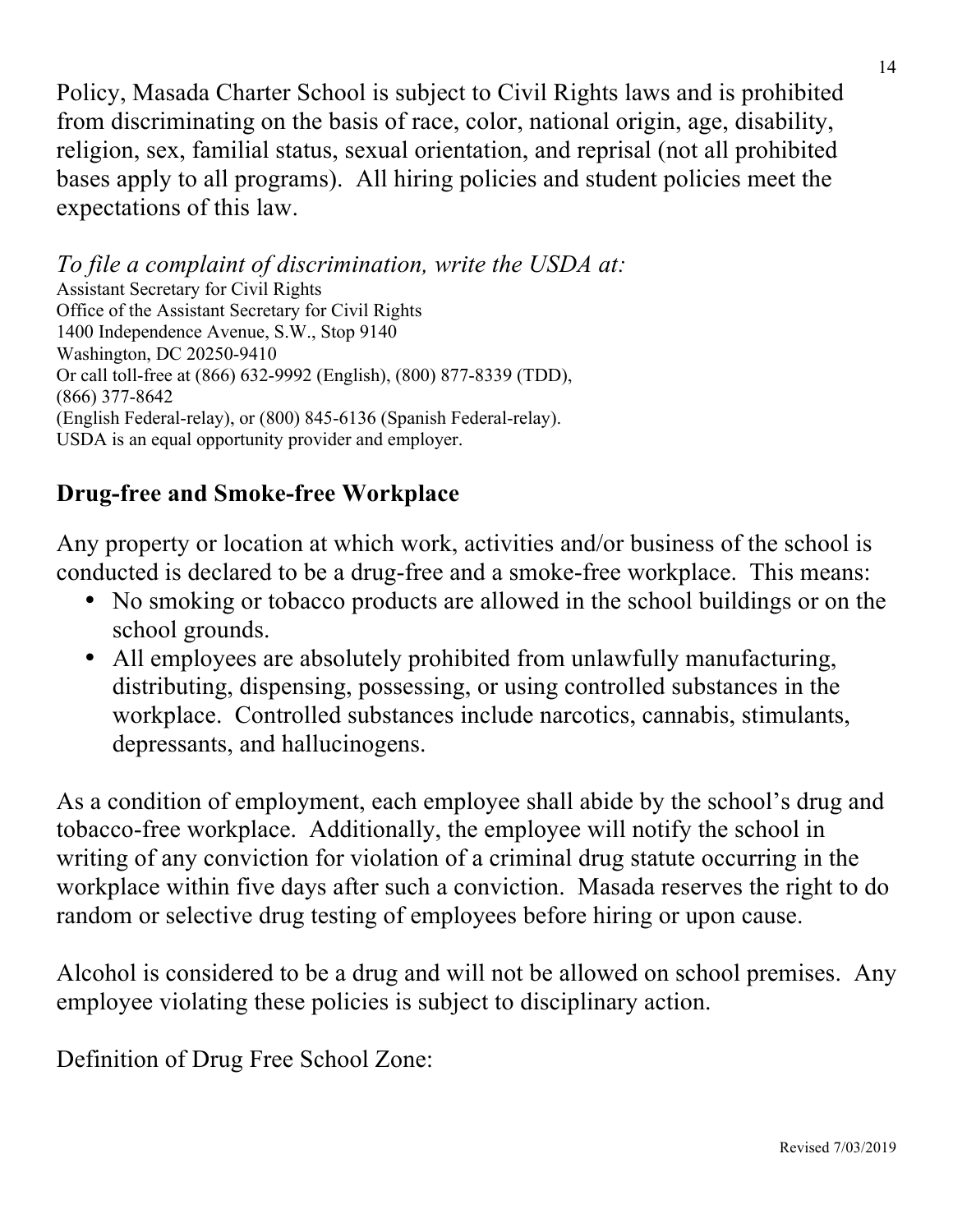"Drug free school zone" means the area within three hundred feet of a school or its accompanying grounds, or and public property within one thousand feet of a school or its accompanying ground.

\*For reference to specific violations, definitions, and actions refer to Masada's Safe School Manual adopted by the Governing Board on May 18, 2009.

## **Dress Code**

The Governing Board has adopted a uniformed dress code for all students. Masada believes that cultural pressures related to clothing choice can distract students and undermine the positive learning environment.

Masada School's uniform dress code will be strictly enforced.

Violation of Masada School's dress code will be grounds for disciplinary action. Teachers and staff are expected to act as role models for students and community. Their dress must reflect professionalism, and be modest and appropriate for a learning environment. Dress standards must meet the same standards required of students. Dress code violation will be addressed by the Administration.

Uniforms must be kept neat and clean and hair is to be kept combed and modestly cut with no emphasis on fads. Violation of the Dress Code at Masada will be grounds for disciplinary action. **This dress code consists of:**

# *MASADA ELEMENTARY UNIFORM REQUIREMENT*

#### Girls  $K - 5^{th}$

Jumper **Burgundy Plaid (#54):** Length must be below the knee. Jumpers can be purchased from Hall Closet or French Toast. Specialty lengths must be ordered through Hall Closet.

**Hall Closet # 172 or 197 French Toast # 1047**

**White** Long Sleeve Blouse: Picot Collar Knit Polo or Peter Pan Style **Hall Closet #513LB French Toast #1115, 1034, or 1056**

**White** tights **Black** shoes: Shoes can be buckle or tie, no logos or colors on shoes.

**Crew-Neck Burgundy** Cardigan Sweater from Hall Closet or French Toast Optional - Black MCS hoodie purchased from Masada **Burgundy** Cross Tie

## **6th Grade Girls**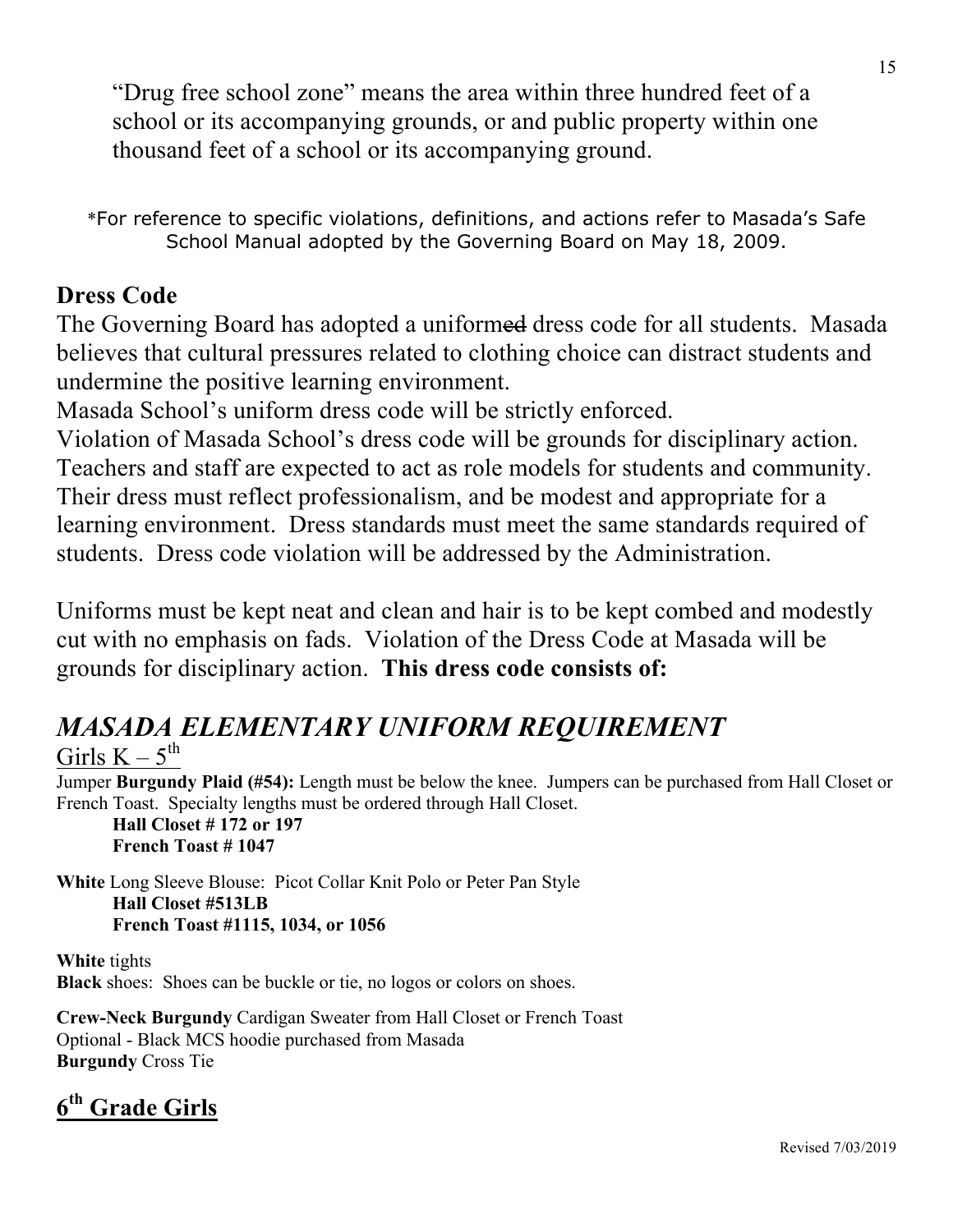Box-pleated skirt: **Hall Closet #143-8 in burgundy plaid #54.** Please be aware of length. Teen long length is available.

#### **Boys**  $K - 6^{th}$

**Black** pleated style pants: **Hall Closet** pleated or relaxed fit pleated (No pockets or zippers on the side). **French Toast #1005**

**White or Burgundy** Shirt:Shirt can be Oxford or Knit Polo style **Hall Closet #8306,8307, 529 cvb French Toast #1007, 1017, 1014.**

**Belt: Black Socks: Black or Grey**

**Slippers: Black or Navy slipper shoe for use in the school building only. Shoe must have a sole and a back enclosure. No alternate colors.** Shoe can be found at Walmart, Payless, Kmart, etc. **Shoes**: Black. Can be buckle or tie, no logos or colors on shoes **Tie:** Black **Sweater:** Cardigan, V-Neck Burgundy or Vest – V-Neck Burgundy or Grey (Optional) – Black MCS hoodie purchased from Masada. **WWW.FrenchToast.com** Source Code # QS47EUC **www.hallclosetuniforms.com** Each website has a specific page to order Masada's uniforms. Make sure to pull up our school's page before ordering.

## *JUNIOR HIGH UNIFORM REQUIREMENT FOR GIRLS* Girls  $7 - 9$ <sup>th</sup>

**Blouses**: A long sleeve uniform blouse with a collar, can be a pullover with a 3-button placket or full button down shirt.

Acceptable colors: **White, Burgundy, Light Blue, Pink & Yellow, Navy, or Black** Hall Closet # 8306,8706,519,513,or 9266 French Toast # 1115,1280, 1033, 1034, 1032, 1056, 1007

**Skirts**: A-Line skirt made by Lola Zitting- midcalf or full length. Long skirt with back pleated panel from French Toast. Previous Hannah Lise skirts are still acceptable if mid-calf or full length. Acceptable colors: **Black, Khaki, Navy, Grey**

**PE Outfit:** (Optional for girls) Culotte from Hall Closet #148 (special lengths can be ordered) Tight required with culotte **(Skin colored, Navy, White, Black)**

**Socks**: **(No ankle socks)** Must either be a trouser sock that is calf high or pantyhose/tights. No ankle styles. Acceptable colors: **Skin Colored, White, Navy, Grey, or Black**

**Leggings:** (Optional) Any style, any fabric, solid-colored.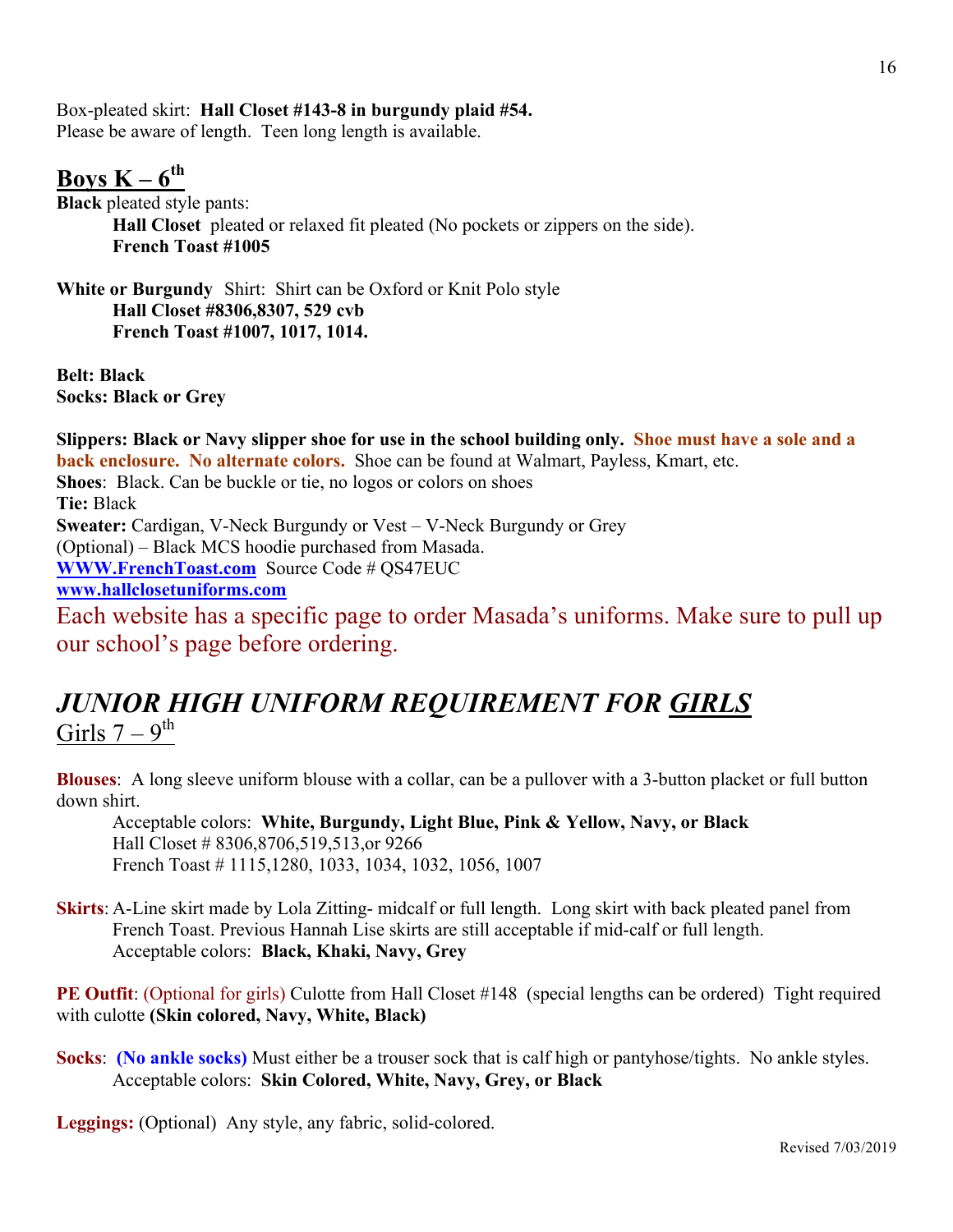#### Acceptable Colors**: Black, Brown, Navy, Grey, Nude, or White**

**Shoes**: Any style of dress or sport shoe. Shoes should be one color; a white, black or brown sole is fine but no mixed colors on the shoe itself.

Acceptable colors**: Black, Brown, Gray, White**

**Sweaters, Jackets, or Hoodies**: (Optional) Lightweight, solid-colored pullover, button or zipper style are acceptable. **Burgundy, Black, or Navy Sweaters or Jackets. Hoodies must be solid black. Black MCS hoodie or any plain black hoodie is acceptable.**

**Required Formal Uniform:** White button-front, uniform blouse, tie(optional), black uniform skirt, black socks or tan/black nylons, black dress shoes.

**Students may wear a coat in the classroom for warmth but no light fashion jackets are allowed.**

All Students No logos, flashing lights, or colorful designs on shoes, socks, or clothes. No Denim No casual sandal shoes or floppies All outfits need to consist of contrasting colors. No same color combinations.

# www.FrenchToast.com Source Code # QS47EUC www.hallclosetuniforms.com

Websites have a specific page to order Masada's uniforms. Make sure to pull up our school's page before ordering.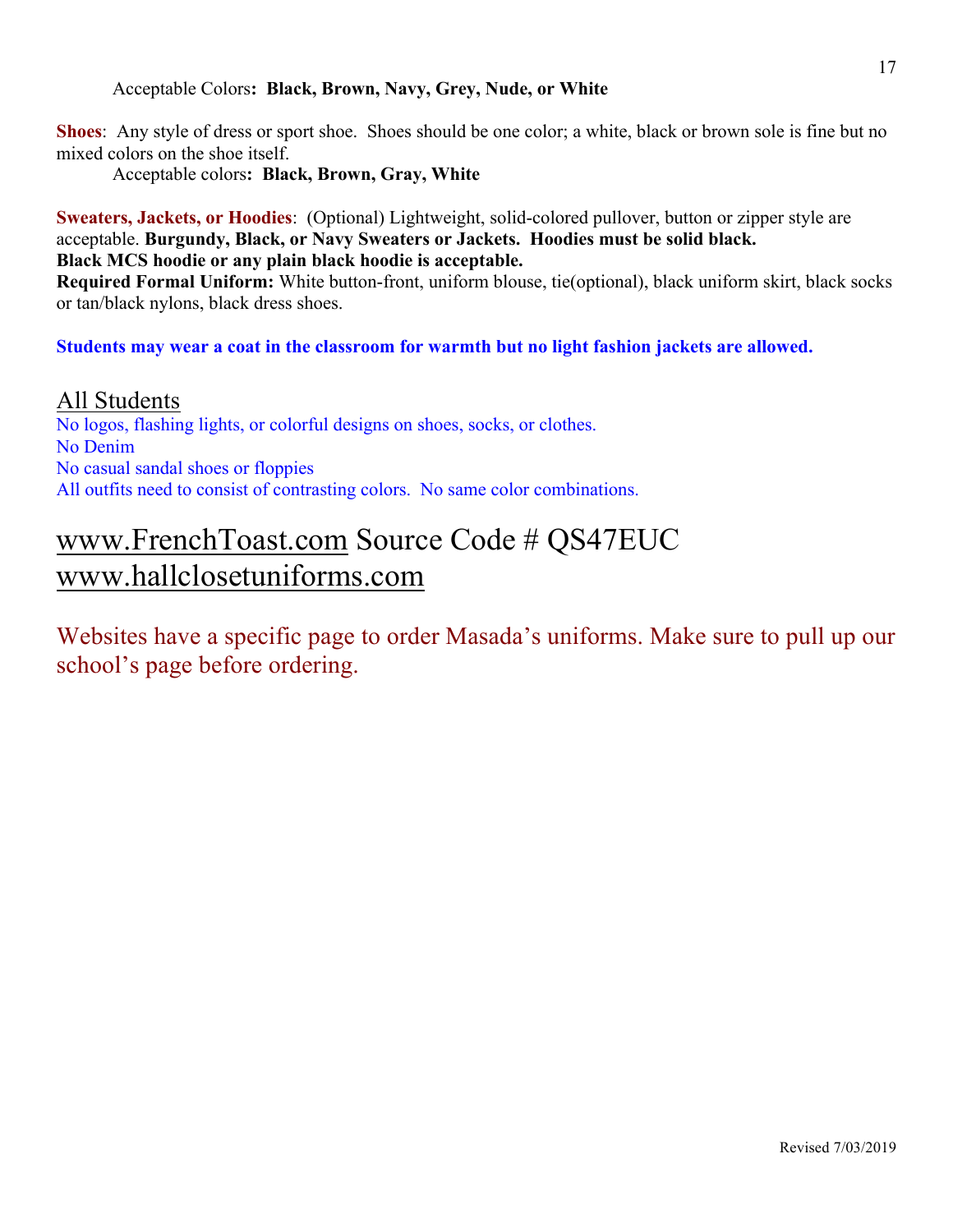# *JUNIOR HIGH UNIFORM REQUIREMENT FOR BOYS*

Boys  $7-9$ <sup>th</sup>

**Shirts**: A long sleeve uniform shirt with a collar. Shirt can be 3 button placket pullover or a full button down shirt.

Acceptable colors: **White, Burgundy, Black, Yellow, Navy, or Light Blue** Hall Closet # 8306, 8706, 529, French Toast # 1007, 1017, 1014

- **Pants**: Dress Pant, no cargo, baggy, or oversized style. Acceptable colors: **Black, Khaki, Navy, Gray**
- **Socks**: (Required) Trouser sock. No ankle styles Acceptable colors: Brown, Navy, grey, or Black
- **Shoes**: Any style of dress or sport shoe. Shoes should be one solid color; a white, black or brown sole is fine but no mixed colors on the shoe itself. Acceptable colors: **Black, Brown, Gray, White**
- **Belt:** (Required) Black, Brown, Navy, or Grey No studs, logos or colorful designs

**Sweaters. Jackets, or Hoodies**: (Optional) Lightweight, solid-colored pullover, button, or zipper style are acceptable. **Burgundy, Black, or Navy Sweaters or Jackets. Hoodies must be solid black. Black MCS hoodie or any solid black hoodie is acceptable. Students may wear a coat in the classroom for warmth but no light fashion jackets are allowed.**

All Students No logos, flashing lights, or colorful designs on shoes, socks, or clothes. No Denim No casual sandals All outfits need to consist of contrasting colors. No same color combinations.

# www.FrenchToast.com Source Code # QS47EUC www.hallclosetuniforms.com www.hannahlise.com

All three websites have a specific page to order Masada's uniforms. Make sure to pull up our school's page before ordering.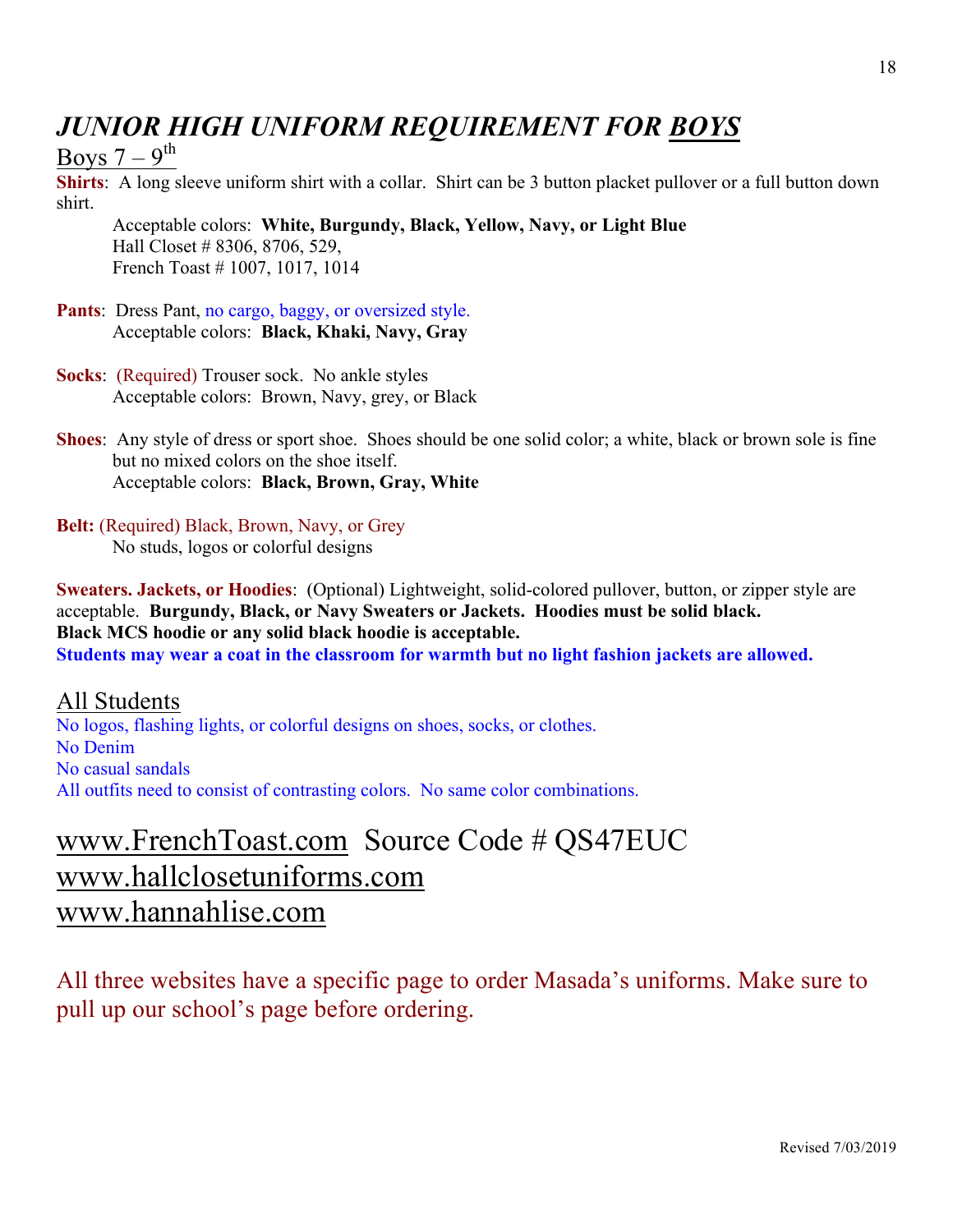#### **HANNAH LISE SKIRTS**

Basic Measurements

#### **JARA A-Line Skirts**

**Misses Size Measurements**

| Size | Waist | Hip |
|------|-------|-----|
| 6*   | 26.5" | 42" |
| 8    | 27.5" | 43" |
| 10   | 28"   | 44" |
| 12   | 29"   | 45" |
| 14   | 30"   | 46" |
| 16   | 31"   | 48" |
| 18   | 32.5" | 51" |

Skirts need to be ordered either online or by phone. Youth sizes must be requested. For youth sizes, please order the size that your girl is currently wearing. Youth sizes will be arriving a little after school starts.

Acceptable colors are navy, camel, black, or grey

www.hannahlise.com 1-877-733-7200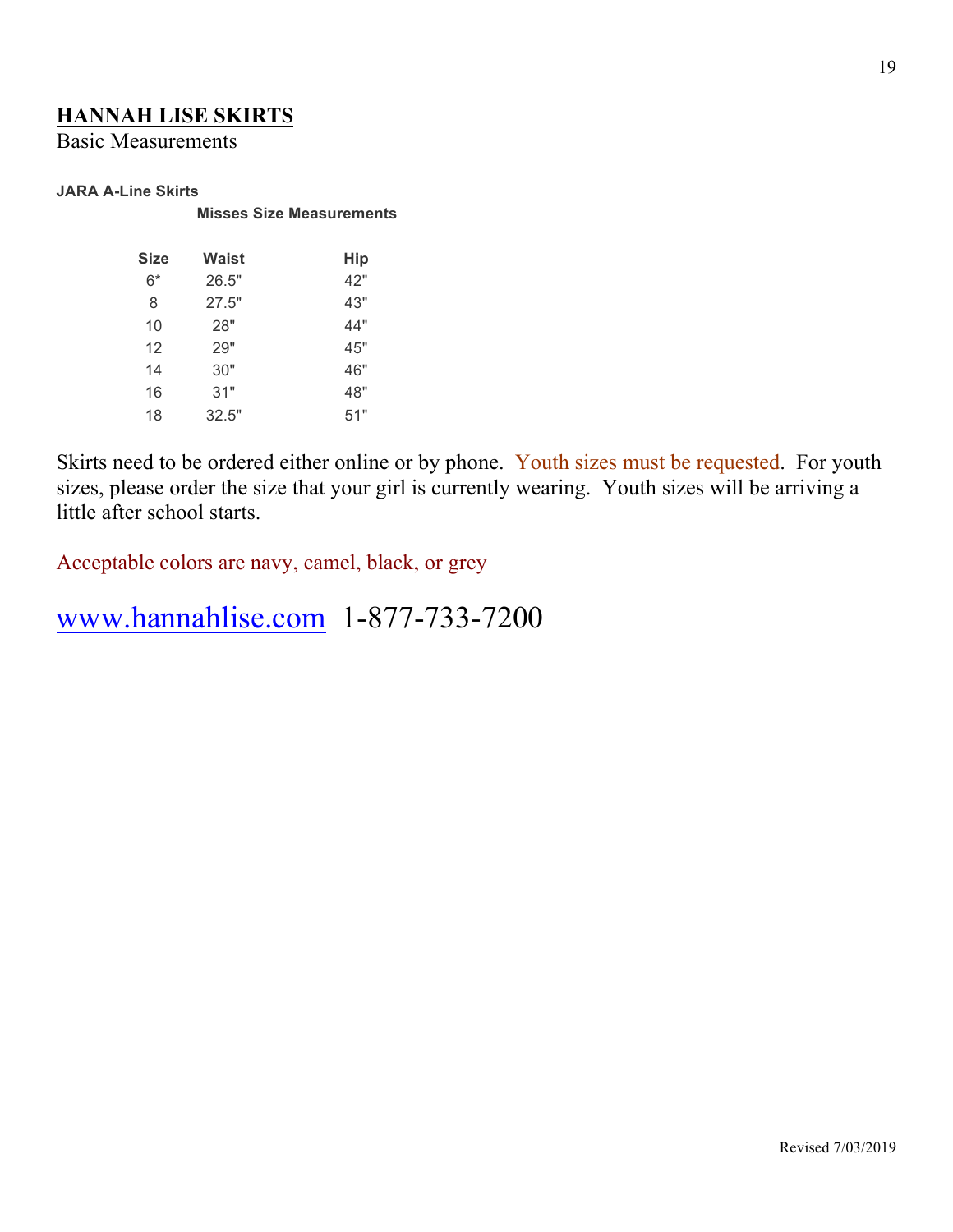## **Jr. High Policies**

## **Community Service Procedure**

Masada provides community service opportunities for students who violate policies. This is done in an effort to give students time and space to think about their behavior in relation to school expectations.

#### **Suspension Procedure**

Suspended students are recorded in the attendance program as an SA. Students with a note of MW marked in the computer are allowed to make-up work. Students with NMW marked are not allowed to make-up work for that suspended absence.

#### **Fees and Fines Procedure**

Damaged book and/or Equipment fines, Library fines and/or Summer School fines are required to be paid in full at the end of each school year. A student continuing enrollment in the school, who has unpaid fines and/or fees will be required to pay all fines and/or fees before being issued text books in subsequent years. If these fines present a financial hardship, the student can arrange for payment through providing service to the school. A student, who is no longer enrolled and has unpaid fines or fees will have his/her end of year grades held until the fines and/or fees are paid in full.

#### **Arrival Procedure**

For the Jr. High, school begins at 8:30 a.m. Students may arrive between 8:15 a.m. and 8:25 a.m. Students enter through the student entry (west entry) and wait quietly in the main and upper atriums for teachers to unlock their doors. In order to facilitate appropriate supervision, students must not come before 8:15 a.m. Students who need to come early to school must make an arrangement with the administration and be supervised by a Masada staff member in a classroom.

#### **Tardy Procedure**

If a student is late, he/she must either have a note from home or the office to get into class. The note from the office can be obtained after a phone call home. Each tardy whether excused or not excused is tallied in the computer (Student Information System). Masada has developed a tardy policy with 3 levels. When a level is reached, a tardy notice is served to inform the student that he/she owes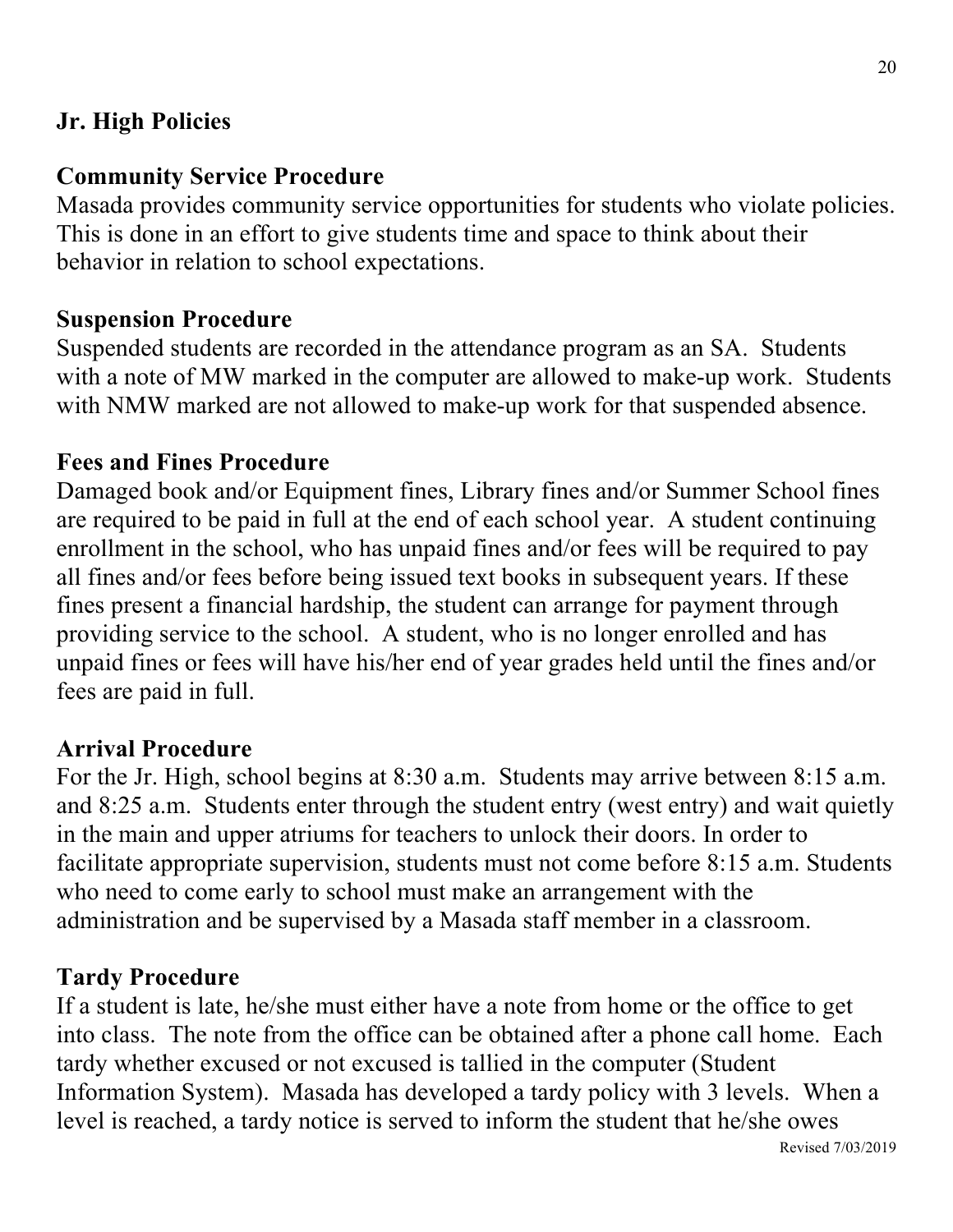community service to Masada. The office will issue these notices on Wednesday of each week. Upon receipt of a notice, the student will report to the Jr. High secretary to schedule a time and location to serve the community service. A phone call will be made home from the office of the facility at which the student will complete the service. The staff member will supervise the student and sign the tardy notice to acknowledge completion of service. The student is responsible to turn the notice into the Jr. High secretary. The 3rd tardy within a month requires 20 minutes of community service, the 6th tardy requires an additional hour of community service or a \$5 buy-out, and the 9th tardy requires, in addition, a 1 hr. study period at the Elementary. If a student exceeds 9 tardies within 1 month, he/she will receive a notice to visit with administration.

## **Absent/Early Departure Procedure**

If a student is absent, the office will contact the home to verify the absence. A note or phone call from home can prearrange an absence or early departure from school. If a parent/guardian is picking up a student early from school, that parent/guardian **must** sign the "In-Out" log before the student will be released. In order for an older sibling or other caretaker to take a student early from school, the office must have a phone call from or a note signed by the legal guardian of that student.

## **Procedure for the office**

If a student needs to go into the office, he/she waits quietly in the designated area to speak to the secretary. Students must get permission to go beyond the designated area. All office materials/equipment are for staff use only unless permission is granted to use requested materials.

## **Uniform Violation Procedure**

Students of Masada are always required to be in their uniform at school unless notified otherwise. Violations of the uniform will be referred to the administration for immediate action. If the student is not wearing the uniform appropriately, he/she will be given the opportunity to get into uniform. If the student is out of uniform or refuses to wear the uniform appropriately, parent contact is made and the student is released to the parent. The student is welcome back at school when in proper uniform. If the student does not solve the problem, a formal written notice will be sent home with the student. This notice will inform the parent of the specific violation and a parent signature acknowledging receipt will be required for the student to return to school. The student will be expected to return to school with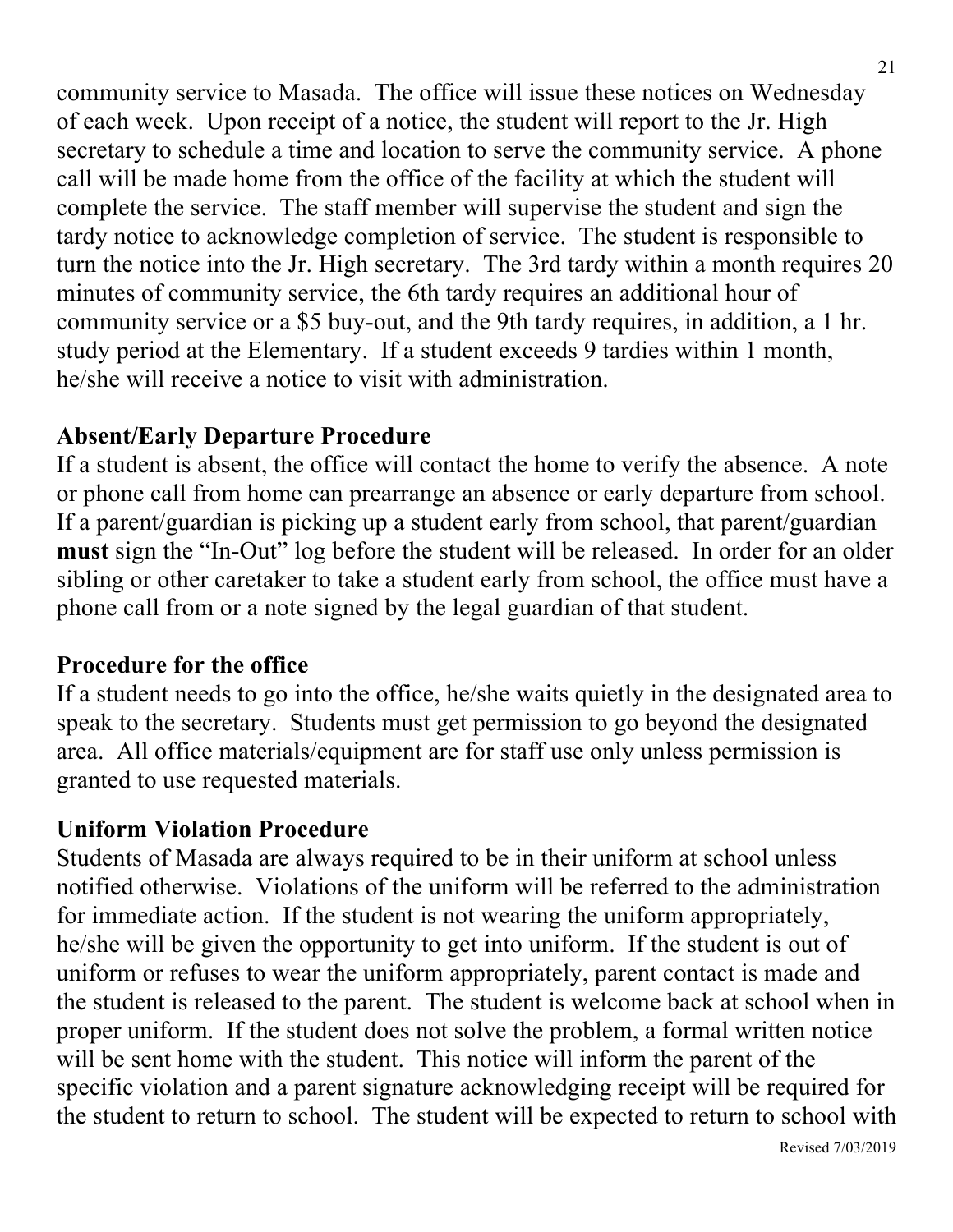the issue resolved. If the parent is having difficulty resolving the issue, he/she is welcome at any time to contact the administration, and the administration may agree to the student's return if time is required to resolve the issue or may agree to special consideration if it is deemed appropriate in the situation. The notice will also inform the parent that we may take further disciplinary action if the issue continues. Further action may include having the parent bring the student to school to discuss the situation before the student can continue enrollment. Continued violation of the uniform requirement may result in suspension, appearing before the Governing Board, and possible expulsion.

## **Visitor Procedure**

Visiting students to Masada must first communicate beforehand with administration to get administrative and teacher permission. The student must have a valid reason for the visit and must be in uniform. The visiting student must get Visitor's Pass from administration and present it to each teacher when entering the classroom.

#### **Phone Procedure**

Students are allowed to use the student phone in the office. Teachers must send an office note with the student communicating this need and that the teacher has released the student for this purpose. Classroom phones are not for student use at any time.

#### **Atrium Use Procedure**

Students are welcome to gather, visit, and/or study in the atrium during non-class time. Students are expected to be respectful while enjoying the atriums, including being quiet and respectful of in-session classes. While using the atriums, students need to please keep them neat and clear of clutter and take care of personal belongings when they leave.

#### **Library Use Procedure**

Junior High students are encouraged to use the library. During school hours, nonscheduled library visits will be prearranged by a call ahead or a Library Referral from his/her teacher.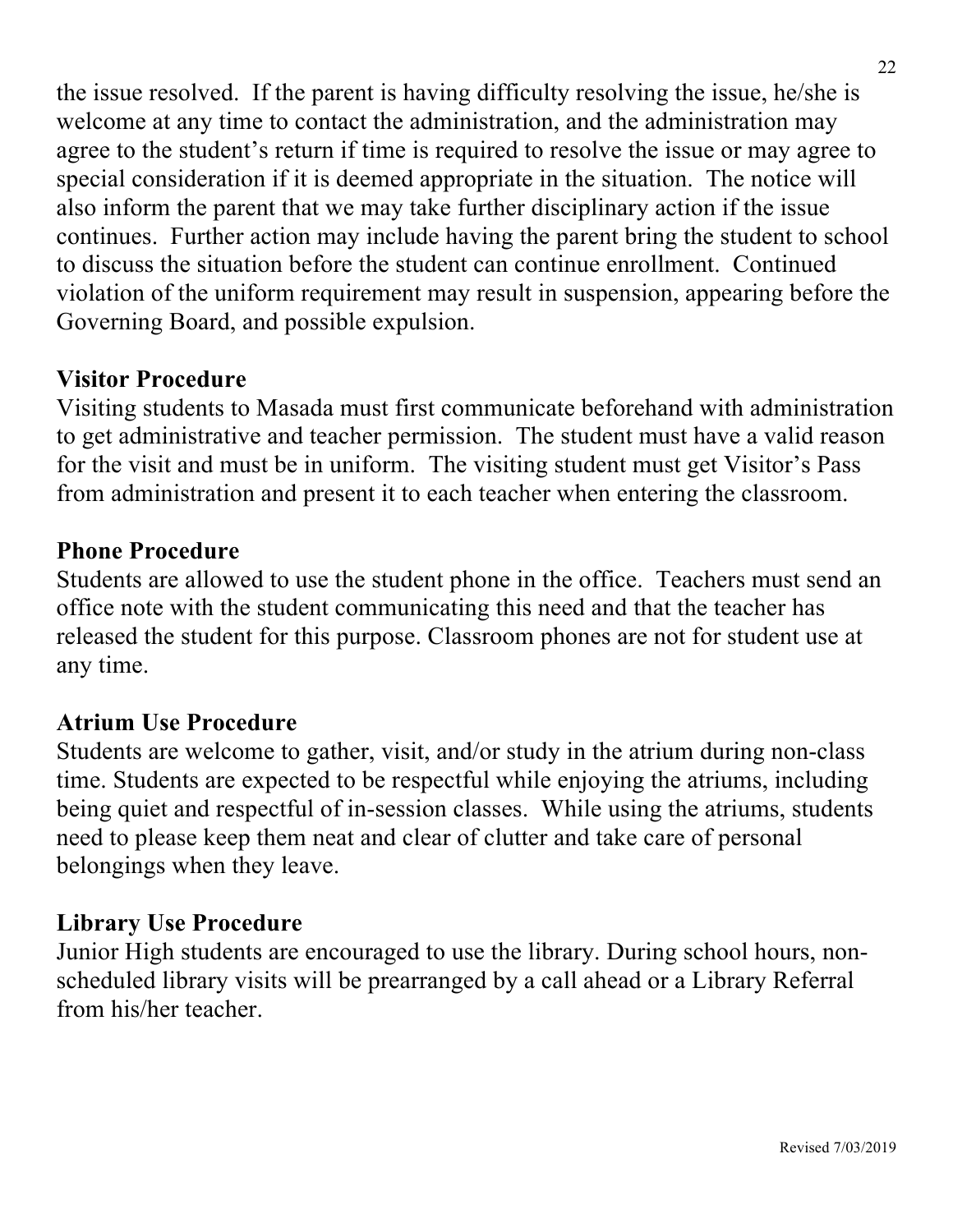## **Elementary Building Procedure**

A Junior High student is welcome to use the resources of the Elementary; however, he/she must follow the procedure of the building. All students are to be accompanied by a teacher for class unless other arrangements have been made through the office. If he/she is attending a class held in the Elementary, he/she must enter that classroom from the outside door. Running in the halls, excess noise, or rough play in the building is not allowed. Failure to comply with the procedures of the building will result in an Oops to be taken care of immediately with the main office. If a student has been sent to the Elementary on errands or to work with an administrator, he/she must check in with the main office to be directed from there.

#### **Assignment Book Procedure**

Assignment Books are a requirement for every Jr. High student. These books will be every student's ticket out the door for each class. A student's homeroom teacher will check-off the Assignment Book.

#### **P.E. Roll Call Procedure**

Some classes will be held at the Elementary. Junior High students will meet with their teacher at the Junior High for attendance. That teacher will then accompany the class down to the Elementary.

#### **Resource Use Procedure**

If a student needs to use **any** of the resources of Masada, he/she must obtain permission by a staff member through the office or through a teacher. That staff member will then supervise the student in the use of the materials. If a student misuses or damages that resource, the student will replace the item or pay a fee. Students are not allowed in teacher prep room areas at any time. This includes using the copier, printers, or other equipment in these rooms. If a student needs a special print job or copy job, he/she brings it to the office for assistance.

#### **Sports Equipment Checkout Procedure**

All sports equipment must be checked-out through the office or the PE teacher. Students who misuse or damage the equipment are responsible to replace it according to administrator discretion.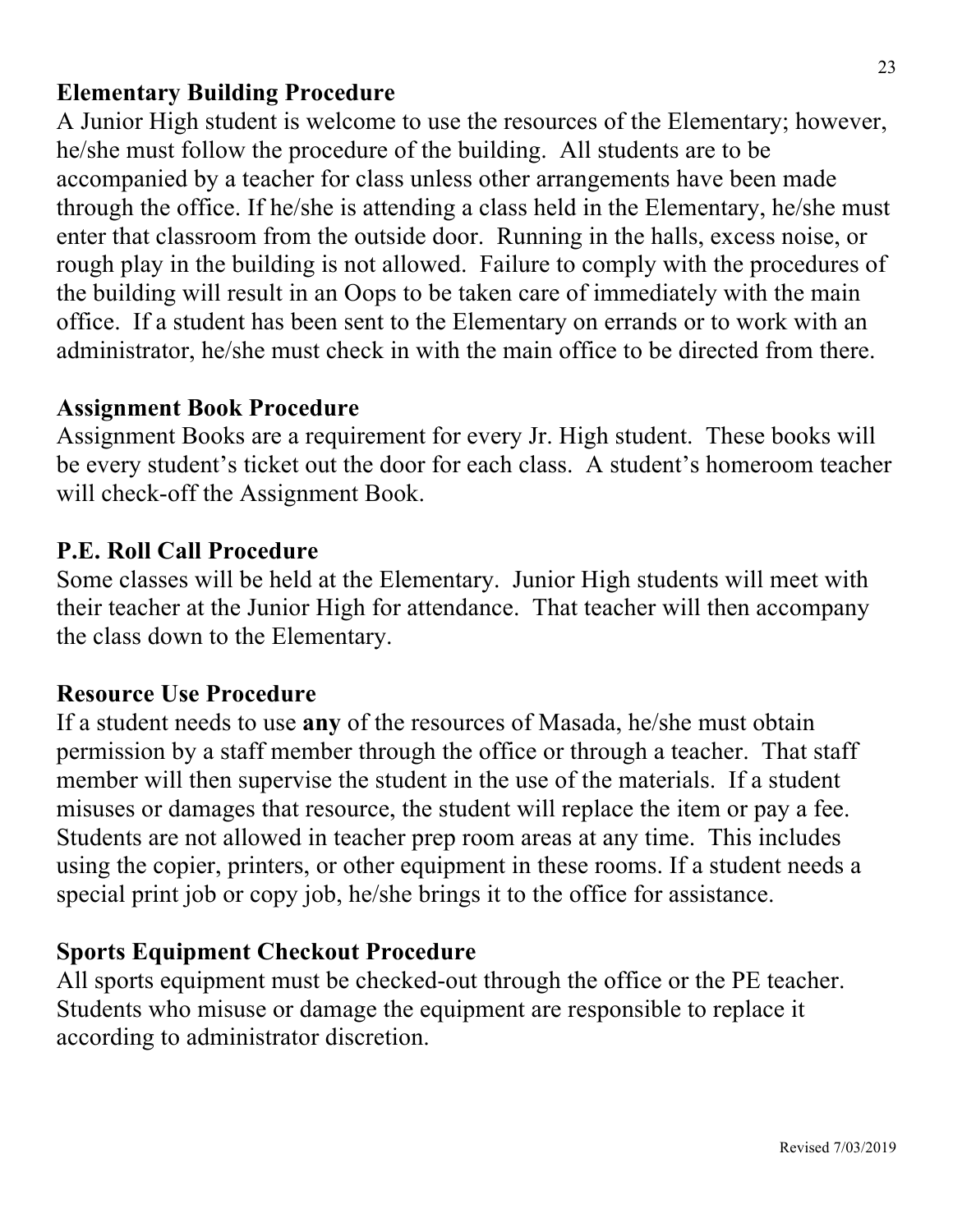#### **Clean-up Procedure**

All students are required to participate in cleanup. Cleanup begins promptly at 4:25 p.m. and ends at 4:50 p.m. Students are divided into groups and assigned a job. Each group has a team captain to oversee the jobs. Students must check in with the captain and be excused by the captain. The staff member, who has been assigned to that part of our school, will excuse captains.

#### **Departure Procedure**

Students are excused by 5:00 p.m. Students are expected to go home immediately after school. Students are allowed to stay after school only if arrangements have been made between student, home, and a supervising staff member. Students who loiter after they should be on their way home will receive community service. Students waiting for rides after school go to the elementary and wait out front. Transportation needs to be arranged by 5:00 p.m.

#### **Arriving to School Procedure**

In order to reduce the impact of mud in our building, on stormy or muddy days, students need to be dropped off at the elementary or Academy and use the sidewalks to walk to the Junior High. If the student's shoes are muddy upon his/her arrival and the entry rugs are not enough to get them clean, the student need to remove his/her shoes and clean them before they go to class. If students can foresee that this is going to be an issue, they should give themselves extra time or go to the office to get an excuse note to clean their shoes. Or if students would like, they can bring an alternate pair of clean shoes in their backpack to trade when they come into the buildings.

#### **Use of the Staircase/Elevator Procedure**

In order to facilitate traffic on the staircases, if students are coming from or going to rooms  $\# 301$  or 309, use the east staircase. Going to or coming from rooms  $\# 305$ , 306, 307, or 308, use the west staircase. In case of a fire, check to see that the staircase is accessible, and then use the appropriate staircase. The elevator is available to students only by permission. The elevator is NEVER to be used in a fire.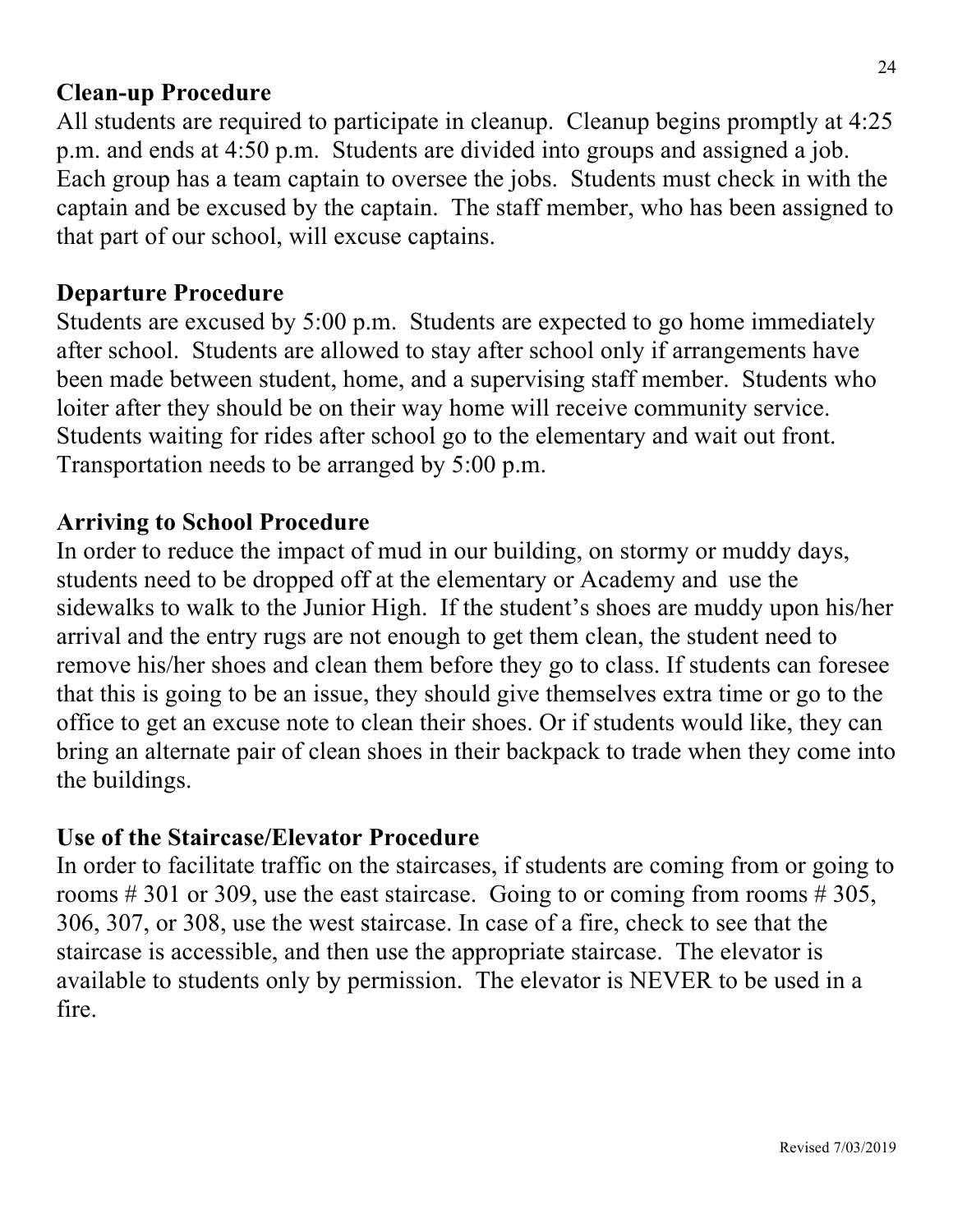## **Safety**

Students are expected to make choices that will keep themselves and others safe here at school. This includes using walkways and railings appropriately.

#### **Confiscation Procedure**

A teacher or administration may confiscate any item that interferes with or distracts from the learning environment. There are specific items that will be confiscated if a student is found with them outside of his/her backpack at school. These items are iPods, M-P3 players, iPads, phones, and disc mans. Any item that is considered a weapon, whether designed for play purposes or designed to be a weapon, will be confiscated if it is found at school in any location, including in the personal space a student uses. Weapon and technology items are turned into the administration. Parents, not students, may retrieve these items. Parents will be called if items are confiscated that cannot be returned to students. If parents would like to retrieve the item, they can contact the administration.

#### **No Tolerance Policy**

Masada has a no tolerance policy in regard to harassment, stealing, and the F- word in any form. Students who are found violating this policy are referred to administration for immediate action. With regards to the F-word, verbalizing it, writing it, or signing it is considered using it.

#### **Student Discipline**

Masada believes that children have a natural desire to learn and succeed. The staff believes that it is the teacher's responsibility to create a positive learning environment where respect prevails by teaching, modeling, and practicing desirable behaviors. The staff also understands that children make mistakes just as adults do and unintentionally break rules as they get involved in working with others. In the event that a student misbehaves, he/she will be gently reminded of the rules and be given the opportunity to change the undesirable behavior to desirable behavior. If the student continues to misbehave after having been gently reminded, the student will be asked to go through a process of solving the behavior problem. Help from the teacher, parents, and/or the administrative team will be offered to him/her. When the child has satisfactorily solved the problem, he/she will be welcome to resume working in the classroom. Because Masada believes that children should be given the opportunity to first solve problems on their own and that classroom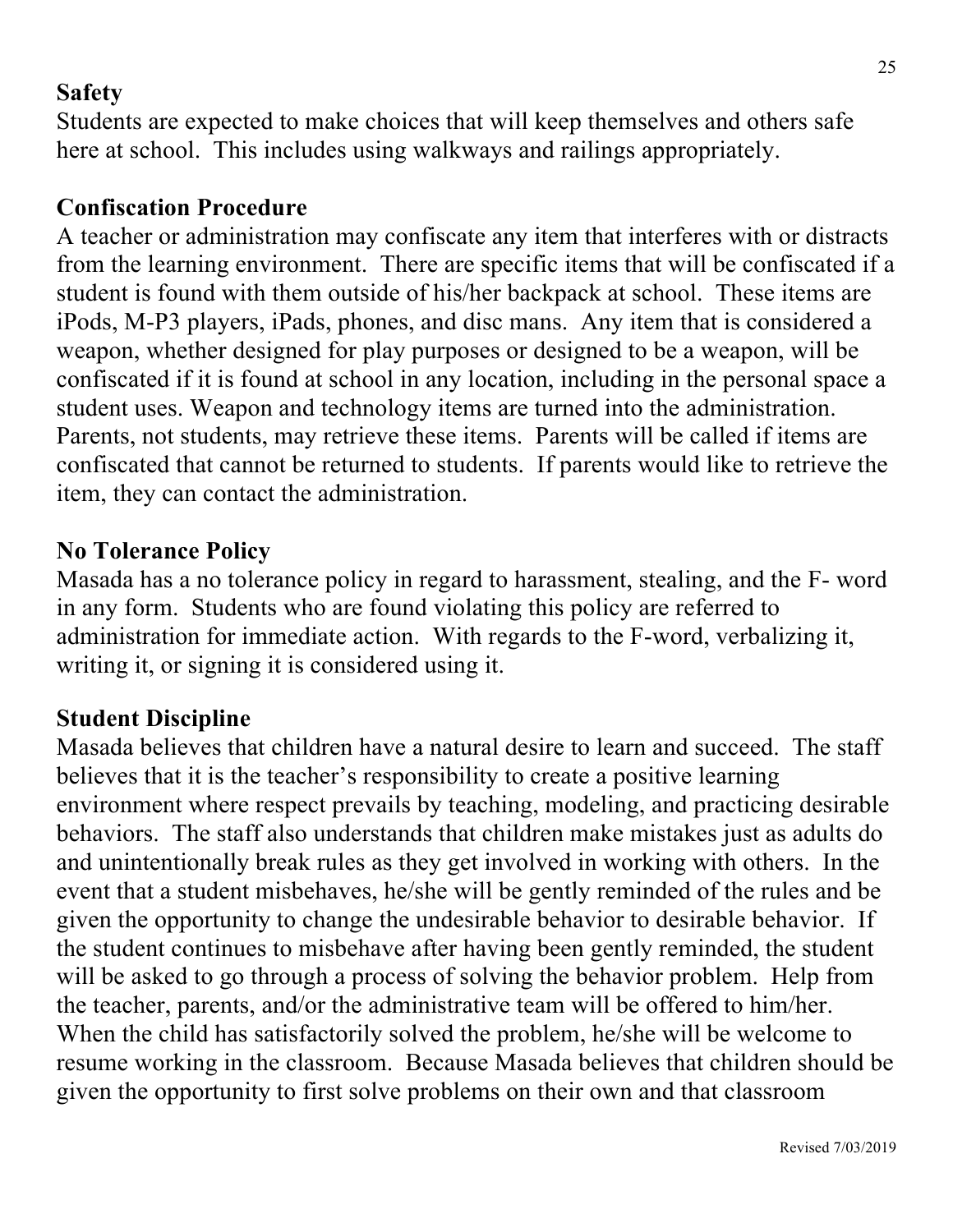behavior is the responsibility of the school, parents will only be notified of a child's undesirable behavior when the student needs parental help to solve the problem.

In the event of serious misbehavior, such as serious physical or emotional harm to another student, the offending student will be placed on in-school or home suspension. Regular occurrence of suspension can lead to expulsion. It is not Masada's desire to expel children. The staff believes that children, parents, and teachers working together to solve problems will give students the support they need to change misbehavior and succeed in school.

## **Masada's Core Beliefs About Discipline**

- 1. We believe that students should be responsible for solving their own problems with adult guidance and in their own way provided the solution does not make a problem for others.
- 2. We believe that preserving and/or enhancing a student's self-respect and dignity is crucial to a successful disciplinary action.
- 3. We believe that an effective disciplinary action involves students making decisions and living with those decisions.
- 4. We believe that a student should always be left with some control. However, this control is on the adult's terms within limits.
- 5. We believe that discipline should be considered an opportunity for personal growth rather than a bad thing that should never happen; therefore, students should face consequences instead of punishment whenever possible. We believe that effective educators should avoid threats, lectures, and warning.

#### **Professional Standards for Discipline**

- 1. Every attempt will be made to maintain the dignity and self respect of both the student and the teacher.
- 2. Students will be guided and expected to solve their problems without creating problems for anyone else.
- 3. Students will be given opportunities to make decisions and live with the consequences, be they good or bad.
- 4. Misbehavior will be handled with natural or logical consequences instead of punishment whenever possible.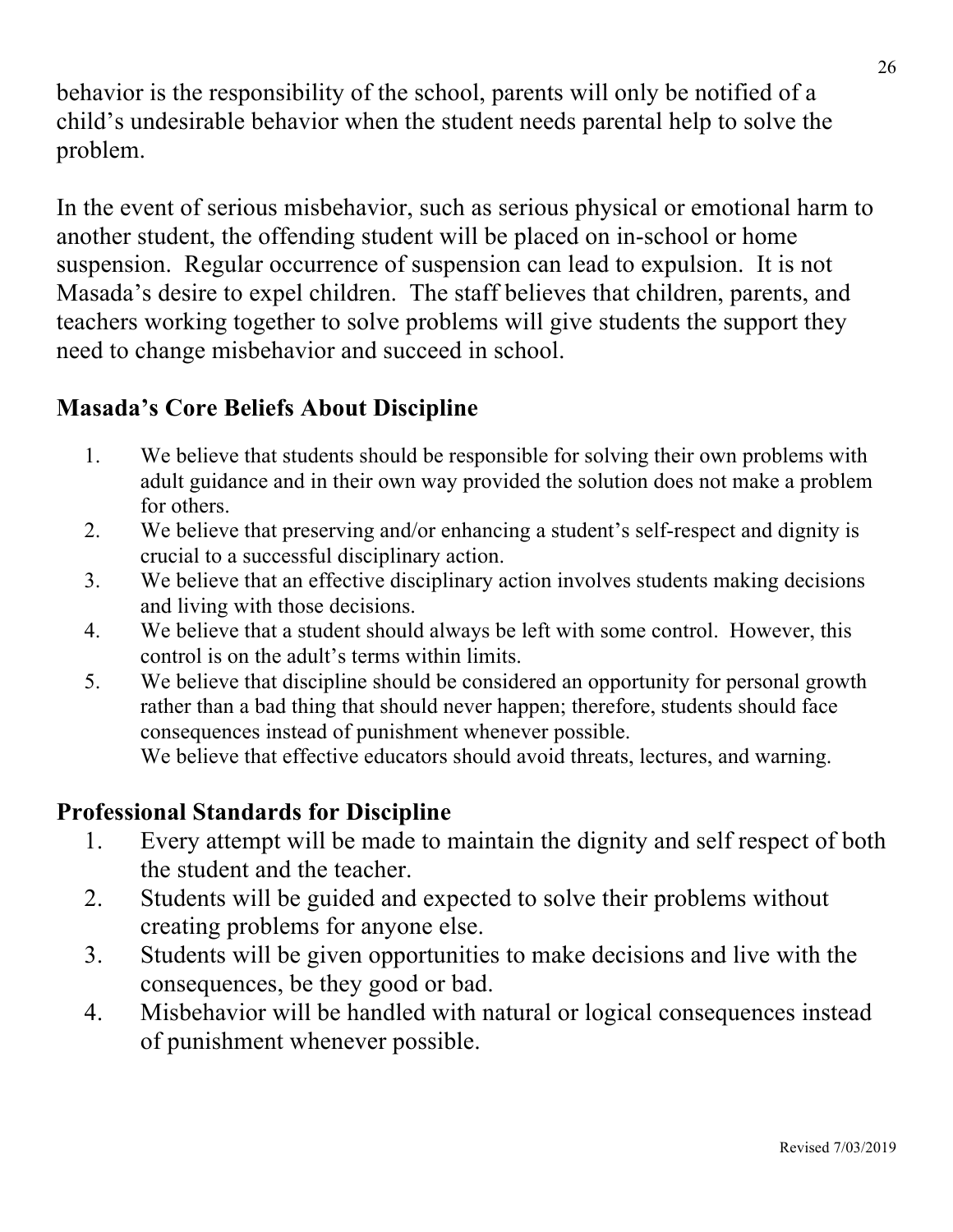- 5. Misbehavior will be viewed as an opportunity for individual problem solving and preparation for the real world as opposed to personal attack on school or staff.
- 6. Students are encouraged to request a "due process hearing" whenever consequences appear to be unfair.
- 7. School problems will be handled by school personnel. Unsafe and illegal activity will be referred to the proper authorities.

The above list of norms outlines the professional actions and attitudes of all staff members in this school.

#### **Harassment Policy**

- 1. Masada Charter School is committed to creating and maintaining a working environment free of objectionable and disrespectful conduct, and communication of a sexual nature.
- 2. Everyone at Masada Charter School has a right to feel respected and safe. Consequently, we want you to know about our policy to prevent sexual harassment, and harassment because of race, sex, ethnicity, color, national origin or disability.
- 3. Harassment may involve a student or an adult. Harassment may include the following when related to race, sex, ethnicity, color, national origin or disability:
	- a. name calling
	- b. graffiti
	- c. notes or cartoons
	- d. unwelcome touching of a person or clothing
	- e. offensive or graphic images on personal property; or
	- f. violent acts
- 4. If any words or actions make you feel uncomfortable or fearful, you should tell a teacher, counselor, the principal or the Title IX Officer, Mary Timpson.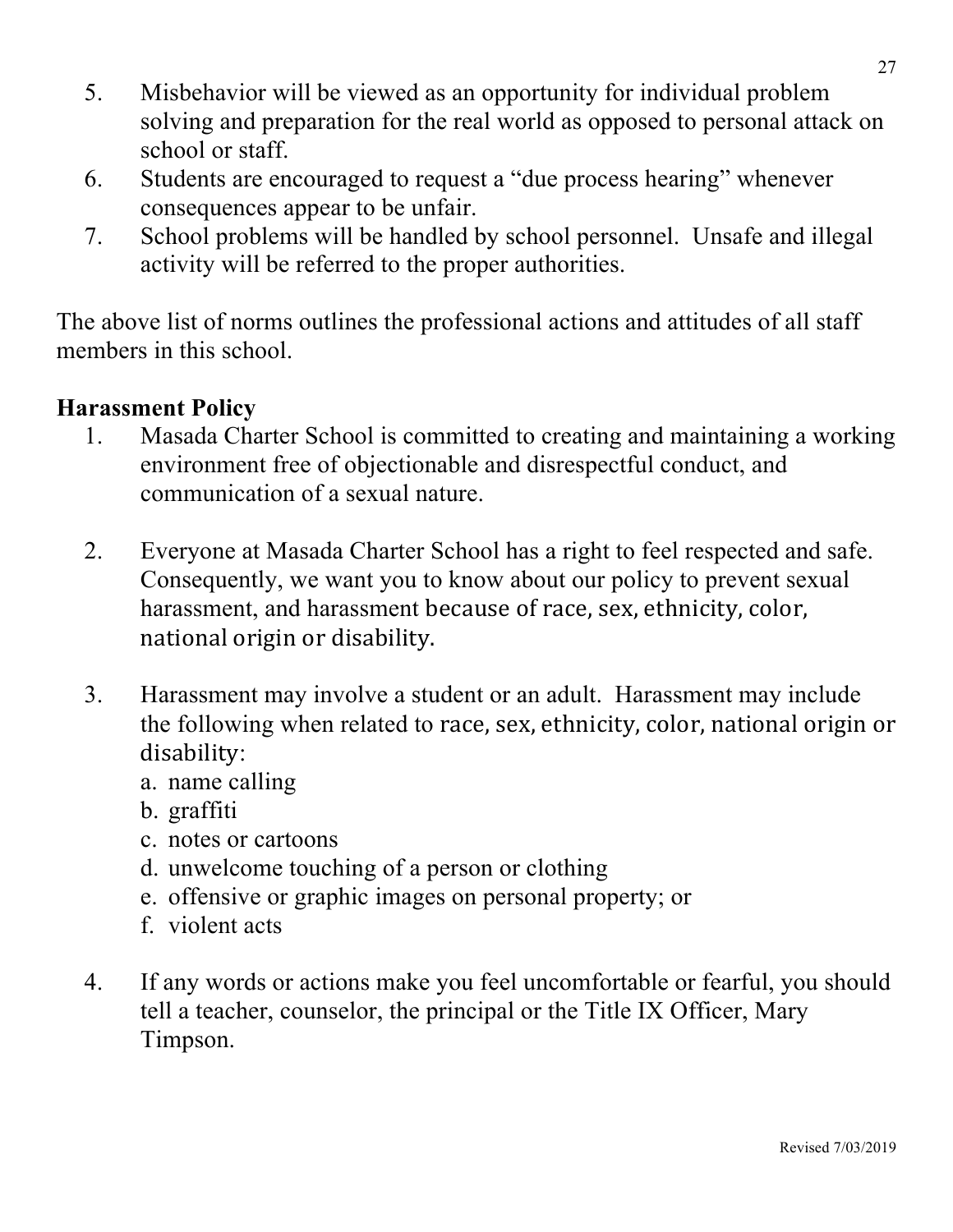- 5. You may also make a written report. It should be given to a teacher, counselor, the principal or the Title IX Officer, Mary Timpson .
- 6. Your right to privacy will be respected as much as possible.
- 7. We take seriously all reports of sexual harassment, and harassment based upon race, sex, ethnicity, color, national origin or disability, and will take all appropriate action to investigate such claims, to eliminate that harassment, and to discipline any persons found to have engaged in such conduct.
- 8. Masada will also take action if anyone tries to intimidate you or take action to harm you because you made such a report.
- 9. This is a summary of this school's policy against sexual harassment, and harassment because of race, sex, ethnicity, color, national origin or disability. A complete copy of the policy is available at Masada's Elementary office upon request.

SEXUAL HARASSMENT AND HARASSMENT BASED ON RACE, SEX, ETHNICITY, COLOR, NATIONAL ORIGIN OR DISABILITY ARE AGAINST THE LAW. DISCRIMINATION IS AGAINST THE LAW.

#### **Contact:**

Mary C. Timpson; TITLE IX Officer; Masada Charter School; P.O. Box 2277; 365 West Cannon Ave.; Centennial Park, AZ 86021; 928-875-2525

#### **Complaints and Grievances Policy**

#### **Parent Grievance**

The Governing Board of Masada requires parents to follow the procedures outlined in the Procedure Manual to address concerns or grievances with Masada students, teachers, staff, and/or administration. If a parent has a complaint concerning teacher incompetence, student discipline, or administrative action, the complaint is to be taken to the party involved. If a solution cannot be found between the parent and the appropriate party, the complaint should then be taken to the immediate supervisor of said party. If no solution can be arrived at, the complaint should then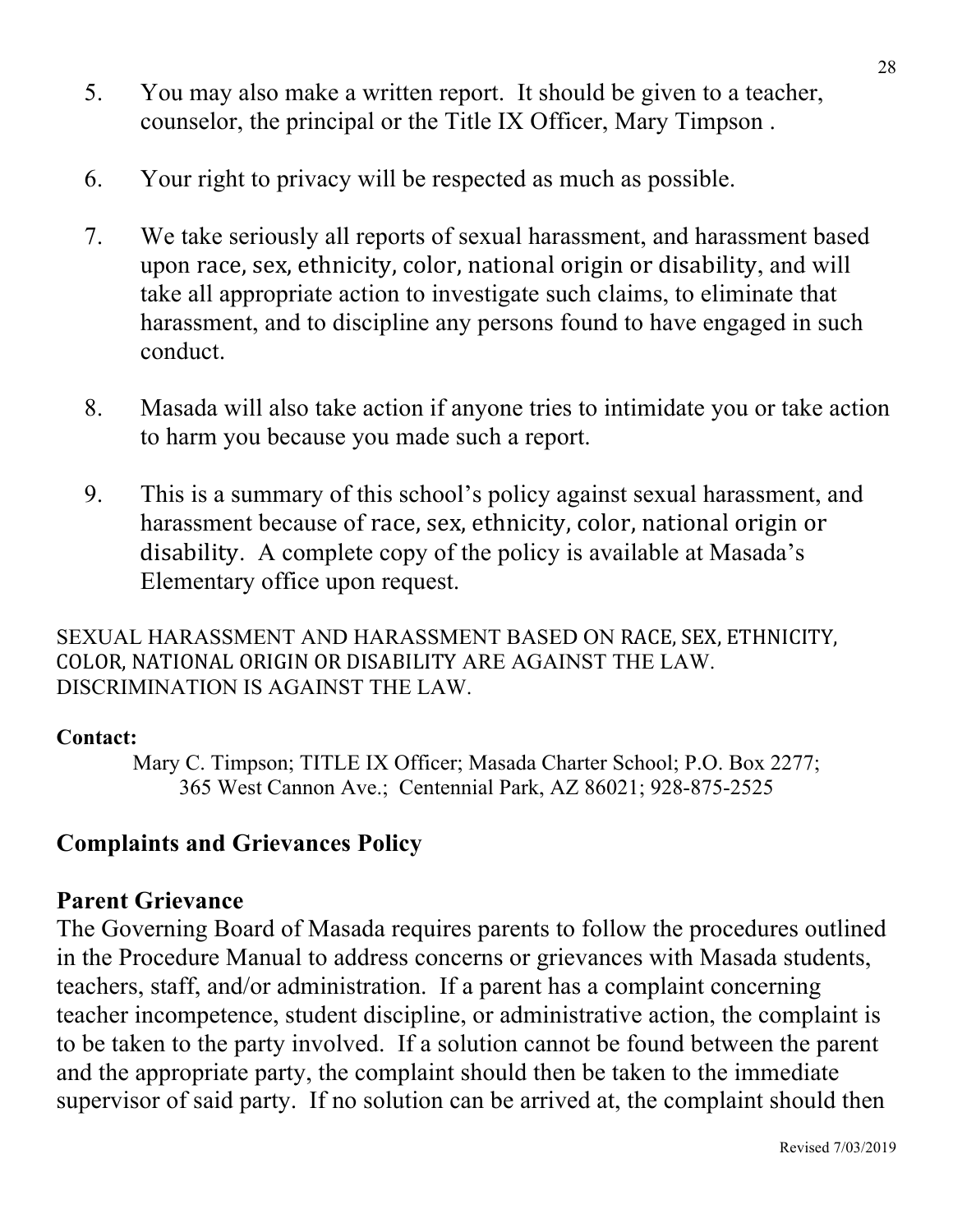be brought before the Governing Board. The Governing Board will hear all complaints and make a decision as to whether the complaint should be brought into a formal Board Hearing.

## **PARENTAL INVOLVEMENT**

One of the guiding principles of Masada Charter School and a major reason for the information of the school is to provide a learning community where parents play a significant role in the learning process. In keeping with this principle, Masada's model provides for parental participation in the learning environment. Research has shown that parent involvement in a student's learning experience is the greatest indicator of student success in school. Together, schools and parents can have a lasting impact upon the lives of students and make a significant improvement in student achievement. Therefore, Masada encourages parents to volunteer in the school every year. Parent participation is not a condition for enrollment but rather a request based upon research-substantiated elements of student success. We understand that parents are busy, and we work hard to provide ways for parents to participate in their child's education in ways that are convenient and supportive of them. Below are some suggestions of ways for parents to volunteer time in the school.

Please remember: If you volunteer time at school, please sign-in at the office.

Cut and paste projects for teachers Work in classrooms Refreshments for school occasions Work in lab, library, or office Prep for classroom activities Parent education nights Class goal activities Playground supervision Book repair and labeling Special activities at school Art projects Field trip supervision Mentoring for student projects PRISM committee member Hosting of study groups Bulletin Boards ETC ETC

At Home At School

Craft Projects Landscaping/grounds maintenance

\*Please contact your child's teacher about your ideas for parental involvement.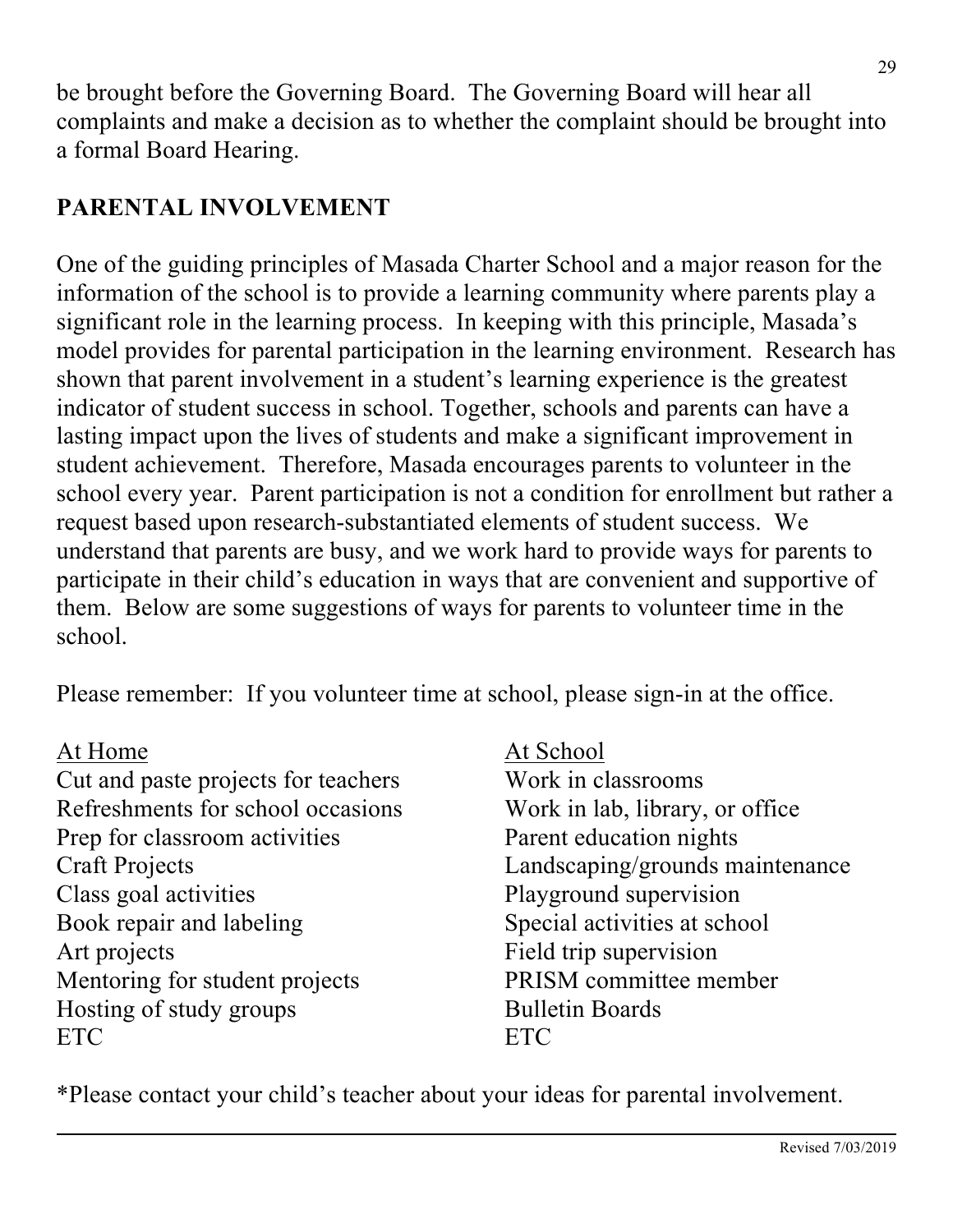*Learning Community Commitment:* Upon enrollment of a child at Masada Charter School, parents are expected to sign a handbook that describes the roles of the school, student, and parent in the learning process. Parents are asked to commit to playing specific roles in the education of their child and the operation of the school. Parents are asked to attend the annual parent meeting that outlines important policies and opportunities offered during the year.

*Student Educational Plan*: Parents have direct participation in the planning of their student's learning during the development of the Student's Educational Plan. They meet with the student and the teacher three times a year to reflect upon and inventory the student's strengths and weaknesses. The role of the parent and the teacher is to assist the student in developing goals which will advance the student as a learner. Parental participation in the SEP conference is required because it is essential to student success.

*Parent Development Opportunities:* Because Masada believes that the most powerful learning community is one in which parents understand and participate in the process of educating their children, opportunities will be provided regularly for parents to learn about the instructional model used at Masada, acquire information and strategies for assisting their children in the learning process, and design input about what they want for their children. This will allow parents to reinforce the instruction and projects the students are involved with in school.

C*lassroom:* The direct involvement of parents in the learning process has proven to be critical to the academic success of students. Parents are given the opportunity to help provide one-on-one attention and organizational support for the learning environment by coming into the classroom to aid the teacher.

*Extended Learning Activities:* Parents are invited and encouraged to participate in the organization and implementation of field trips, community service days, school programs, and other extended learning activities. The staff at Masada values the many talents, abilities, ideas, and resources parents possess.

*Governing Board:* All meetings of the Governing Board are conducted in accordance with the "Open Meeting Law". This gives the community direct access and influence in making decisions that affect the school at large. If a parent is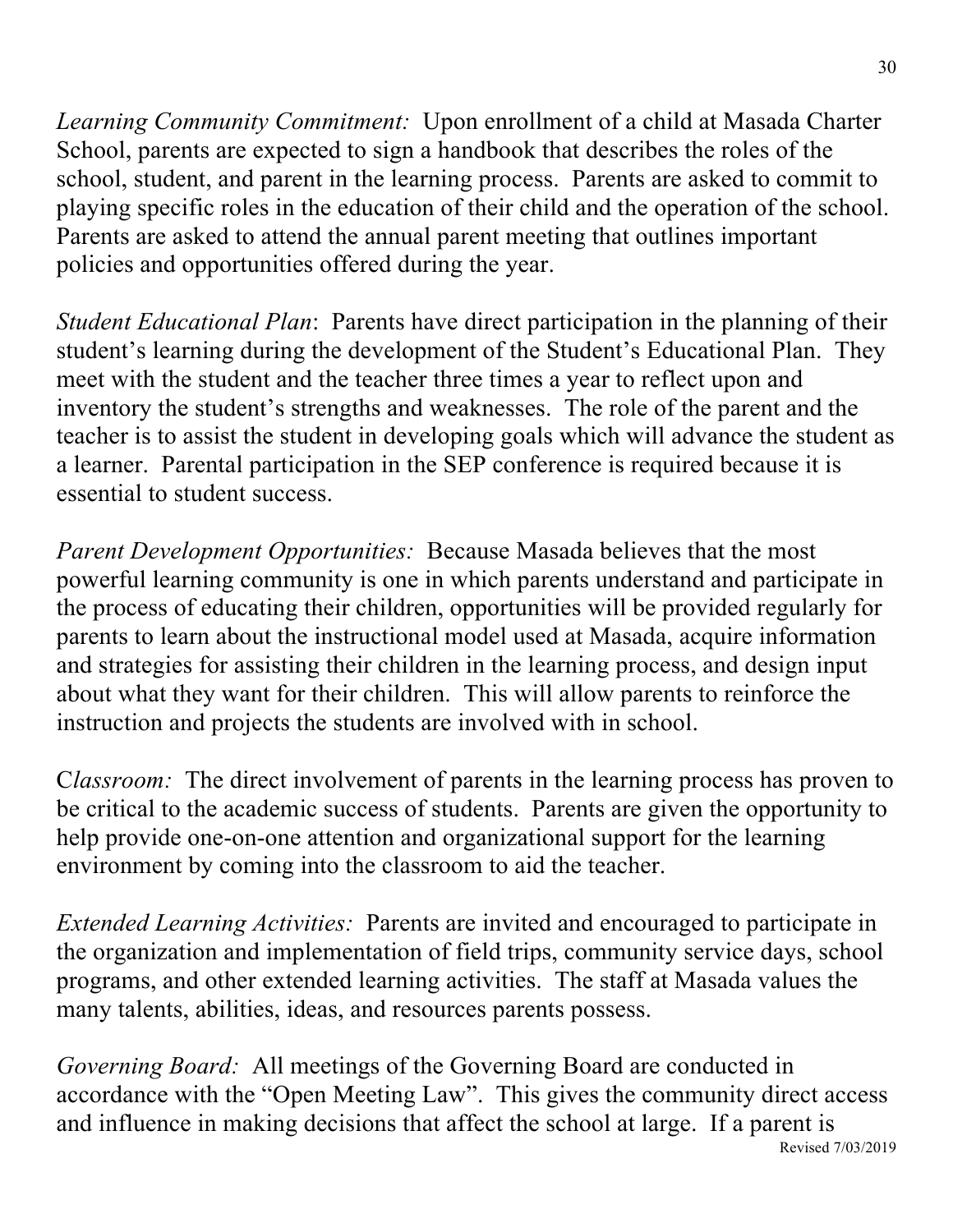interested in serving on the Board, a request can be submitted in writing to the Corporate Board for review. Parents are welcome at all Board meetings where time is given for public comments.

*Committees:* Committees created by the administration at Masada have parent representatives to allow parents the opportunity to help guide the planning of school programs. The PRISM Committee is made up of parents and plays an important role in the operations of the school. Parents are encouraged to participate on this committee at some point during the enrollment period of their children. If committee participation is not possible, please support the activities of this committee in any way you can.

#### **Masada Charter School Gifted Policy**

Masada shall provide a gifted program for students who score at or above the  $97<sup>th</sup>$  percentile on national norms in any one of three areas – verbal, non-verbal, or quantitative reasoning – on any test from the State Board approved list. Students who score below the 97<sup>th</sup> percentile also may be served.

Masada shall accept, as valid for placement, scores at or above the 97<sup>th</sup> percentile on any State Board approved test submitted by other LEA's or qualified professionals.

Masada shall provide information to parents and community about available gifted services through the school handbook and/or Gifted Program Scope & Sequence. This information shall include:

- Definition of a gifted child
- Services mandated for gifted students
- Services available from Masada Charter School
- Written criteria of the LEA for referral, screening, selection and placement

#### **Masada Charter School Procedures for identifying and reclassifying ELL students**

#### A. Identification

**1.** The primary or home language of all students shall be identified by the students' parent or legal guardian on the enrollment form and on the home language survey. These documents shall inform parents that the responses to these questions will determine whether their student will be assessed for English language proficiency.

**2.** A student shall be considered as a PHLOTE student if the home language survey or enrollment form indicates that one or more of the following are true:

a. The primary language used in the home is a language other than English, regardless of the language spoken by the student.

b. The language most often spoken by the student is a language other than English.

c. The student's first acquired language is a language other than English.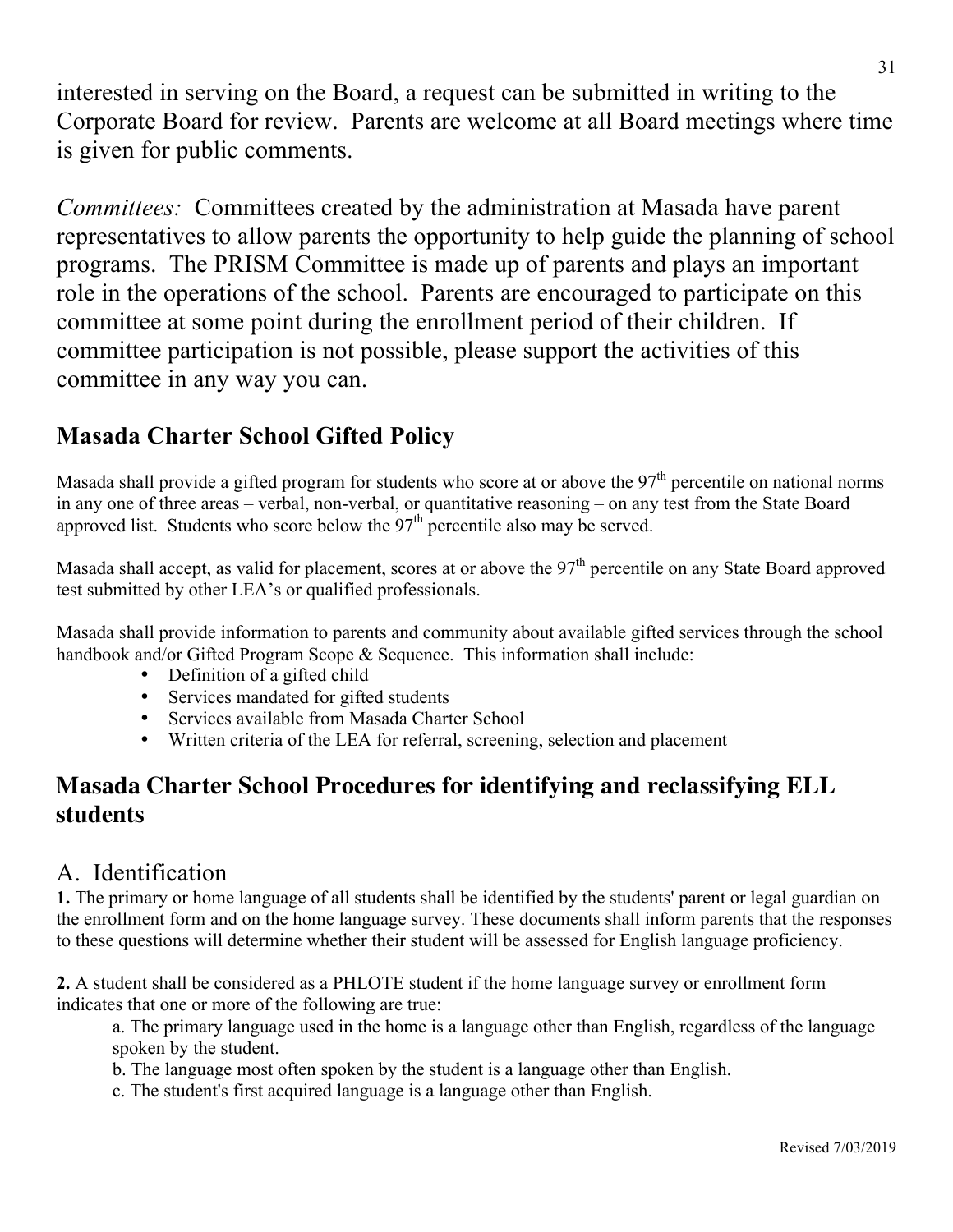**3.** Masada administers the Arizona English Language Learner Assessment (AZELLA) assessment to all PHLOTE students within 30 days from the beginning of the school year or 2 weeks from enrollment.

**4.** A student who does not score proficient on the AZELLA is identified as an English Language Learner (ELL). Masada will send a parental notification and consent form to the parent or guardian within 60 days of the beginning of the year or 30 days from testing if the student enrolls during the school year.

**5.** All students, including Kindergarten are tested in the areas of listening, speaking, reading, and writing portions of the AZELLA.

## **Homeless Education Policy and Procedures**

#### **Policy**

It is the policy of the Governing Board to ensure that homeless children and youth are provided with equal access to educational programs, have an opportunity to meet the same challenging State of Arizona and Masada Charter School academic standards, are not segregated on the basis of their status as homeless, and to establish safeguards that protect homeless from discrimination on the basis of their homelessness.

#### **Definition of Homeless Children and Youth**

The term "homeless children and youths" means individuals who lack a fixed, regular, and adequate nighttime residence due to economic hardship.

It includes children and youths who:

- Are temporarily sharing the housing of other persons due to loss of housing, economic hardship, or a similar reason
- Are living in motels, hotels, or camping grounds due to the lack of alternative adequate accommodations
- Are living in emergency shelters
- Are abandoned in hospital; or are awaiting foster care placement
- Have a nighttime residence that is a public or private place not designed for or ordinarily used as a regular sleeping accommodation for human beings
- Are living in cars, parks, public spaces, abandoned building, substandard housing, bus or train stations, or similar settings
- Runaway children or children who are abandoned

Migratory children and unaccompanied youth (youth not in the physical custody of a parent of guardian) may be considered homeless if they meet the above definition.

Homeless status is determined in cooperation with parents or in the case of unaccompanied youth the local educational agency liaison. Homeless status may be documented through a variety of Masada Charter School forms and/or through direct contact with Masada Charter School staff.

#### **Procedure**

#### **School Selection**

Placement in a school shall be according to the child's best interest,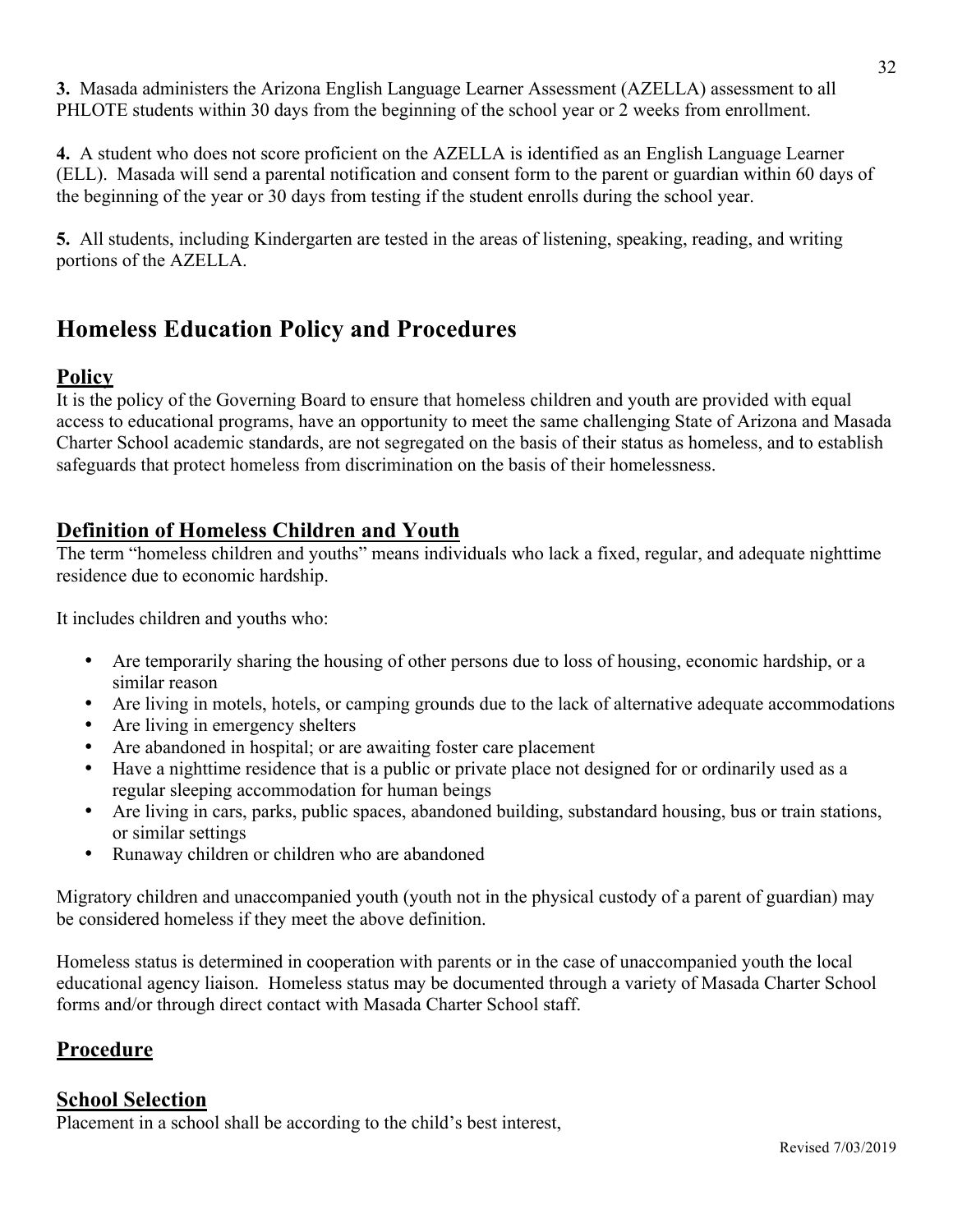- Continue the child's or youth's education in the school of origin for the duration of homelessness, in any case in which a family becomes homeless between academic years or during an academic year, or for the duration of the academic year, if the child or youth becomes permanently housed during an academic year.
- Enroll the child or youth in any school that non-homeless students who live in the attendance area in which the child or youth is actually living are eligible to attend.
- Parents/guardians may request their child attend any public school in the Colorado City/Centennial Park area and to the extent feasible Masada School will try to comply with these requests.

In determining the best interests of the child or youth to the extent feasible the child or youth will be kept in the school of origin, except when doing so is contrary to the wishes of the child's or youth's parent or guardian, for the duration of homelessness.

In the case of unaccompanied youth, the local educational agency liaison or designee will assist in placement or enrollment decisions considering the requests of such unaccompanied youth.

The school of origin means the school that the child or youth attended when permanently housed, or the school in which the child or youth was last enrolled.

#### **Enrollment**

The school shall immediately enroll the child/youth, according to the enrollment policy even if the child or youth lacks records normally required for enrollment. Records will immediately be requested from the previous school.

The terms "enroll" and "enrollment" are defined to mean attending school and participating fully in school activities.

#### **Residency**

A homeless child or youth is a resident if the child is personally present somewhere within the district with a purpose to remain but not necessarily to remain permanently.

The child or youth shall be considered a resident when living with a parent, guardian, or person in loco parentis not solely for school purposes or for participation in extra curricular activities.

Homeless students who do not live with their parents or guardians may enroll themselves in school.

The address listed on the enrollment forms becomes proof of residency.

#### **Guardianship**

For the purposes of placement, any parent, guardian or person in loco parentis who has legal or physical custody of a homeless child or youth shall enroll that child or youth directly in Masada Charter School.

Once a child or youth is enrolled in and attending school, Masada Charter School Guardian Responsibilities Form must be completed within a reasonable period of time for those children or youth who are not accompanied by a parent or guardian.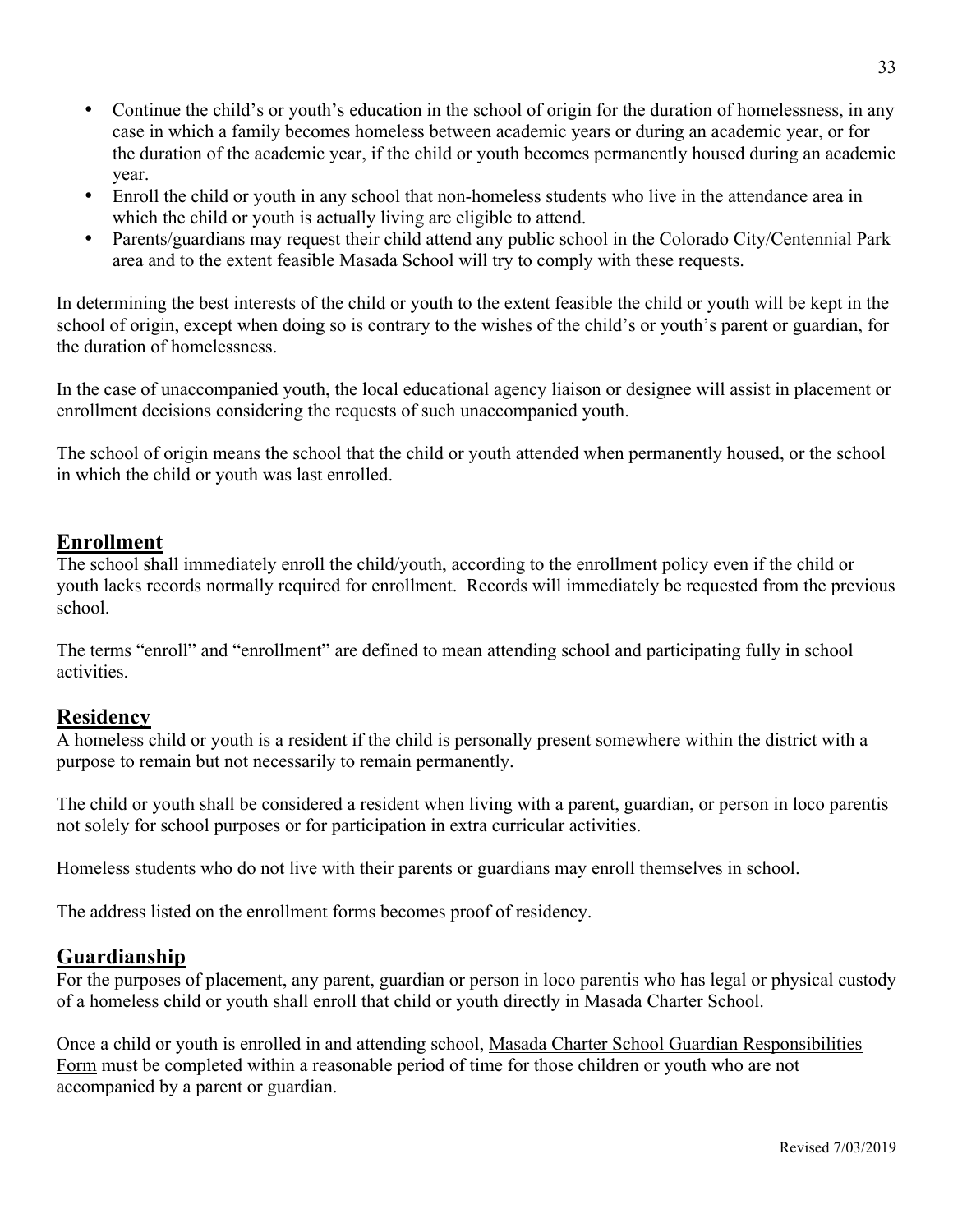#### **Comparable Services**

Each homeless child or youth shall be provided services comparable to services offered to other students in the school selected, such as

- Educational services for which the child or youth meets eligibility criteria such as ESL or special education programs
- Programs for "At Risk" students
- Programs for gifted and talented students
- School nutrition programs
- Title I services
- After School programs

#### **Local Educational Agency Liaison**

The School Administrator will be the Local Educational Agency Liaison for homeless children and youths.

The Local Educational Agency Liaison or designee shall ensure that:

- Homeless children and youths are voluntarily identified by school personnel and through coordination with other entities and agencies
- Homeless children and youth enroll in and have a full and equal opportunity to succeed in schools in the district.
- Homeless families, children, and youths receive educational services for which they are eligible and referrals to other appropriate services.
- The parents or guardians of a homeless child and any unaccompanied homeless youth is informed of the educational and related opportunities available to them and are provided with meaningful opportunities to participate in the education of the child/youth.
- Public notice of the educational rights of homeless children and youths is disseminated in such public places as schools, churches, and other locations frequented by low income families.
- Compliance with all policies and procedures and mediate enrollment disputes.
- The parents or guardians of a homeless child or youth, and unaccompanied youth, are informed of the school's transportation services.
- Coordination of services between Masada Charter School and other homeless family service providers.
- Assistance is provided to children and youth who do not have immunizations, or immunization or medical records, to obtain necessary immunizations, or immunization or medical records.
- Students are not segregated on the basis of their status as homeless.
- Programs for homeless students are coordinated with other federal and local programs.

#### **Disputes**

The Local Educational Liaison shall carry out the dispute process as expeditiously as possible after receiving the notice of the dispute. The child shall remain in the school of choice until the dispute is resolved. Appeals will go to the appropriate Administration. The parent or guardian of the child or youth, or unaccompanied youth shall be provided with a written explanation of the appealed decision regarding school selection or enrollment, including the rights of the parent, guardian, or youth to appeal the decision to the Office of Coordinator for Education of Homeless Children and Youths in the Arizona Department of Education.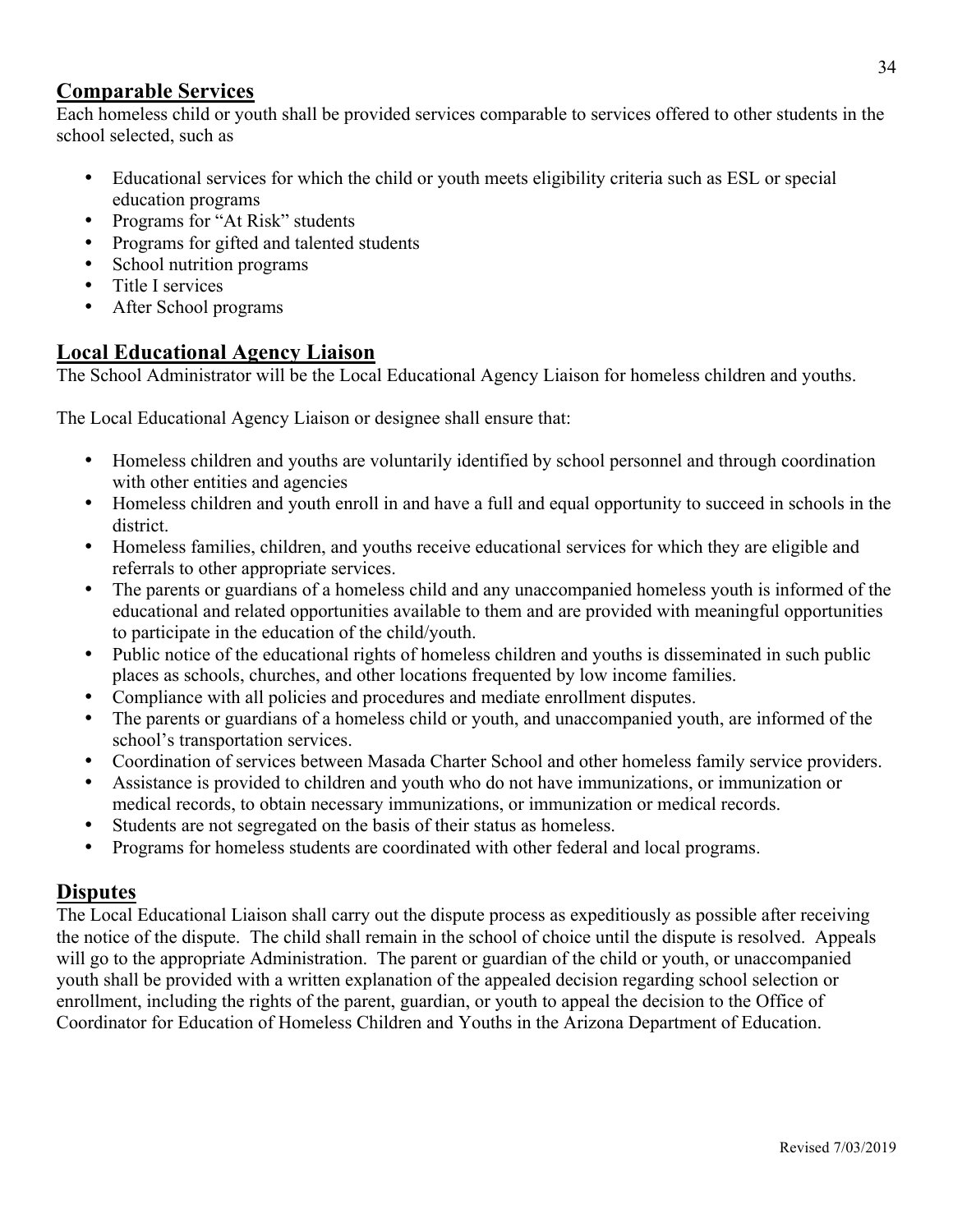## **EXCEPTIONAL STUDENT SERVICES**

#### **Masada Child Find Program**

Masada Charter will identify, locate, and evaluate all children with disabilities within the population we serve who are in need of special education and related services. For children aged 3 to 5, Masada will communicate and collaborate with Colorado Unified School District Child Find Team by sending one or more employees to serve on the child find team, and by using posters, flyers, and text messages to parents of child find clinic dates and times to make appointments.

Masada Charter School will maintain a record of children who are receiving special education and related services.

Masada Child Find will include all children suspected of having a disability even though they are advancing from grade to grade and highly mobile or of migrant families.

Public Awareness: Masada Charter School will inform the general public and parents of special education services for students aged 3 through 21 and how to access those services, including information regarding early intervention services for children aged birth through 2 years.

- Masada Charter School will establish, implement and disseminate written procedures for the identification and referral of all children with disabilities, birth through 21 years. Children birth through 2 years will be referred to the Arizona Early Intervention Program for evaluation and, if appropriate, services. Children 3 to 5 years who are suspected of a disability will be referred to Colorado City Unified Special Needs Preschool.
- Masada Charter School will require all school-based staff to review the written procedures related to child identification and referral on an annual basis, and maintain documentation of the staff review.
- Identification (screening for possible disabilities) will be completed at Masada Charter School within 45 calendar days after enrolling a student who lacks\ appropriate records or screening, evaluation, progress in school, or after parent notification of developmental or educational concerns.
- Masada Charter School screening procedures include vision and hearing status and consideration of the areas of a) Cognitive or academic b) Communication c) Motor d) Social or behavioral, and e) Adaptive development.
- For a student transferring into Masada Charter School, staff will review enrollment data and educational performance in the prior school. If that student is not currently eligible for special education, but has a history of special education, or is progressing poorly, the student's name shall be referred to the Masada administrator and student study team for consideration of need for a referral for a full and individual evaluation or other services.
- If a concern about a student is identified through screening procedures or review of records, the parents of the student will be notified of the concern within 10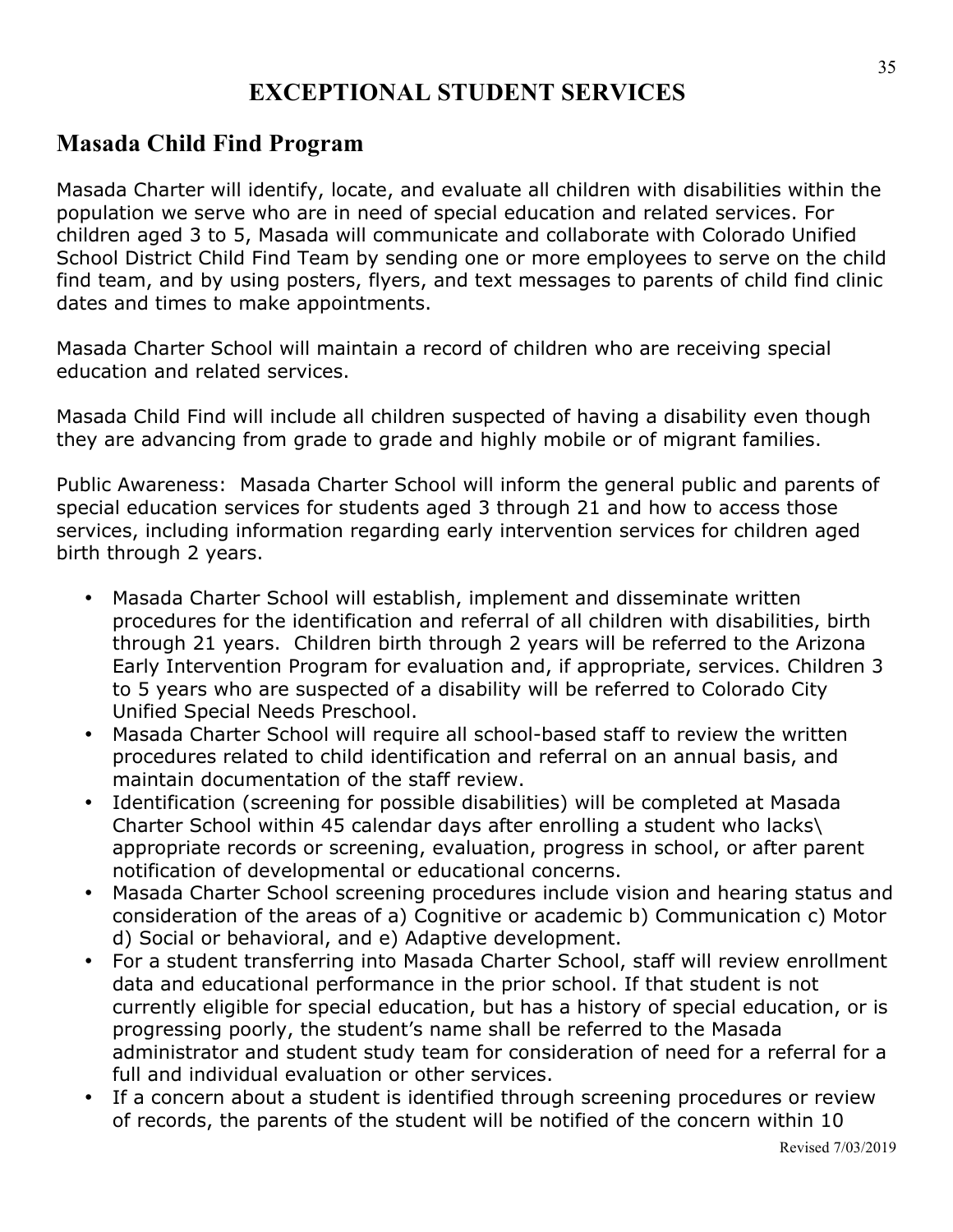school days and informed of Masada Charter School's procedures to follow-up on the student's needs.

- Masada Charter School will maintain documentation of the identification procedures used, dates of entry into school, notification by parents of a concern, and the dates of screening. The dates shall be maintained in the student's permanent records.
- If the screening indicates a possible disability, the name of the student will be submitted to the Masada student study team for consideration of the need for a referral for a full and individual evaluation or other services. A parent may request an evaluation of the student.
- If after consultation with the parent, Masada student study team determines that full and individual evaluation is not warranted, Masada Charter School will provide Prior Written Notice and Procedural Safeguards notice to the parent in a timely manner.

## **Referral Procedure for ESS**

- 1. Upon suspecting that a student's progress in the core curriculum/Arizona Standards may be impeded by a disability, a classroom teacher will consult with any member of the Student Study Team, providing 4 work samples demonstrating the student's particular problem or disability.
- 2. Student Study Team: Jessikah Timpson, LeAnne Timpson and/or Mary Timpson, current teacher of student referred, previous school year teacher of student if the team deems necessary.
- 3. The ESS administrator provides the list of Student Study Team Referrals for the current year, and the teacher of the referred student enters the student's name and required information on the document (student name, suspected problems/disability, list of types of work samples provided).
- 4. The ESS Administrator schedules a time for the Student Study Team to meet and decide whether the Exceptional Student Services referral process will be started.
- 5. Upon studying the student, the team records the decision and the reasons for it on the Study Team Referral Document.
- 6. If the Study Team decision was to begin Exceptional Student Services referral, the classroom teacher contacts parents of the student to inform them of the referral, and the SPED teacher gathers the documents for Exceptional Student Services Referral Package, issues Prior Written Notice for Identification, and schedules meeting for review of existing data.

#### **Evaluation/Re-evaluation**

Before a student with suspected disabilities is placed for Exceptional Student Services (ESS), a full, individualized evaluation shall be conducted for the child. The child's MET/IEP team (Multidisciplinary Evaluation Team/Individual Education Plan team) will review existing evaluation data, and collect additional data if necessary. The team will use the results of the evaluation to determine the category of eligibility and whether the student has a need for special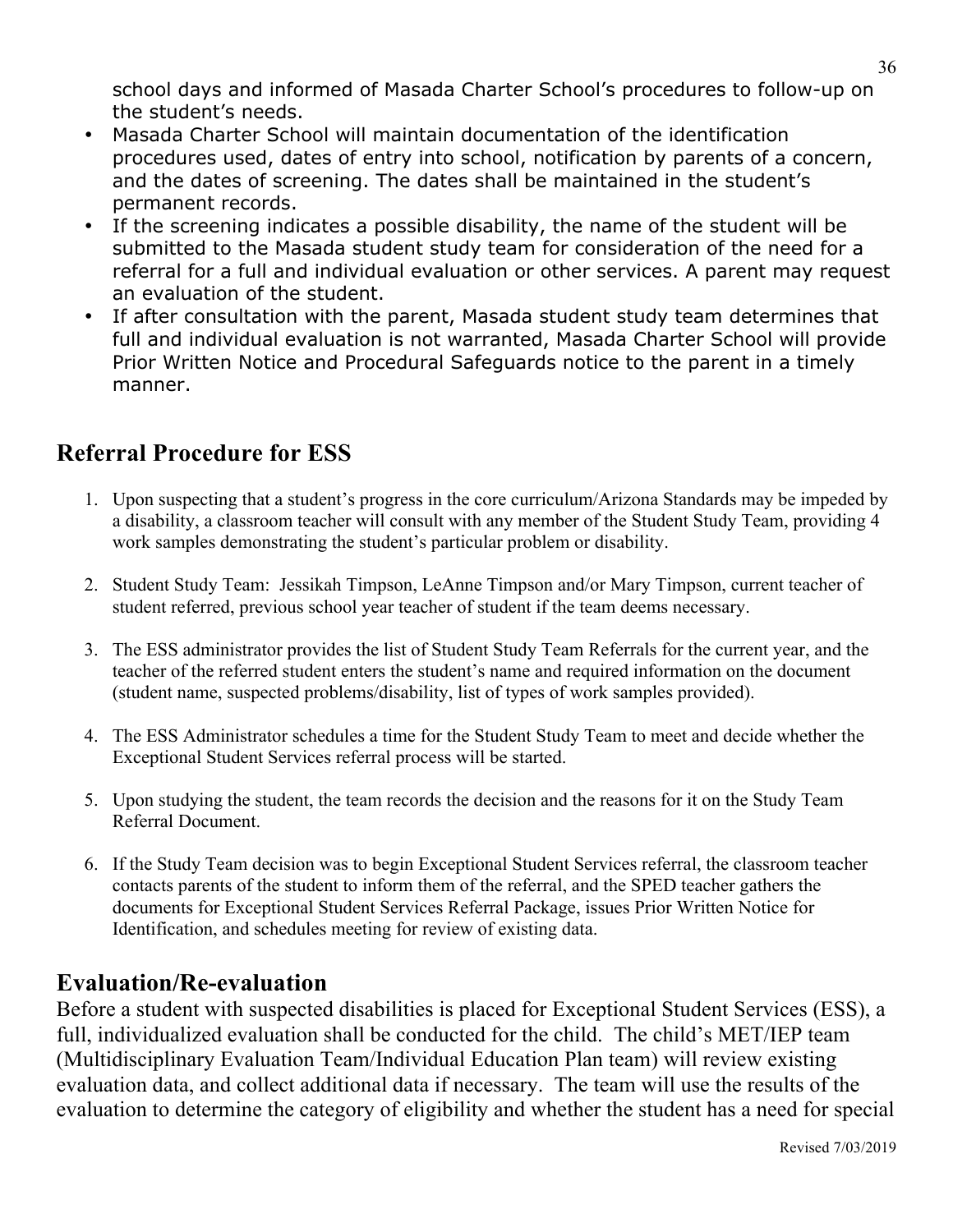education and related services. After three years of receiving Exceptional Student Services (ESS) another evaluation will be conducted for the student to determine whether he/she is still eligible under a disability category and whether he/she still has a need for special education and related services.

#### **Evaluation Timelines**

An initial or re-evaluation for a student with suspected disabilities will be conducted as soon as possible, but will not exceed 60 days from the receipt of informed written consent by the parent. A re-evaluation will not exceed three years from the date of the initial or most recent reevaluation.

#### **IEP Development**

Within 30 days of determination that a child is eligible for and needs ESS, a meeting will be held to develop an IEP (Individualized Education Plan). The meeting will include an administrator, the parents of the child, the special education teacher, the child's regular education teacher, the child if appropriate, and an individual who can interpret the instructional implications of evaluation results.

The IEP will be implemented as soon as possible following the IEP meeting and will be in effect before any special education services are provided. The IEP will be accessible to any teacher or individual providing IEP-related services to the child. Each teacher and service provider will be informed of his responsibilities related to implementing the child's IEP, and of the specific accommodations, modification, and supports that will be provided in accordance with the IEP.

The IEP team will review the child's IEP at least annually to determine whether the child's goals are being achieved. The IEP team will revise the IEP as appropriate to address any lack of progress toward the goals or in the general curriculum, the results of any reevaluation, any information provided by the parents about the child, the child's anticipated needs, or other matters of concern.

In developing a child's IEP, the IEP team will consider the strengths of the child and the concerns of the parent for enhancing the education of their child; the results of the most recent evaluation of the child; and as appropriate, the results of the child's performance on any general state of district-wide assessment programs.

Special factors the IEP team must consider in the development of the IEP include: positive behavioral strategies, interventions, and supports for a child whose behavior impedes his own learning or that of others; the language needs of a child with limited English proficiency, instruction in Braille for a child who is blind or visually impaired; the communication needs of the child; all communication needs and possibilities, academic level and full range of needs for a child who may be hard of hearing; whether the child requires assistive technology devices and services; whether the child needs an intervention, accommodation, or other program modification in order to receive an appropriate education.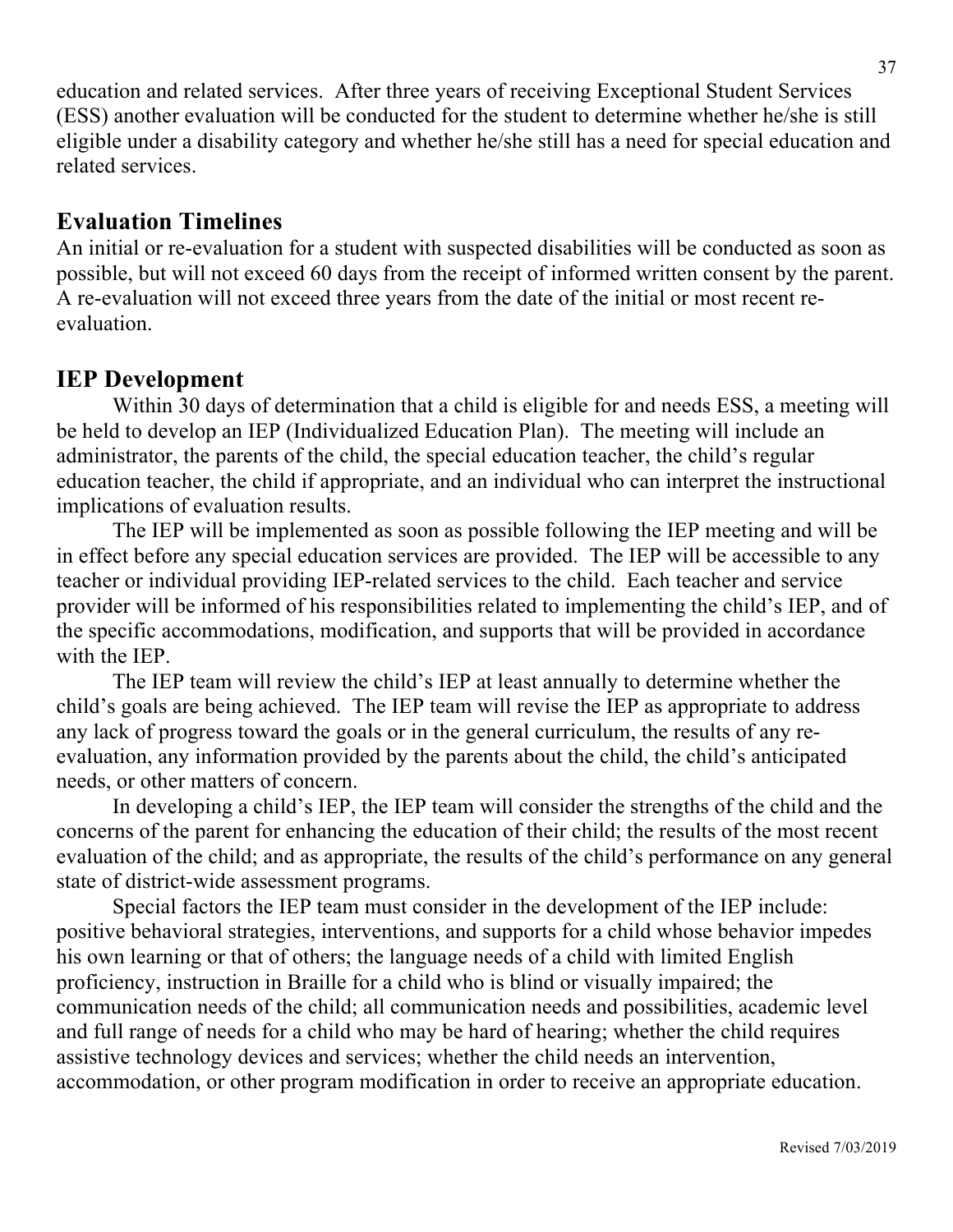The IEP document will include:

- 1. A statement of the child's present levels of educational performance, including how the child's disability affects the child's involvement and progress in the general curriculum.
- 2. A statement of measurable annual goals with short term objectives toward its completion that meets the child's needs resulting from the disability.
- 3. A statement of special education and related services to be provided.
- 4. A statement of supplementary aides and services provided to or on behalf of the child.
- 5. A statement of the program modifications or supports for the school personnel that will be providing services for the child to help him/her benefit from and be involved in general curriculum instruction and to participate with non-disabled peers.
- 6. An explanation of the extent, if any to which the child will not participate with non-disabled children in the regular class and extracurricular activities.
- 7. A statement of any accommodations or modifications in the administration of State or charter assessments of student achievement that are needed in order for the child to participate in assessment.
- 8. The projected date for the beginning of the services and modifications and the anticipated frequency, location, and duration of those services and modifications.
- 9. A statement of how the child's progress toward the annual goals will be measured.
- 10. A statement of how the child's parents will be regularly informed of their child's progress toward the annual goals, and of the extent to which that progress is sufficient to enable the child to achieve the goals by the end of the year.
- 11. The IEP for any disabled student who has reached age 14 will include transition service goals to be updated annually that will aim to develop skills needed for the student to transfer from school performance to performance in the workplace or college.
- 12. **Destruction of Special Education Records:** A student's files of Special Education Records are retained for the entire time the student is enrolled is Special Education, and for 3 years after the fiscal year of final enrollment. After that time, the records will be destroyed.

## **Delivery of Services in LRE (Least Restrictive Environment)**

Exceptional Student Services will be delivered in such a way as to maximize a students access to the benefits of general curriculum instruction and to participation in academic and extra-curricular activities with other children with disabilities and non-disabled children. Any accommodations or modifications in the administration of State and Charter assessments of student achievements that are needed in order for a disabled student to participate will be provided.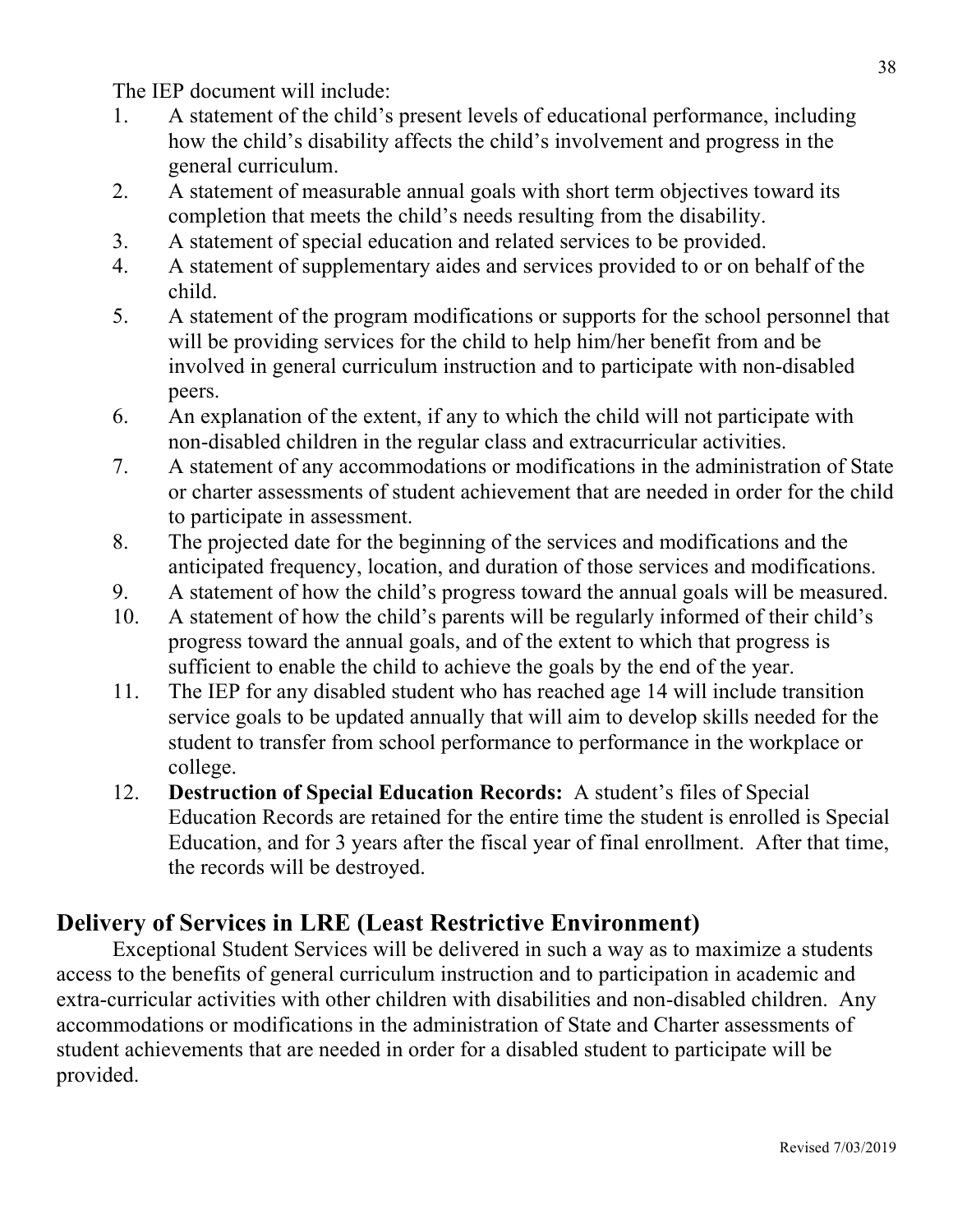#### **Suspension and Expulsion of Students With Disabilities**

Before suspending or expelling a disabled student for more than 10 days, the administration will determine whether such action constitutes a change of placement for the student. If the action *is not deemed a change in placement*, the IEP team will convene within 10 days of expulsion to either develop a functional behavioral assessment plan or review implementation of the existing behavior plan, and services will be provided to the student no later than the  $11<sup>th</sup>$  day of suspension/expulsion.

If the disciplinary action *is deemed a change in placement*, the administration will conduct a functional behavioral assessment or review implementation of the existing behavior plan and provide the parents with a notice of their procedural rights. They will then determine whether or not the student's offending violation was a manifestation of the student's disability. If it is determined that the offense *was a manifestation* of the student's disability, there will be no suspension or expulsion hearing. The IEP team will convene and consider revision of the IEP or a change in placement for the student. If it is determined that the offense was *not a manifestation* of the student's disability, the administration will conduct a hearing resulting in suspension or expulsion of the student, and the IEP will be revised to continue providing services enabling the student to receive an appropriate education during suspension/expulsion.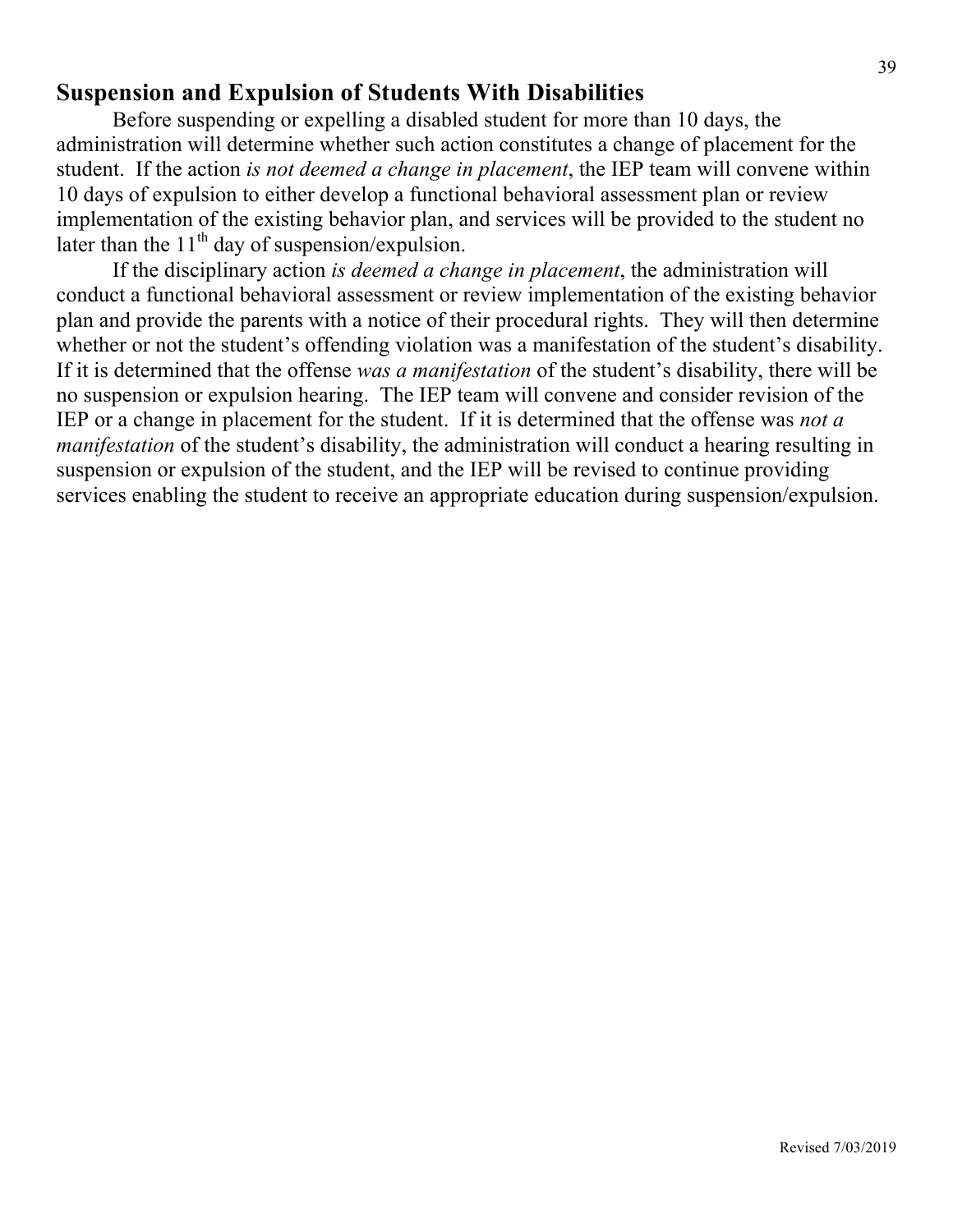#### **Model Notification of Rights under FERPA For Elementary and Secondary Schools**

The Family Educational Rights and Privacy Act (FERPA) affords parents and students over 18 years of age ("eligible students") certain rights with respect tot he student's education records. These rights are:

(1) The right to inspect and review the student's education records within 45 days of the day the School receives a request for access.

Parents or eligible students should submit to the School principal [or appropriate school official] a written request that identifies the record(s) they wish to inspect. The School official will make arrangements for access and notify the parent or eligible student of the time and place where the records may be inspected.

(2) The right to request the amendment of the student's education records that the parent or eligible student believes are inaccurate, misleading, or otherwise in violation of the student's privacy rights under FERPA.

Parents or eligible students who wish to ask the School to amend a record should write the School principal [or appropriate school official], clearly identify the part of the record they want changed, and specify why is should be changed. If the School decides not to amend the record as requested by the parent or eligible student, the School will notify the parent or eligible student of the decision and advise them of their right to a hearing regarding the request for amendment. Additional information regarding the hearing procedures will be provided to the parent or eligible when notified or the right to a hearing.

(3) The right to consent to disclosures of personally identifiable information contained in the student's education records, except to the extent that FRPA authorizes disclosure without consent.

One exception, which permits disclosure without consent, is disclosure to school officials with legitimate educational interests. A school official is a person employed by the School as an administrator, supervisor, instructor, or support staff member (including health or medical staff and law enforcement unit personnel); a person serving on the School Board; a person or company with whom the School has contracted as its agent to provide a service instead of using its own employees or officials (such as an attorney, auditor, medical consultant, or therapist); or a parent or student serving on an official committee, such as a disciplinary or grievance committee, or assisting another school official in performing his or her tasks.

A school official has a legitimate educational interest if the official needs to review an education record in order to fulfill his or her professional responsibility.

Upon request, the School discloses education records without consent to officials of another school district in which a student seeks or intends to enroll. [NOTE: FERPA requires a school district to make a reasonable attempt to notify the parent or student of the records request unless it states in its annual notification that it intends to forward records on request.]

(4) The right to file a complaint with the U.S. Department of Education concerning alleged failures by the School District to comply with the requirement so FERPA. The name and address of the office that administers FERPA are:

> Family Policy Compliance Office U.S. Department Of Education 400 Maryland Avenue, SW Washington, DC 20202-5920

[NOTE: In addition, a school may want to include it's directory information public notice, as required by § 99.37 of the regulations, with its annual notification of rights under FERPA.]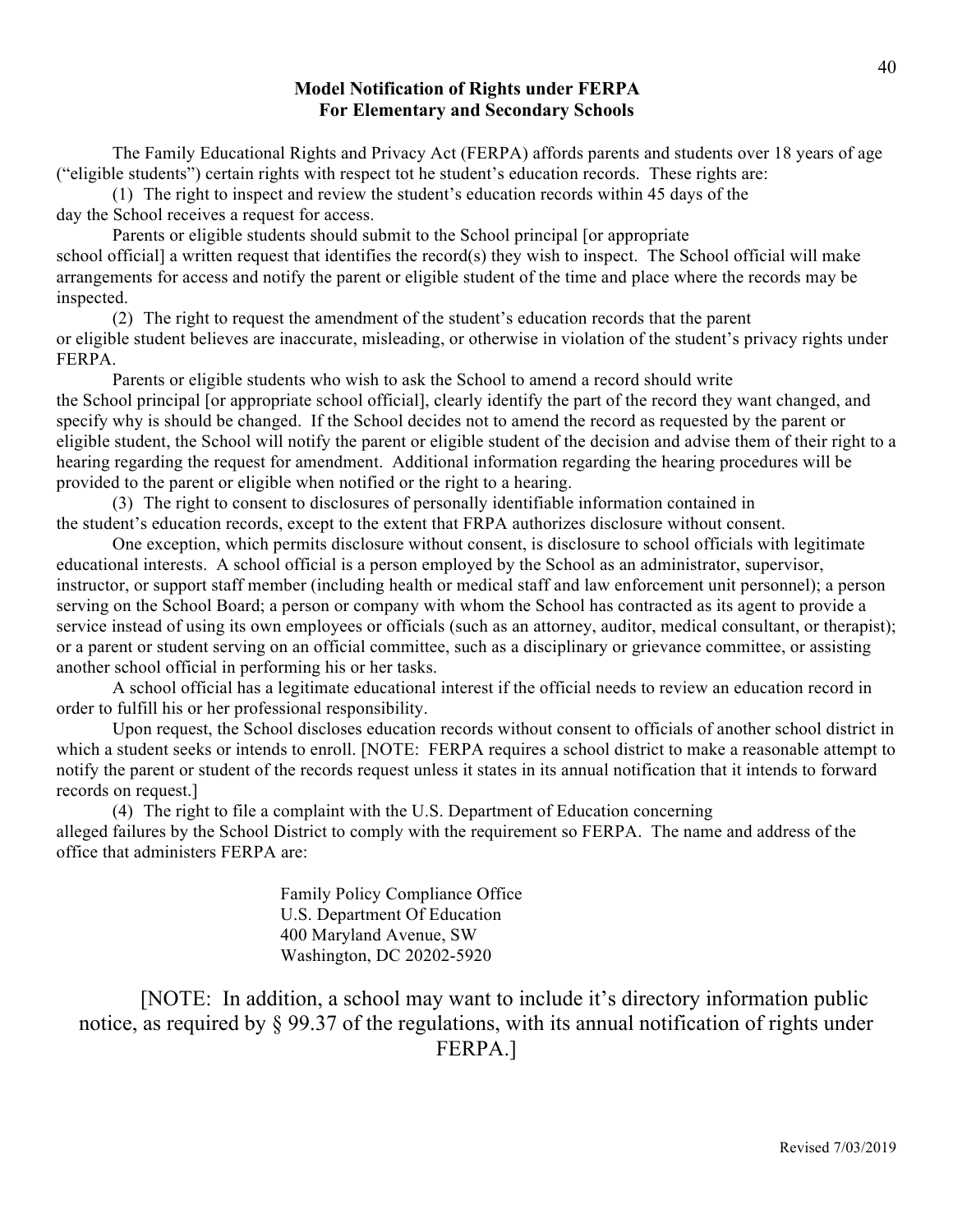## **Highly Qualified Teachers**

Masada believes in providing students access to Highly Qualified teachers. As a parent of a student in the Masada Charter School, under the No Child Left Behind Act of 2001, you have the right to know the professional qualifications of the teachers who instruct your child. The No Child Left Behind Act gives you the right to ask for the following information about each of your child's classroom teachers:

- $\bullet\bullet\text{ Whether the state of Arizona has licensed or qualified the teacher for the grades and subject he or she.}$ teaches.
- $\bullet\bullet\text{ Whether the teacher is teaching under an emergency permit or other provisional status by which state }$ licensing criteria have been waived.
- $\hat{\mathbf{v}}$  The teacher's college major; whether the teacher has any advanced degrees and, if so, the subject of the degrees.
- $\cdot$  Whether any instructional aides or similar paraprofessionals provide services to your child and, if they do, their qualifications.

If you would like to receive any of this information, please contact Susanne Hammon at 875-2525.

#### **Parents Right to Know**

Masada is a Title I School-wide school and as such is required to notify parents that they may request information on the professional qualifications of their student's teacher. Parents may request to see:

- If the teacher meets State Qualifications/licensure requirements,
- If the teacher is teaching under an emergency certification,
- If the teacher has a baccalaureate degree,
- If the child receives services from a paraprofessional and
- The qualifications of the paraprofessional.

Masada must also provide parents with a timely notice that their child has been taught for four or more consecutive weeks by a teacher of core academic subjects who is not highly qualified.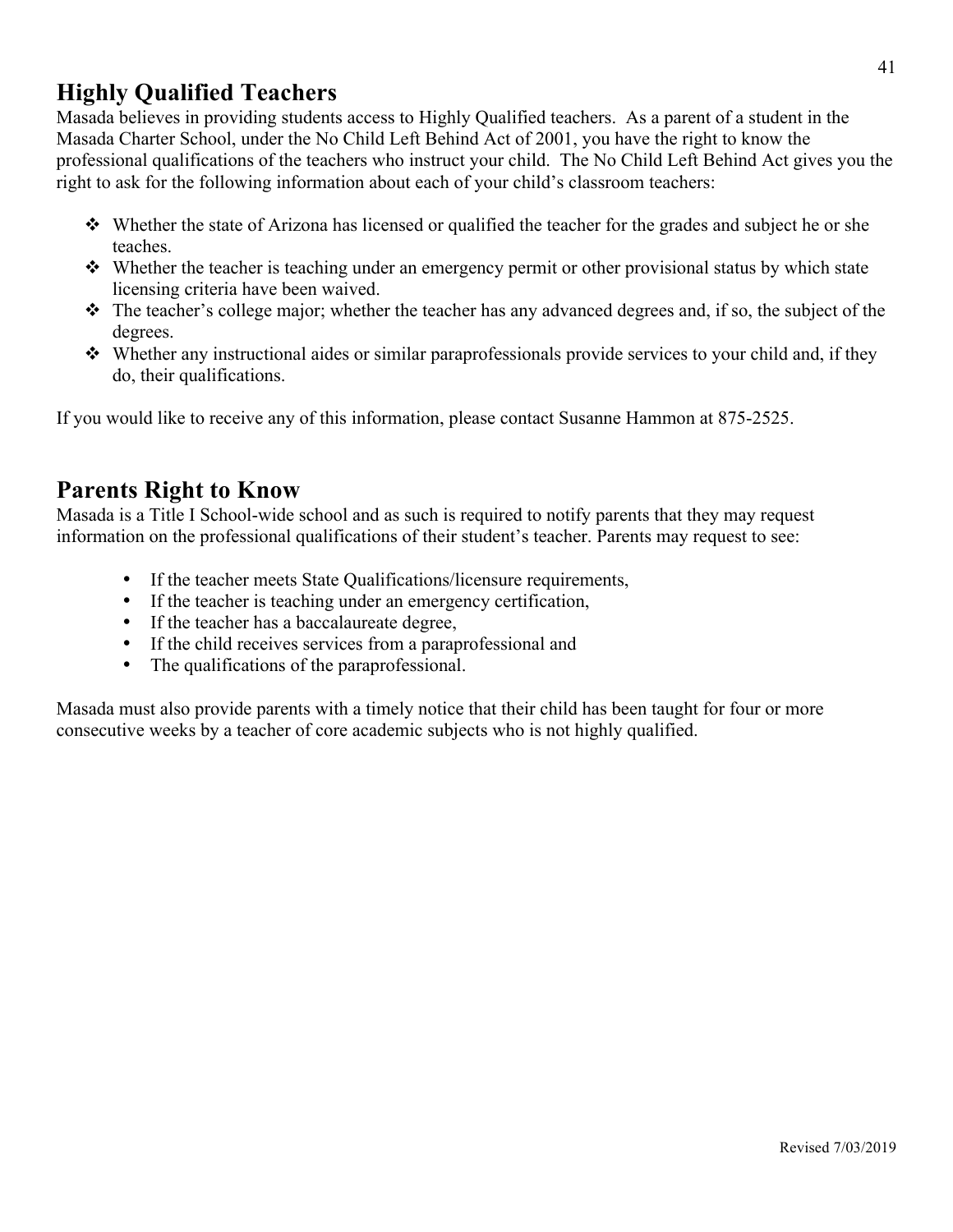## **INTERNET ACCEPTABLE USE POLICY**

#### **Student, Staff, and Community Use**

The Board supports the right of students, staff, and community members to have reasonable access to various information formats and believes it is incumbent upon students, staff and community members to use this privilege in an appropriate and responsible manner.

#### **Procedures and Guidelines**

The Administrator shall develop and implement appropriate procedures to provide guidance for student, staff and community member access to electronic media. Guidelines shall address educational use of electronic media including, but not limited to, the Internet and issues of privacy versus administrative review of electronic files and communications. These guidelines shall prohibit use of networks for forbidden or illegal activities, the intentional spreading of embedded messages, or the use of other programs with the potential of damaging or destroying programs or data.

#### **Permission/Agreement Form For Students**

A written parental request shall be required prior to the student being granted independent access to electronic media involving Masada Charter School technological resources. The required permission/agreement form, which shall specify acceptable uses, rules of on-line behavior, access privileges, and penalties for policy/procedural violations, must be signed by the parent or legal guardian of minor students (those under 18 years of age) and also by the student. This document shall be kept on file as a legal, binding document. In order to modify or rescind the agreement, the student's parent/guardian (or the student who is at least 18 years old) must provide the school administrator with a written request.

#### **Agreement For Staff and Community**

A written request/agreement shall be required prior to the staff and/or community members being granted independent access to electronic media involving Masada Charter School technological resources.

The required request/agreement form, which shall specify acceptable uses, rules of on-line behavior, access privileges and penalties for policy/procedural violations must be signed by Staff/User. This document shall be kept on file as a legal, binding document.

#### **Employee Use**

Employees shall use electronic mail only for purposes directly related to work-related activities. Employees shall not use a code, access a file, or retrieve any stored communication unless they have been given authorization to do so. (Authorization is not required each time the electronic media is accessed in performance of one's duties.) Each employee is responsible for the security of his/her own password.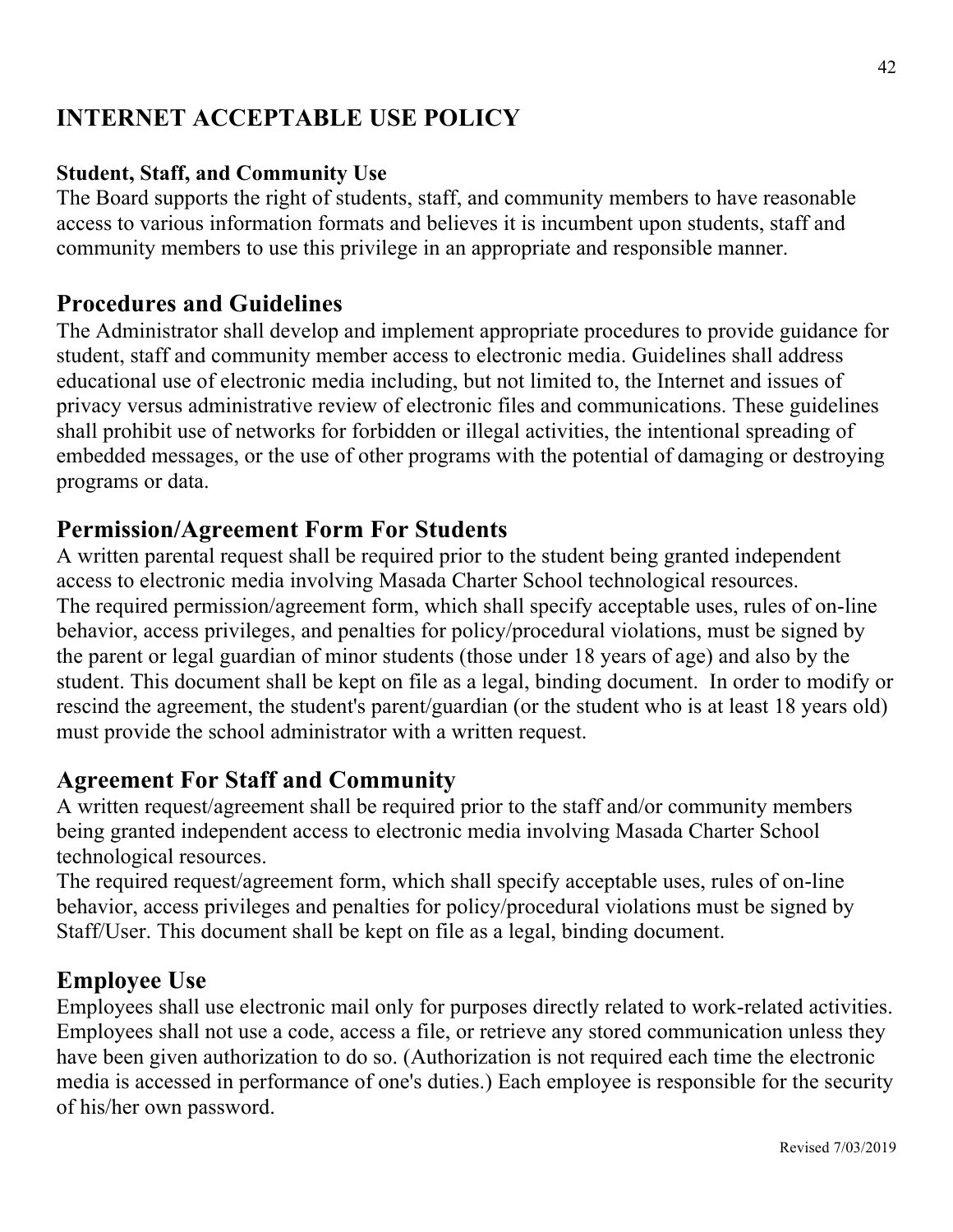#### **Community Use**

On recommendation of the school administrator/designee, the Board shall determine when and which computer equipment, software and information access systems will be available to the community.

Upon request to the school administrator/designee, community members may have access to the Internet and other electronic information sources and programs available through Masada Charter School technology system, provided they attend any required training and abide by the rules of usage established by the administrator/designee.

#### **Disregard of Rules**

Individuals who violate Masada Charter School rules governing the use of Masada's technology shall not be granted further use of the equipment, software, or information access systems.

#### **Responsibility For Damages**

Individuals shall reimburse the Board for repair or replacement of Masada Charter School property lost, stolen, damaged, or vandalized while under their care.

#### **Responding to Concerns**

School officials shall apply the same criterion of educational suitability used to review other educational resources when questions arise concerning access to specific databases or other electronic media.

#### **Procedure: Electronic Resources - Acceptable Use Procedures**

In the Masada Charter School Network, access to electronic information resources can range from read-only access to instructional software to full search capability of the Internet. For these reasons, Masada Charter School maintains the right to limit access to software and/or documents found either on Masada's network or the Internet, via technical or human barriers.

#### **General Standards -Users**

The following standards are used as a general structure for student, staff, and community member access to electronic resources.

#### **Right to Privacy**

A Network administrator has the right to access information stored in any user directory, on the current user screen, or in electronic mail. Users are advised not to place confidential documents in their user directory. Network management, monitoring and filtering software packages will be used for random access to student and staff monitors to review progress and for security purposes.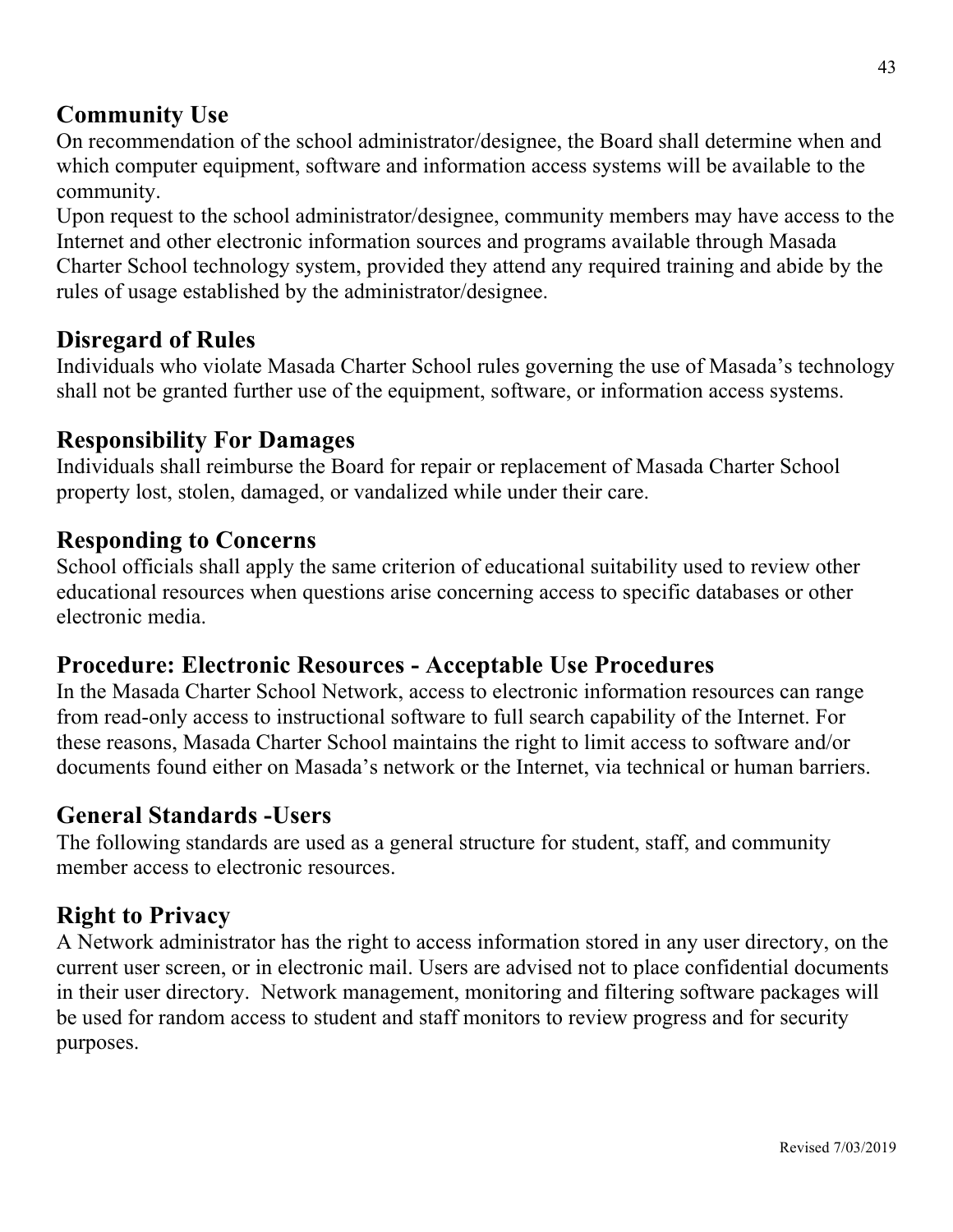#### **Masada Charter School Network Access Terms and Conditions (including Internet Access)**

**1. Acceptable Use** - Use of other organization's networks or computing resources must comply with the rules appropriate for that network. Transmission of any material in violation of any U.S. or state regulation is prohibited. This includes, but is not limited to copyrighted material, threatening or obscene material, or material protected by trade secret. Use for product advertisement or political lobbying is not consistent with the purposes of Masada's network and is inappropriate. Illegal activities are strictly prohibited. Using Masada Charter School Internet to play games (including MUDs or multi-user games) is not acceptable use.

**2. Rights, Responsibilities, and Privileges** - This document, (Terms and Conditions for Use of Masada Charter School Network Access), must be signed by all students and adults. It is designed to enable all users to understand clearly their responsibilities as users of the Internet via the Masada Charter School Network. If you have any questions about these responsibilities, please contact your Network administrator. Violation of the following terms and conditions will result in the immediate loss of network services including, but not limited to, the Internet, and could eliminate future access.

**3. Penalty for abuse of Internet Access Privileges** - The network administrator may suspend computer access at any time as required. The network administrator must notify the user in writing within two weeks of the reason for suspension or termination of an account. The administration, faculty, and staff of Masada Charter School may also request the network administrator to deny, revoke, or suspend specific user access. Revocation of unsupervised network and Internet access will be for a period of not less than one calendar year. Users (students, staff, or community members) whose access is denied, suspended or revoked do have the following rights:

- 1.) To request (in writing) from the network administrator a written statement justifying the actions.
- 2.) To submit a written appeal to the school administrator.
- 3.) Pending the decision of this committee, a user can make a final appeal to the Board of Education. The decision of the Board of Education is final.

**4. Reliability** – Masada Charter School will not be responsible for any damages or loss of data. This includes, but is not limited to, delays, non-deliveries, miss-deliveries, or service interruptions caused by data provider negligence, user errors, or omissions.

**5. Security** - Security on any computer system is a high priority, especially when the system involves many users. If any user can identify a security problem on Masada's network, she/he must notify the network administrator. Do not demonstrate the problem to other users.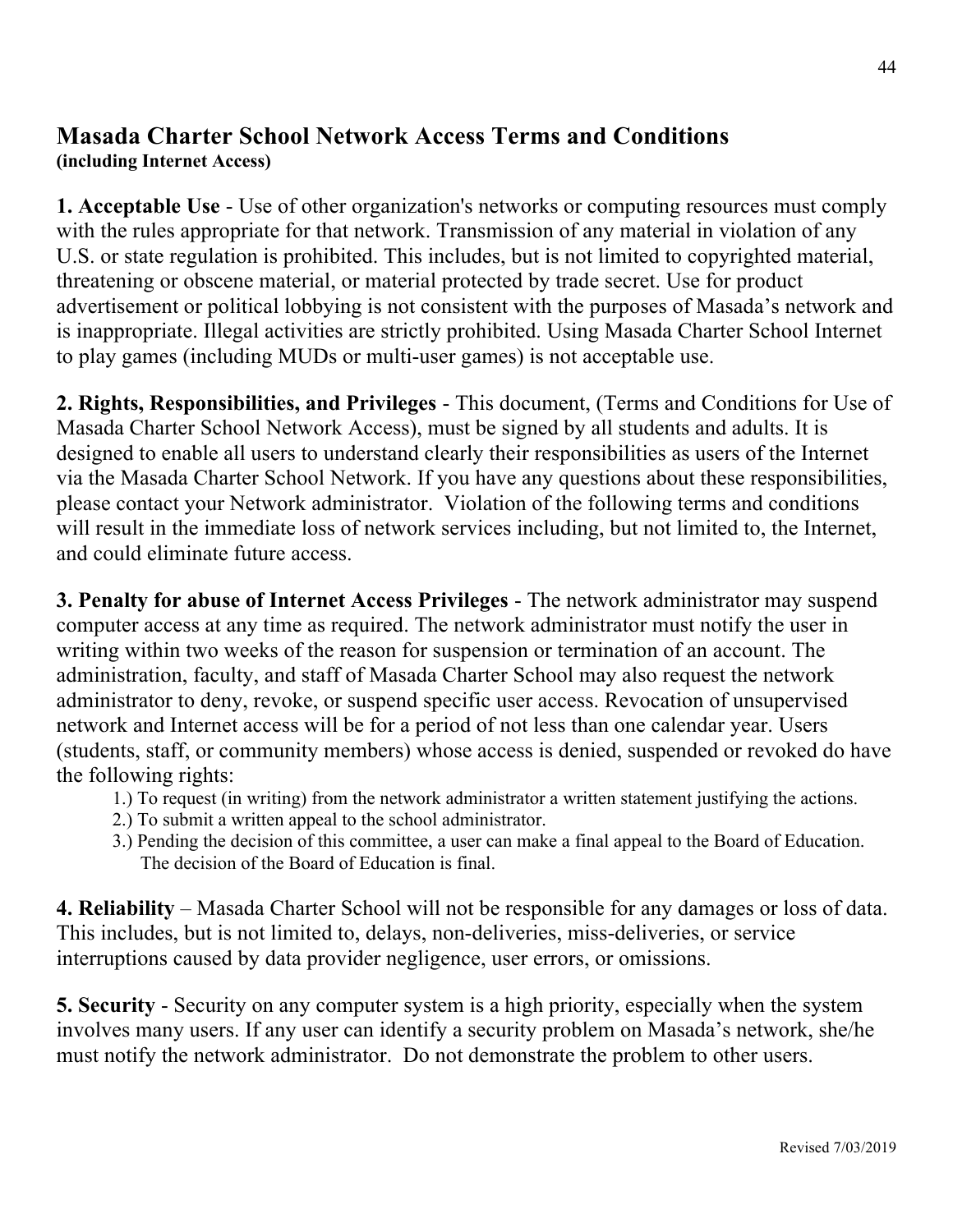**6. Vandalism** - Vandalism shall result in cancellation of privileges. Vandalism is defined as any attempt to harm or destroy data, operating system or applications of another user, or any of the above listed agencies or other networks that are connected to Masada's Internet backbone. This includes, but is not limited to, the uploading or creation of computer viruses. Please note any independent/unauthorized changes to the network will be considered vandalism by Administration.

## **Student Agreement for Internet Access**

- The use of your Internet access must be in support of education and research and consistent with the educational objectives of the Masada Charter School.
- You may not break in or attempt to break into other computer networks.
- You may not create or share computer viruses.
- You may not destroy another person's data.
- You may not monopolize the resources of Masada Charter School by such things as running large programs and applications over the network during the day, sending massive amounts of mail to other users, or using system resources for games.
- You may not use MUD (multi-user games) network via the Masada Charter School.
- You are not permitted to get from or put onto the network any copyrighted material (including software), or threatening or obscene material.
- You may not use the computers for chatting or messaging with other students or outside persons.
- Purposefully annoying other Internet users, on or off the Masada Charter School system, is prohibited. This includes such things as continuous talk requests.
- As a user of this system, users should notify a network administrator of any violations of this contract by other users or outside parties. This may be done anonymously.
- No illegal activities may be conducted via the network.
- All communications and information accessible via the network should be assumed to be private property.

## **Student Agreement for Electronic Mail Access**

- 1. Be polite. Do not write or send abusive messages to others.
- 2. Use appropriate language. Do not swear, use vulgarities or any other inappropriate language.
- 3. Do not reveal your personal address or phone numbers of students or colleagues.

Note that electronic mail is not guaranteed to be private. Personnel who operate the system do have access to all mail. Messages relating to or in support of illegal activities may be reported to the authorities.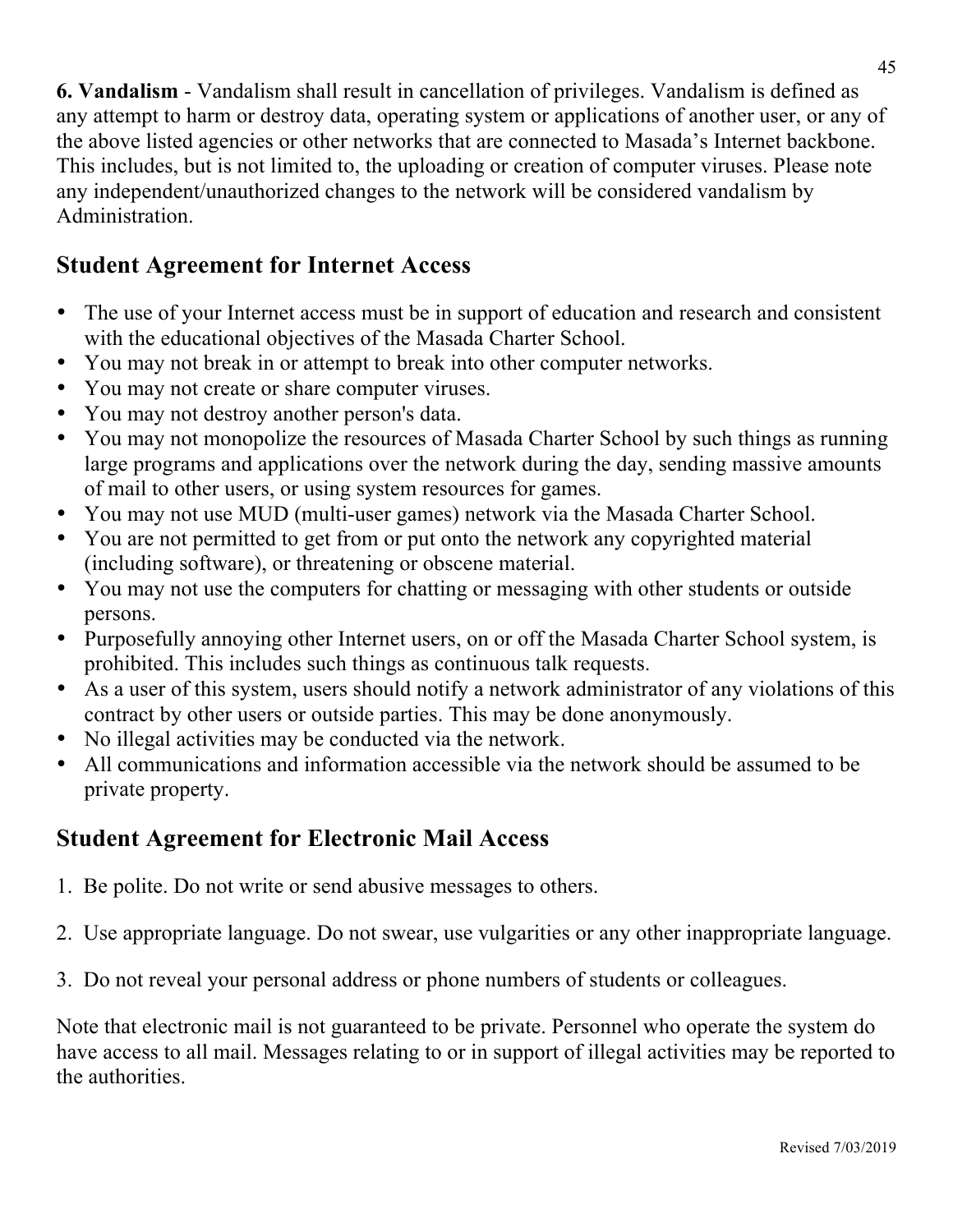## **Masada Charter School Network STUDENT USER CONTRACT**

Directions: Please read and fill out the appropriate portions of the following contract completely and legibly. The signature of a parent or guardian is required for all students.

#### STUDENT:

I have read the Terms and Conditions for Use of Masada Charter School Network Access. I understand and will abide by the stated terms and conditions. I further understand that violation of the regulations is unethical and may constitute a criminal offense. Should I commit any violation my access privileges may be revoked, school disciplinary action may be taken and/or appropriate legal action.

Student's Name (please print): \_\_\_\_\_\_\_\_\_\_\_\_\_\_\_\_\_\_\_\_\_\_\_\_\_\_\_\_\_\_\_\_\_\_\_\_\_\_\_\_\_\_

| <b>Student's Signature:</b> |  |
|-----------------------------|--|
|                             |  |

Date: \_\_\_\_\_\_\_\_\_\_\_\_\_\_\_\_\_\_\_\_\_\_\_\_\_\_\_\_\_\_\_\_\_

#### PARENT OR GUARDIAN:

As the parent or guardian of this student I have read the Terms and Conditions for Use of Masada Charter School Network Access. I understand that this access is designed for educational purposes and the Masada Charter School has taken available precautions to eliminate access to controversial material. However, I also recognize it is impossible for Masada Charter School to restrict access to all controversial materials and I will not bold them responsible for materials this student may acquire on the network. Further, I accept full responsibility for supervision if and when my child's use is not in a school setting I hereby give my permission for my child to use the Masada network

Parent or Guardian (please print):

 $\mathcal{L}_\text{max}$  and  $\mathcal{L}_\text{max}$  and  $\mathcal{L}_\text{max}$  and  $\mathcal{L}_\text{max}$  and  $\mathcal{L}_\text{max}$ 

Signature: \_\_\_\_\_\_\_\_\_\_\_\_\_\_\_\_\_\_\_\_\_\_\_\_\_\_\_\_\_\_\_\_\_\_\_\_\_\_\_\_\_\_\_\_\_\_\_\_\_\_\_\_\_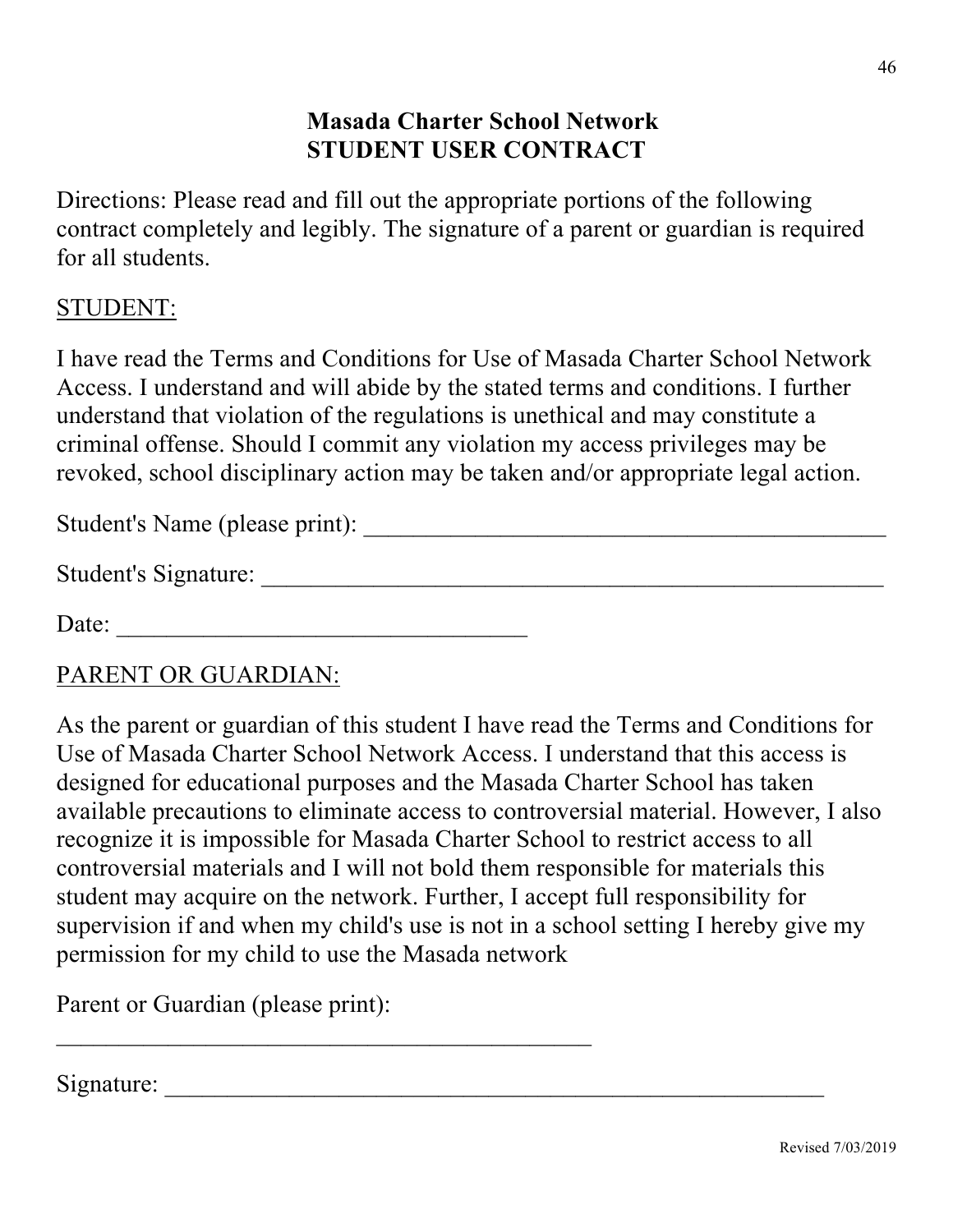## **MASADA SCHOOL PARENT/STUDENT COMPACT**

*Masada Charter School and the parents of the students participating in activities, services, and programs funded by Title I, Part A of the Elementary and Secondary Education Act (ESEA), agree that this compact outlines how the parents, the entire school staff, and the students will share the responsibility for improved student academic achievement and the means by which the school and parents will build and develop a partnership that will help children achieve the State's high standards. This school-parent compact is in effect during school year .*

#### **School Responsibilities**

**Masada Charter School will unleash the learning power of students by**:

**1. Providing high-quality curriculum and instruction in a supportive and effective learning environment that enables the participating children to meet the State's student academic achievement standards as follows:**

> *Masada teachers design their instruction around the Arizona State Standards and in a way that supports individual learning styles. Teachers are trained to create brain compatible classrooms and use Love & Logic as a disciplinary method allowing students opportunities to make choices, solve problems, and take charge of their learning.*

2. **Holding student educational conferences (at least annually) during which this compact will be discussed as it relates to the individual child's achievement.** Specifically, those conferences will be held:

*Masada holds SEP's during the months of October, January, and May.*

3. **Providing parents with frequent reports on their children's progress.** Specifically, the school will provide reports as follows:

> *Standards based report cards are sent home at the end of every trimester. In addition, the school's webpage provides parental access to student grade-book reports where parents can obtain current information on student performance.*

4. **Providing parents reasonable access to staff.** Specifically, staff will be available for consultation with parents as follows:

> *Masada staff highly encourages communication with parents. Staff members are available to parents at SEPs' and upon request for scheduled appointments. Masada teachers and administration may also request conferences with parents at need.*

5. **Providing parents opportunities to volunteer and participate in their child's class, and to observe classroom activities**, as follows: